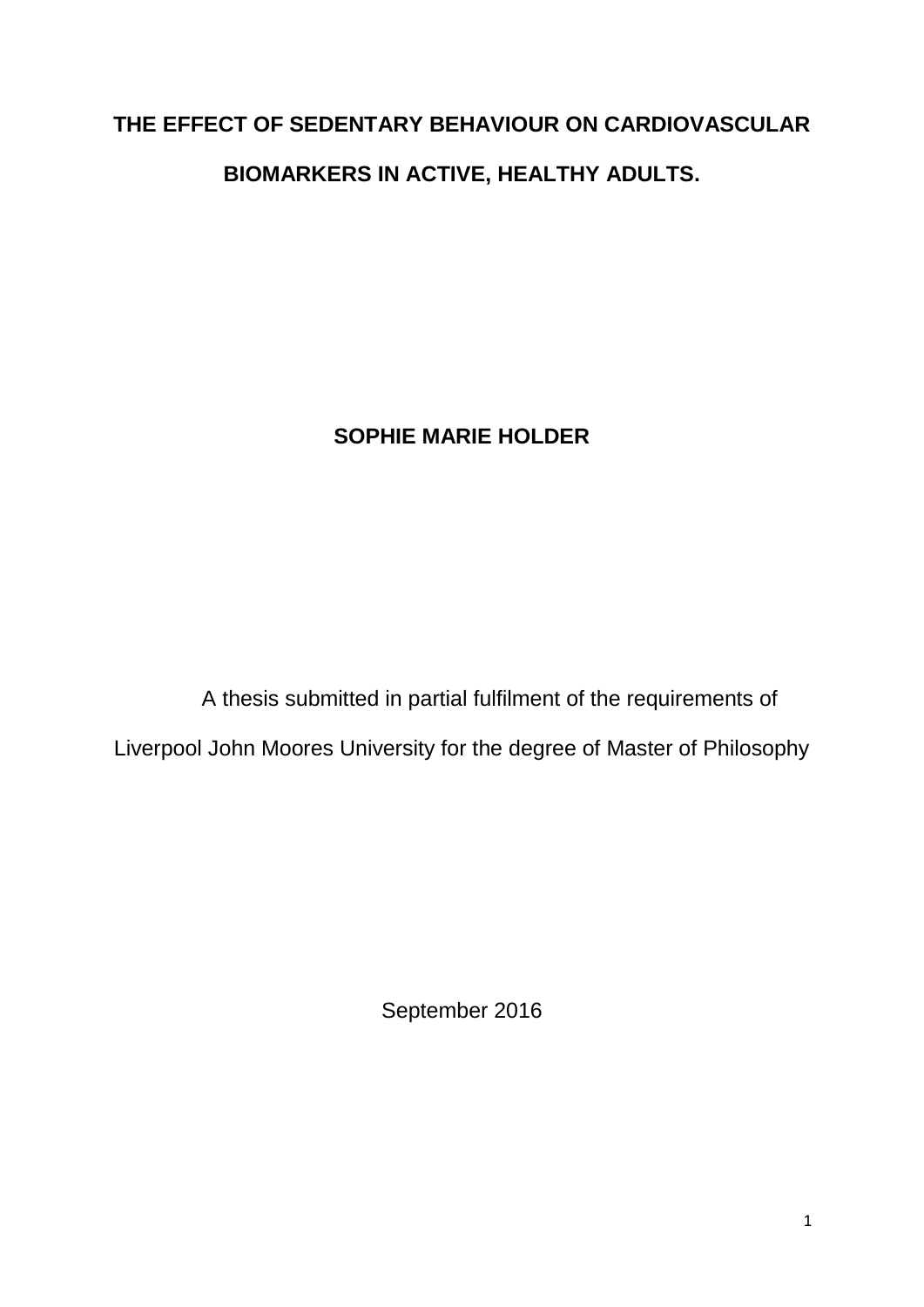#### **Abstract**

Sedentary behaviour (SB) is an independent predictor of cardiovascular disease (CVD) morbidity and mortality, yet little is known about the effect of SB on markers of cardiovascular health in active adults. Therefore the aim of the study was to determine whether increased SB is associated with greater cardiovascular risk in an active population.

Twenty-six healthy participants (aged 27.9±8 years, 16 males) were recruited and visited the laboratory on two occasions. During visit one, body composition (waist and hip circumference and body fat percentage (BF%)) were measured, and following 15 minutes of supine rest, ultrasound assessment of brachial and femoral artery flowmediated dilation (FMD) and carotid artery intima-media thickness was conducted. Carotid-femoral pulse wave velocity and middle cerebral artery blood flow velocity were assessed via applanation tonometry and transcranial Doppler ultrasonography respectively. Continuous blood pressure and carotid artery reactivity (via ultrasound) were recorded during the cold pressor test (CPT). During visit two, cardiorespiratory fitness (CRF; VO2peak) was assessed using the modified Bruce protocol. Physical activity (PA) and SB was objectively measured for seven days via accelerometry and inclinometry respectively. Participants were grouped into tertiles according to sedentary time: LoSIT (n=9), MidSIT (n=9) and HiSIT (n=8) and univariate ANCOVAs determined the effect of SB on cardiovascular biomarkers across the groups. Data is presented as mean±standard deviation.

There was a significant difference between groups in hip circumference (LoSIT 96.9±3.2cm, MidSIT 99.3±4.8cm, HiSIT 106.3±7.9cm; *P*=0.026), BF% (LoSIT 17.81±5.80%, MiSIT 22.40±9.61%, HiSIT 27.60±7.11%; *P*=0.035) and VO2peak (LoSIT 50.58±3.65ml/min/kg, MidSIT 47.52±9.1465ml/min/kg, HiSIT 39.75±7.5965ml/min/kg;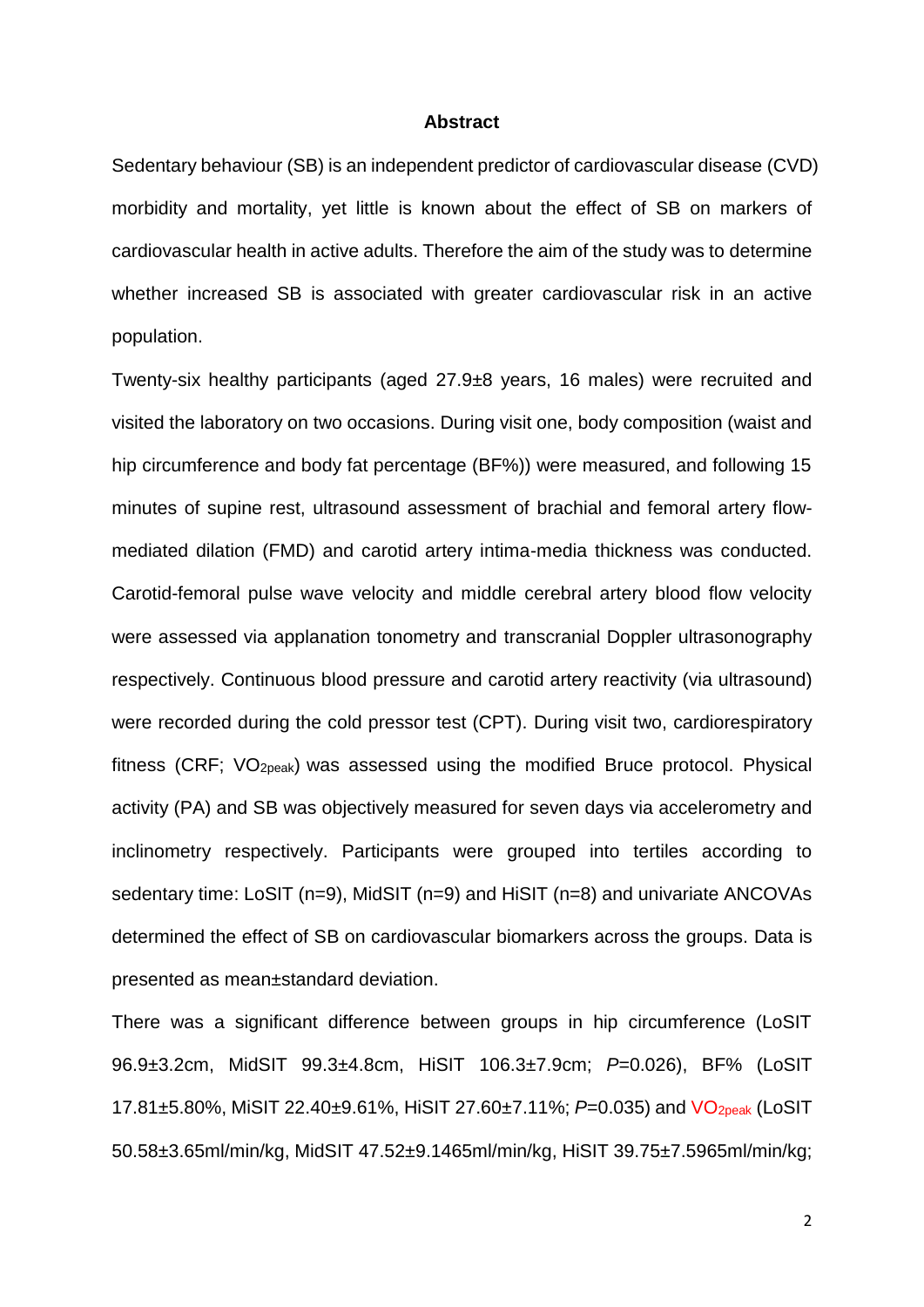*P*=0.043). There was no effect of SB on vascular markers and CPT responsiveness (*P*>0.05).

In conclusion, in an active population, SB appears to be detrimentally associated with CRF and body composition, whilst exceeding the guidelines of 150 minutes of moderate-vigorous or 75 minutes of vigorous intensity PA per week appears to be protective of the vasculature.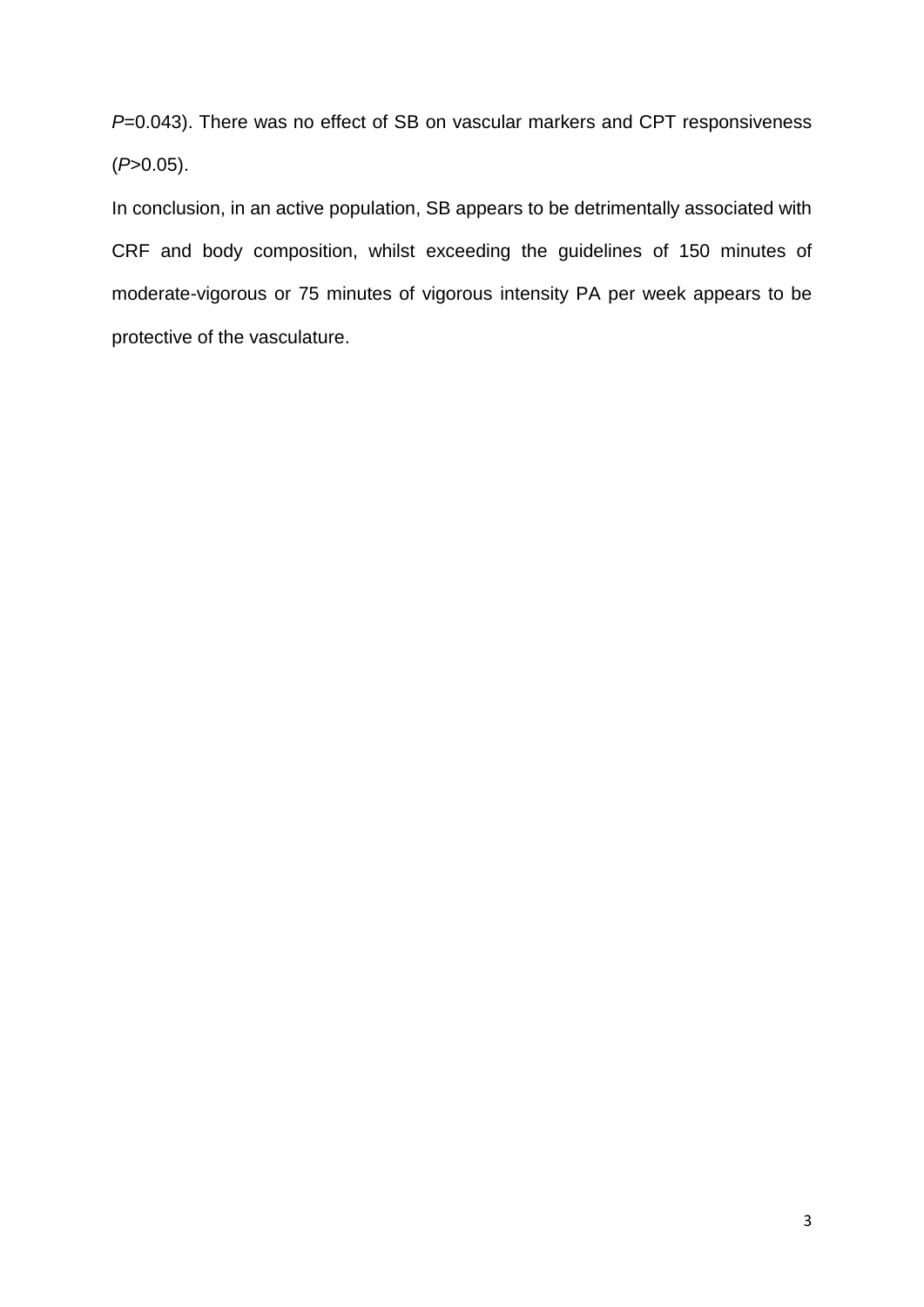#### **Acknowledgements**

Firstly I would like to express my sincere gratitude to my director of studies, Dr. Nicola Hopkins for putting up with me asking a million questions a day, and for her continued support and guidance, including training me in the lab as well as throughout my data analysis and write up. Also I would like to thank my co-supervisors Dr Lee Graves for providing accelerometry training and helping me recruit through the health checks database, which proved very successful. Thirdly, thanks to Dr David Low helping me get my head around autonomic function and for technical support on LabChart.

A massive thank you to the other members of Team FMD (Joe Maxwell and Sophie Carter) for being guinea pigs to practice ultrasound amongst everything else on them before I started data collection. A special thank you Sophie C for helping me in the lab during data collection, as some of the tests couldn't be done on my own. Furthermore, the remaining postgraduates in the office deserve a mention for providing banter and laughs during days of reading and typing. Who wants to work in a silent office, anyway? I am also very appreciative of the technicians Gemma and Dean for being there when the equipment played up – rarely such a thing as a smooth, problem-free testing session!

Finally, I'd like to thank my family back at home for their continued support, and for spoiling me with a takeaway or a roast dinner whenever I go home for the weekend (I only have a microwave oven and 2-ring hob in my flat, so limited on what I can cook). I wouldn't be completing my MPhil and writing this thesis if it wasn't for my grandparents and parents supporting me financially as I couldn't get a bank loan – I will pay them back eventually!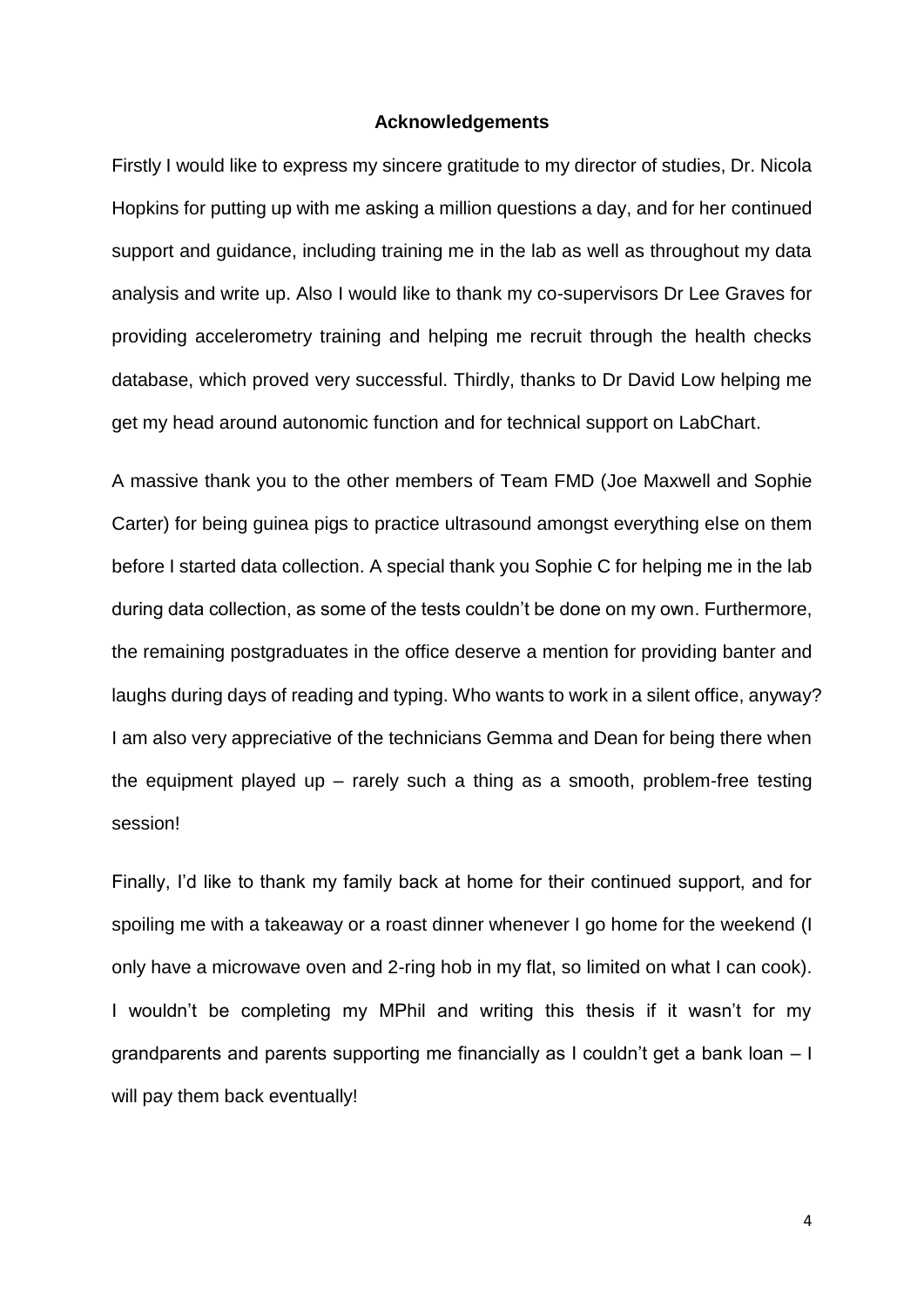#### **Declaration**

I declare that the work within this thesis is entirely my own.

#### *Publications completed during the MPhil tenure*

Carter, S, Hartman, Y, **Holder, S**, Thijssen, DH, Hopkins ND. Sedentary behavior and cardiovascular disease risk: mediating mechanisms. *Exercise and Sports Science Reviews,* in preparation.

#### *Poster communications*

**S.M.Holder**, L.E.F Graves, S.E. Carter, R.Hitchen, D.A.Low, & N.D. Hopkins. The effect of workplace sitting on vascular health in healthy adults. Faculty of Science Postgraduate Research Seminar and Poster Day 2016.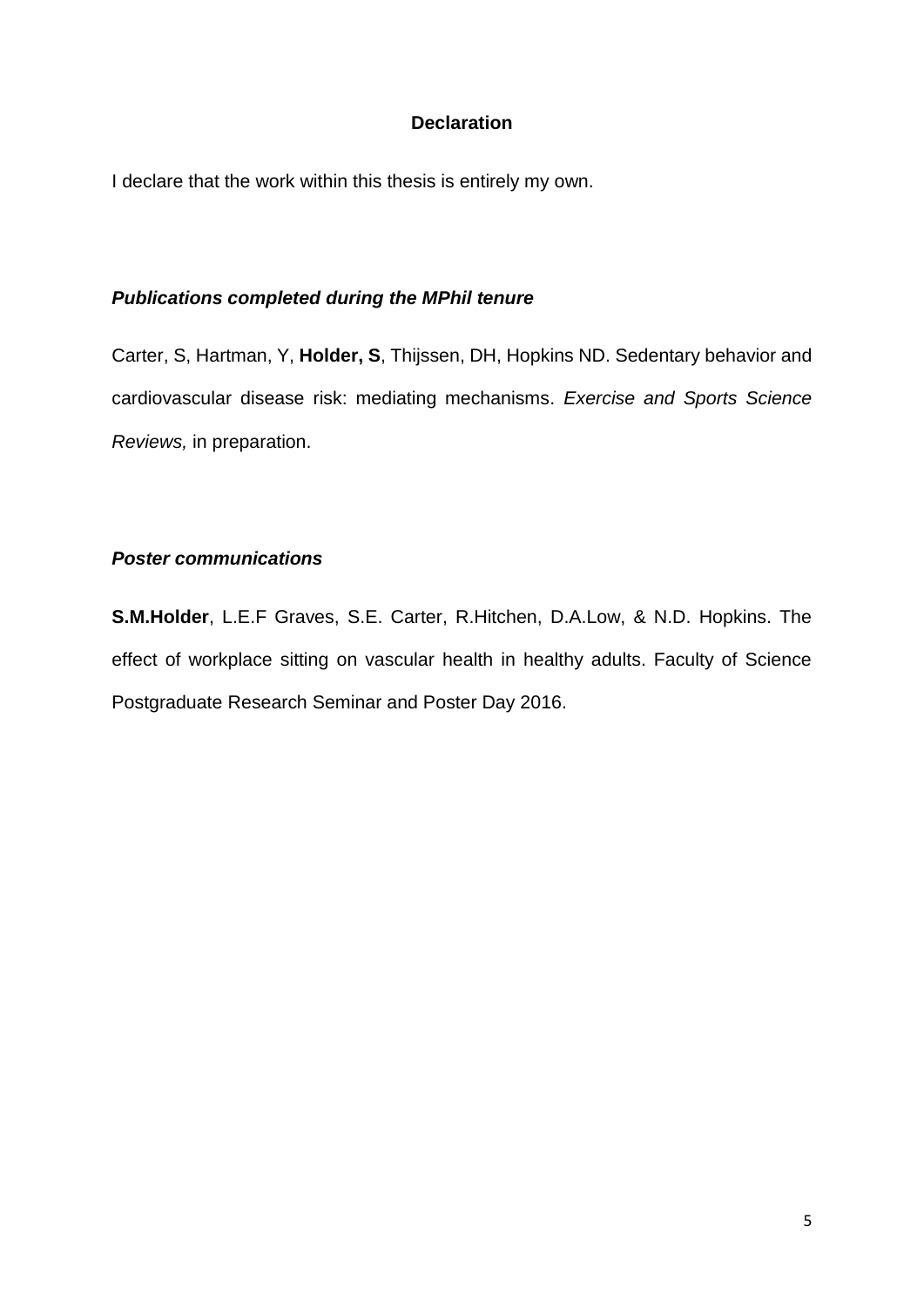## **List of Contents**

| <b>CHAPTER 1</b>                                                                  |  |
|-----------------------------------------------------------------------------------|--|
|                                                                                   |  |
|                                                                                   |  |
|                                                                                   |  |
| 1.2.1 Sedentary Behaviour and Cardiovascular Disease and Mortality Risk  15       |  |
|                                                                                   |  |
| 1.2.3 Sedentary Behaviour and Cardiovascular Markers 17                           |  |
| 1.3 Effect of Physical Activity and Sedentary Behaviour on Vascular Structure and |  |
|                                                                                   |  |
|                                                                                   |  |
|                                                                                   |  |
| 1.4 Effect of Physical Activity and Sedentary Behaviour on Cardiovascular         |  |
|                                                                                   |  |
|                                                                                   |  |
| 1.4.1.2 Sedentary Behaviour, Physical Activity and Autonomic Function 30          |  |
|                                                                                   |  |
|                                                                                   |  |
| <b>CHAPTER 2</b>                                                                  |  |
| THE EFFECT OF SEDENTARY BEHAVIOUR ON CARDIOVASCULAR                               |  |
|                                                                                   |  |
|                                                                                   |  |
|                                                                                   |  |
|                                                                                   |  |
|                                                                                   |  |
|                                                                                   |  |
|                                                                                   |  |
|                                                                                   |  |
|                                                                                   |  |
|                                                                                   |  |
|                                                                                   |  |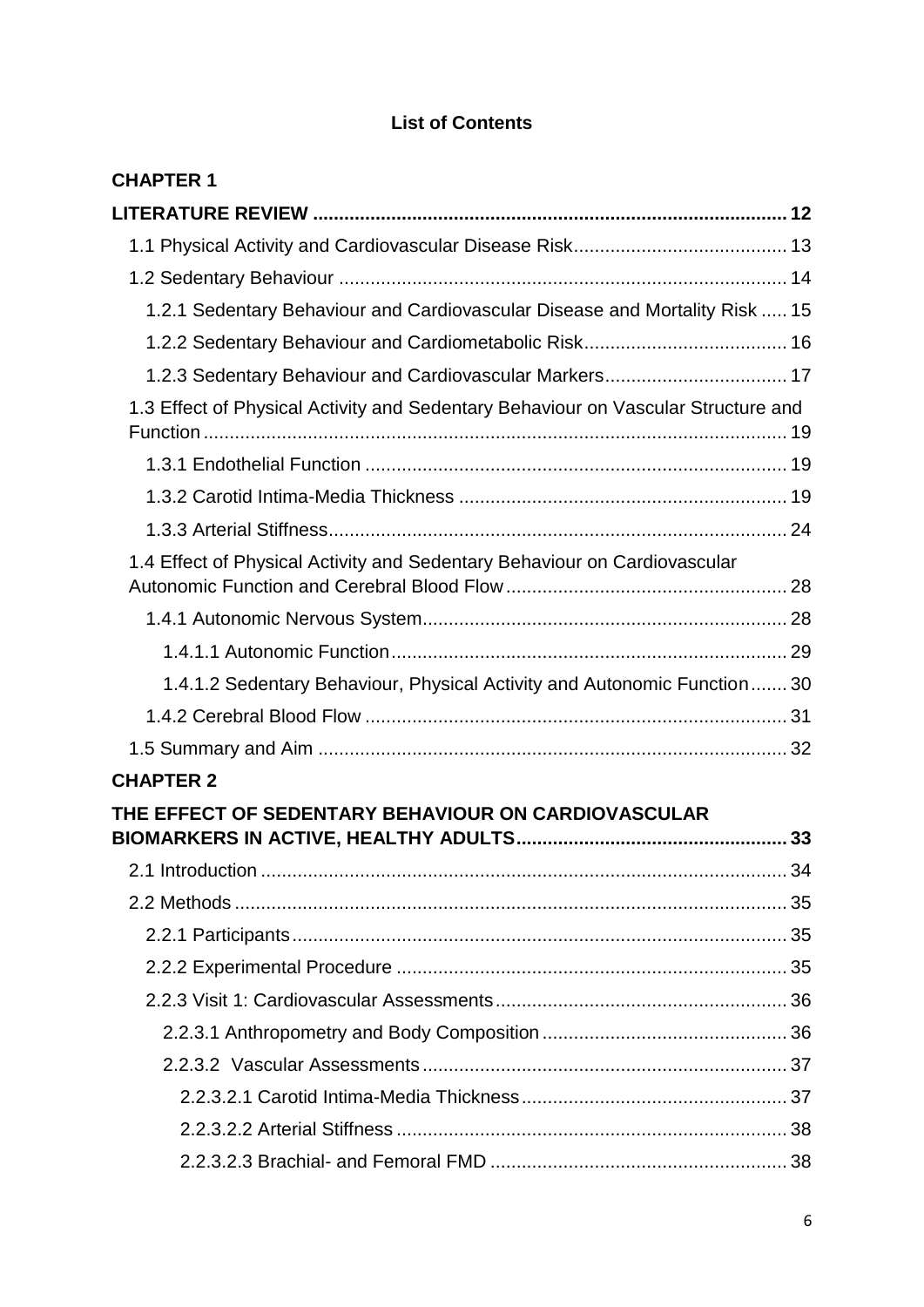| 2.2.5 Physical Activity and Sedentary Behaviour Monitoring 43     |  |
|-------------------------------------------------------------------|--|
|                                                                   |  |
|                                                                   |  |
|                                                                   |  |
|                                                                   |  |
|                                                                   |  |
|                                                                   |  |
| 2.3.2.1 Body Composition and Cardiorespiratory Fitness 49         |  |
|                                                                   |  |
|                                                                   |  |
|                                                                   |  |
|                                                                   |  |
|                                                                   |  |
| 2.4.2 Sedentary Behaviour and Cardiorespiratory Fitness  55       |  |
| 2.4.3 Sedentary Behaviour and Vascular Structure and Function  56 |  |
|                                                                   |  |
|                                                                   |  |
|                                                                   |  |
|                                                                   |  |
|                                                                   |  |
|                                                                   |  |
|                                                                   |  |
|                                                                   |  |
|                                                                   |  |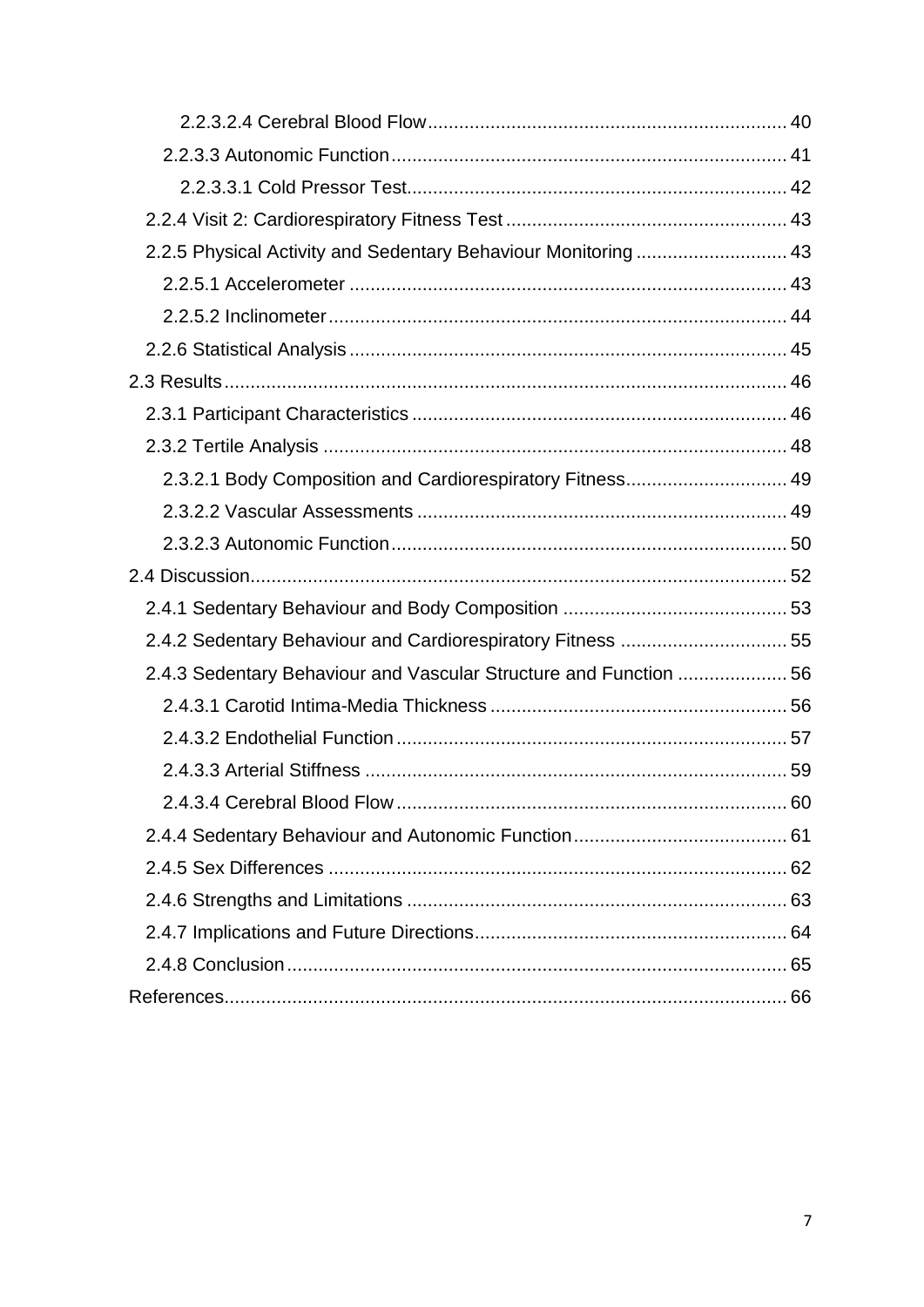### **List of Abbreviations**

| <b>ANCOVA</b>  | Analysis of covariance                           |
|----------------|--------------------------------------------------|
| <b>AusDiab</b> | Australian Diabetes, Obesity and Lifestyle study |
| BF%            | Body fat percentage                              |
| <b>BMI</b>     | Body mass index                                  |
| <b>BP</b>      | <b>Blood pressure</b>                            |
| <b>BRS</b>     | <b>Baroreflex sensitivity</b>                    |
| CAR%           | Carotid artery reactivity                        |
| <b>CBF</b>     | Cerebral blood flow                              |
| <b>cIMT</b>    | Carotid intima-media thickness                   |
| <b>CHD</b>     | Coronary heart disease                           |
| <b>CPT</b>     | Cold pressor test                                |
| <b>CRF</b>     | Cardiorespiratory fitness                        |
| <b>CRP</b>     | C-reactive protein                               |
| <b>CVCi</b>    | Cerebrovascular conductance index                |
| <b>CVD</b>     | Cardiovascular disease                           |
| <b>DBP</b>     | Diastolic blood pressure                         |
| eNOS           | Endothelial nitric oxide synthase                |
| <b>FMD</b>     | Flow-mediated dilation                           |
| <b>GSH-Px</b>  | Glutathione peroxidase                           |
| <b>HR</b>      | Heart rate                                       |
| <b>IPAQ</b>    | International physical activity questionnaire    |
| <b>LPA</b>     | Light physical activity                          |
| <b>LPL</b>     | Low-density lipoprotein                          |
| <b>MAP</b>     | Mean arterial pressure                           |
| <b>MCAv</b>    | Middle cerebral artery blood flow velocity       |
| <b>METs</b>    | Metabolic equivalents                            |
| <b>MPA</b>     | Moderate physical activity                       |
| <b>MVPA</b>    | Moderate-vigorous physical activity              |
| <b>NO</b>      | Nitric oxide                                     |
| <b>PA</b>      | Physical activity                                |
| <b>PWV</b>     | Pulse wave velocity                              |
| rAlx           | Radial augmentation index                        |
| <b>ROS</b>     | Reactive oxygen species                          |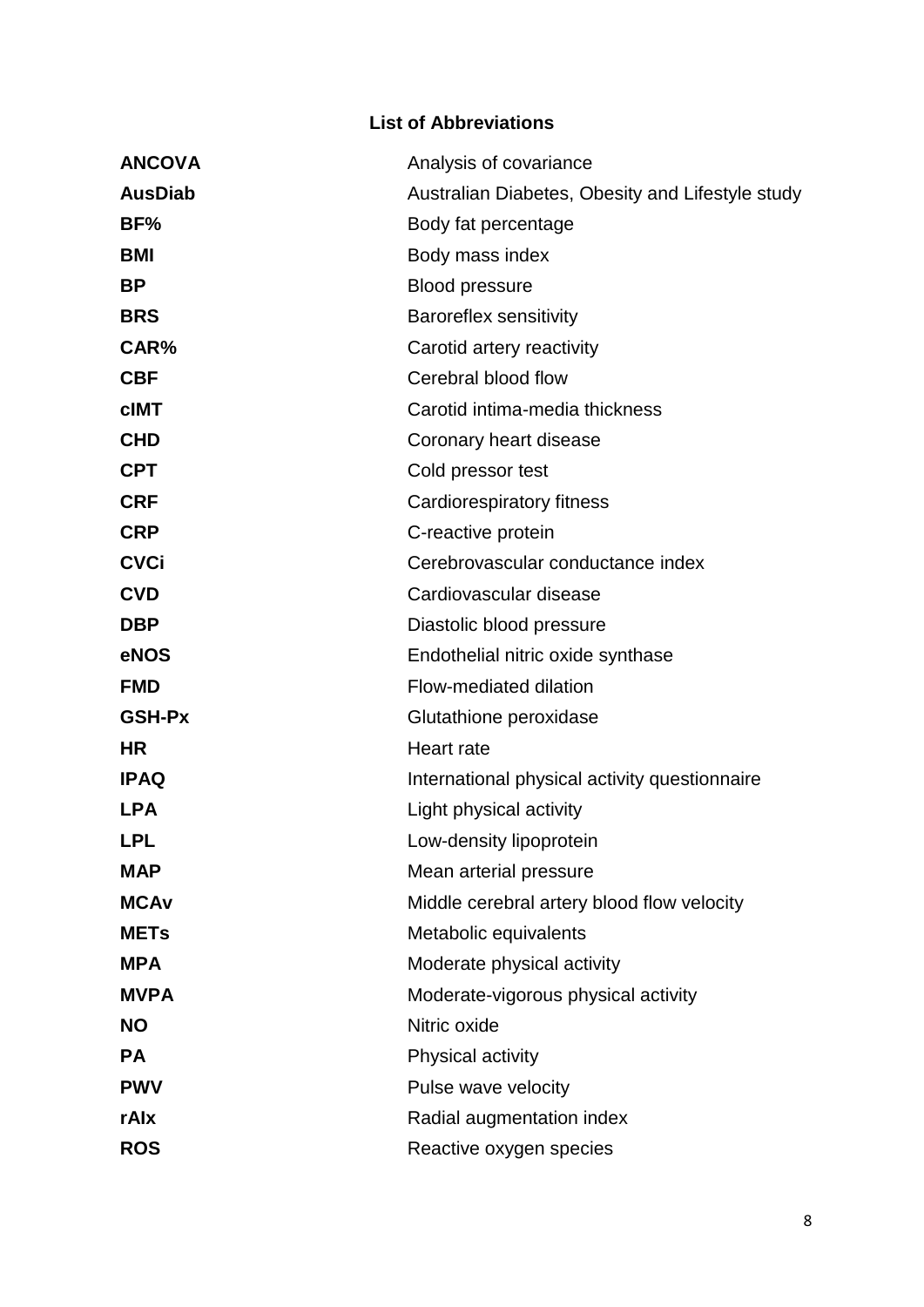| <b>RPE</b>          | Rate of perceived exertion      |
|---------------------|---------------------------------|
| <b>SB</b>           | Sedentary behaviour             |
| <b>SBP</b>          | Systolic blood pressure         |
| <b>SNS</b>          | Sympathetic nervous system      |
| <b>SOD</b>          | Superoxide dismutase            |
| <b>SRAUC</b>        | Shear rate area-under-the-curve |
| <b>TCD</b>          | <b>Transcranial Doppler</b>     |
| TNFa                | Tumor necrosis factor alpha     |
| TV                  | <b>Television</b>               |
| VO <sub>2peak</sub> | Peak oxygen consumption         |
| <b>VPA</b>          | Vigorous physical activity      |
|                     |                                 |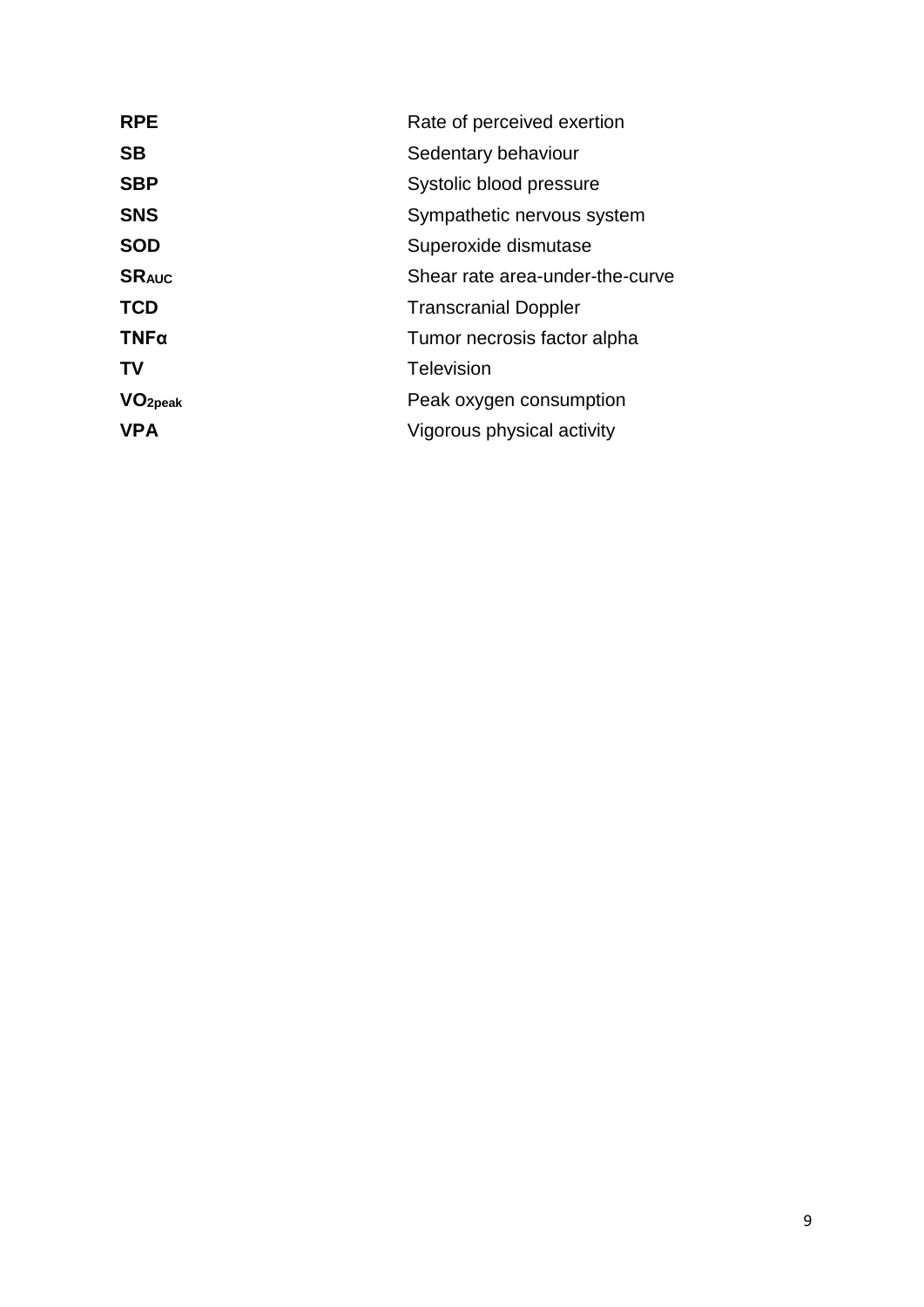## **List of Figures**

| Figure 1: Dose-response relationship between PA and disease risk. (Department of Health, |  |
|------------------------------------------------------------------------------------------|--|
|                                                                                          |  |
| Figure 2: Ultrasound image of the carotid artery (cIMT visible on the bottom wall) 20    |  |
| Figure 3: Summary of structural and cellular changes leading to arterial stiffness.  25  |  |
|                                                                                          |  |
| Figure 5: Ultrasound image of the brachial artery and blood flow velocity trace during   |  |
|                                                                                          |  |
|                                                                                          |  |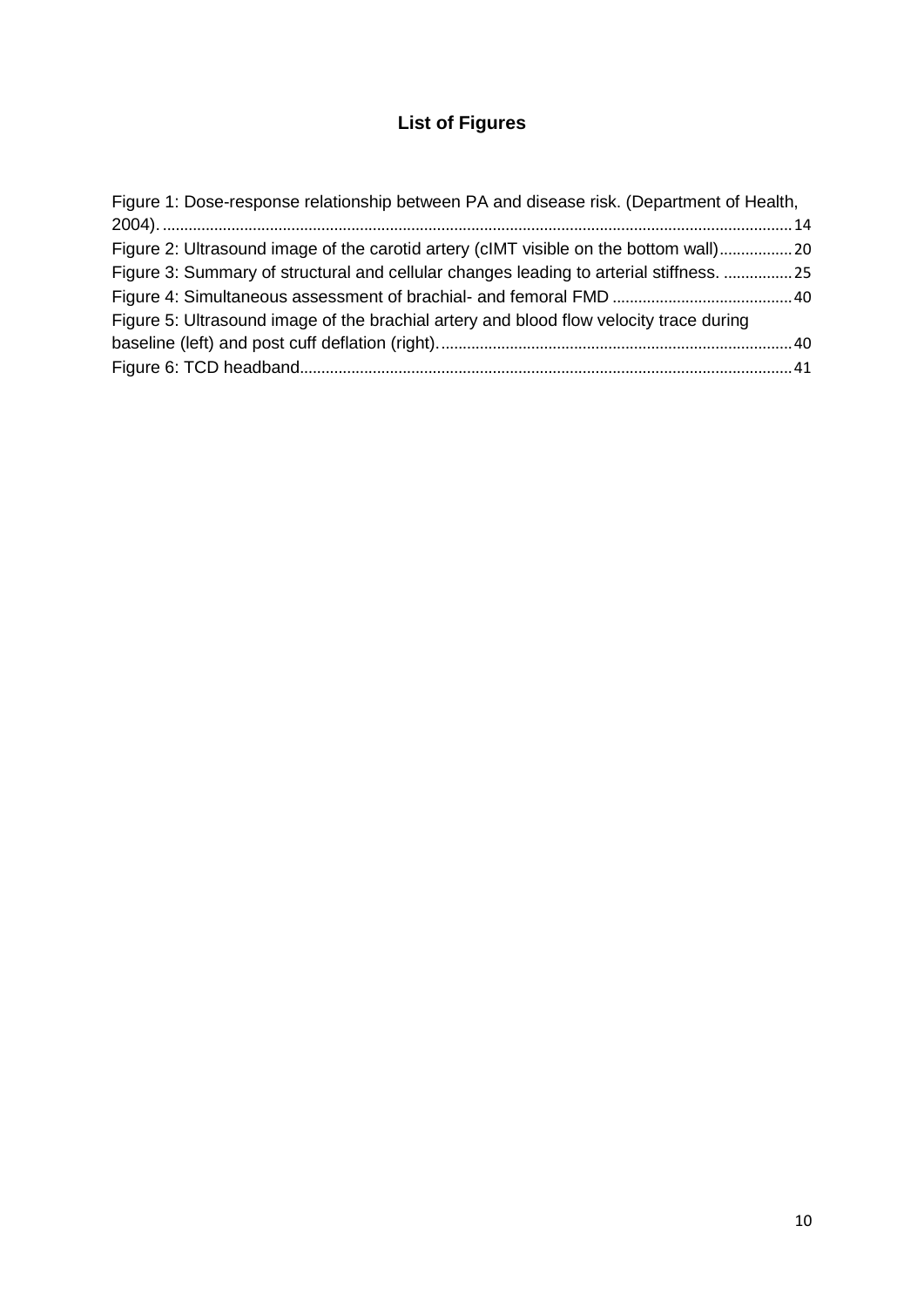## **List of Tables**

| Table 1: Breakdown of participant numbers for each measure with missing data 46             |  |
|---------------------------------------------------------------------------------------------|--|
| Table 2: Participant characteristics for all participants, and males and females            |  |
|                                                                                             |  |
| Table 3: Average daily physical activity and sedentary data for all participants, and males |  |
|                                                                                             |  |
| Table 4: Average daily physical activity and sedentary data across groups: LoSIT, MidSIT    |  |
|                                                                                             |  |
| Table 5: Participant characteristics across groups: LoSIT, MidSIT and HiSIT51               |  |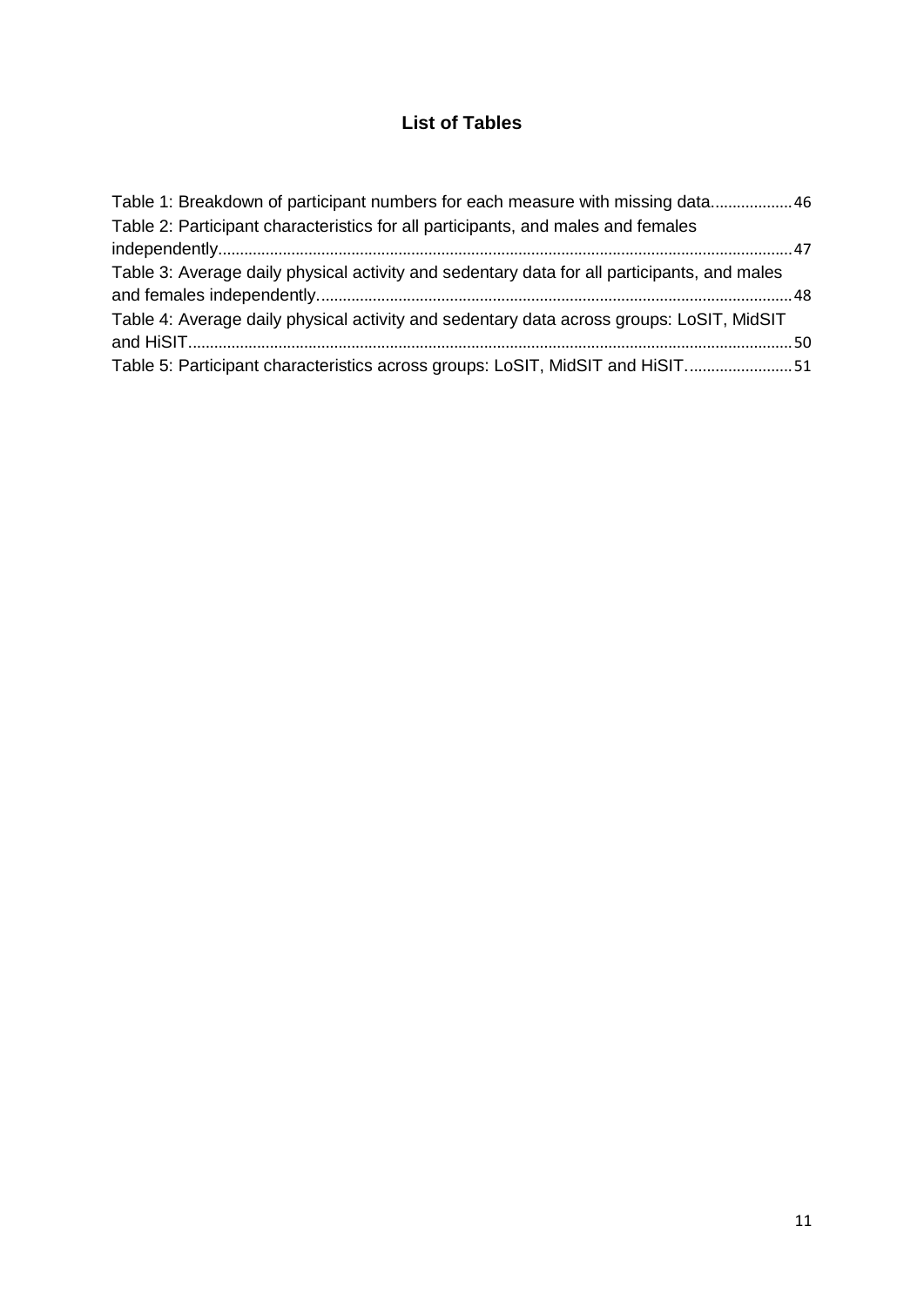**CHAPTER 1**

<span id="page-11-1"></span><span id="page-11-0"></span>**LITERATURE REVIEW**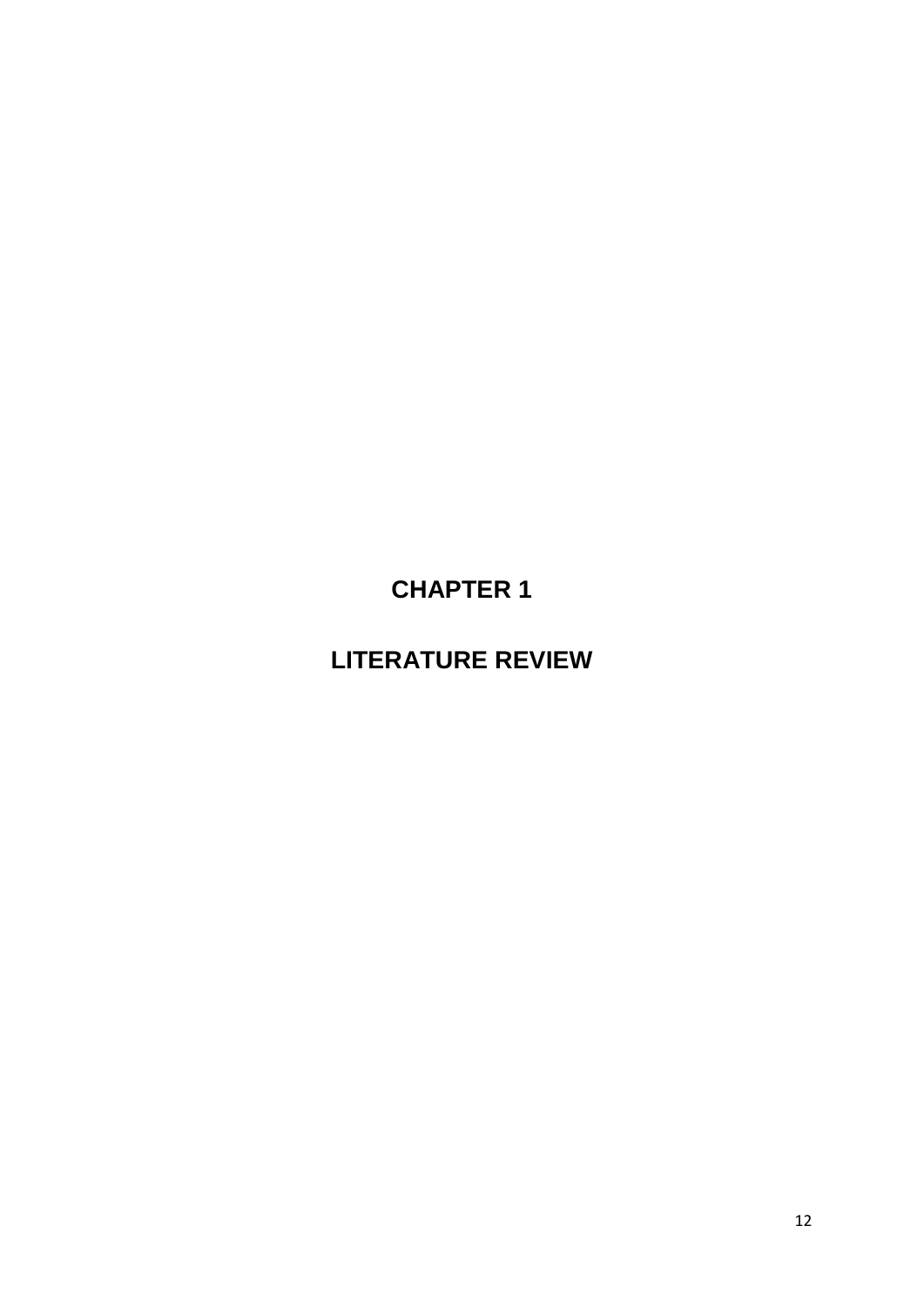#### <span id="page-12-0"></span>**1.1 Physical Activity and Cardiovascular Disease Risk**

Physical activity (PA) is defined as "any bodily movement produced by skeletal muscles that results in energy expenditure" (Caspersen et al., 1985) and the health benefits of engaging in PA are now well established (Warburton et al., 2006). The importance of PA in CVD risk reduction was first highlighted by Morris et al. (1953), when it was discovered that London bus drivers experienced more than double the amount of CVD incidences than bus conductors. The authors speculated that the PA undertaken by the bus conductors as part of their daily duties prevented the development of CVD. This seminal research was the first to highlight the need to understand the relationship between PA and health outcomes. Since this landmark study, many researchers have attempted to quantify the contribution of PA to CVD morbidity and mortality, culminating in a recent estimate which suggests that physical inactivity, defined as non-compliance with PA guidelines (Hallal et al., 2003), causes 6% of the global CVD burden (Lee et al., 2012).

Compliance with the global PA guidelines of 150 minutes of moderate-vigorous intensity PA (MVPA) or 75 minutes of vigorous intensity PA (VPA) per week (World Health Organisation, 2010), is beneficially associated with numerous traditional risk factors, including blood pressure and cholesterol (Hu et al., 2007). These factors contribute to the Framingham Risk score, which is algorithm to estimate 10-year risk of developing CVD, comprised of risk factors including cholesterol level, smoker status, diabetes and blood pressure. Although this has been widely used and useful to some extent, Mora et al. (2007) found that these traditional risk factors only accounted for 59% of disease risk. This presented a "risk factor gap", in that the effects of PA on traditional risk factors does not account for the full extent of CVD risk reduction (Green et al., 2008). The remaining 41% left unaccounted for may be explained with the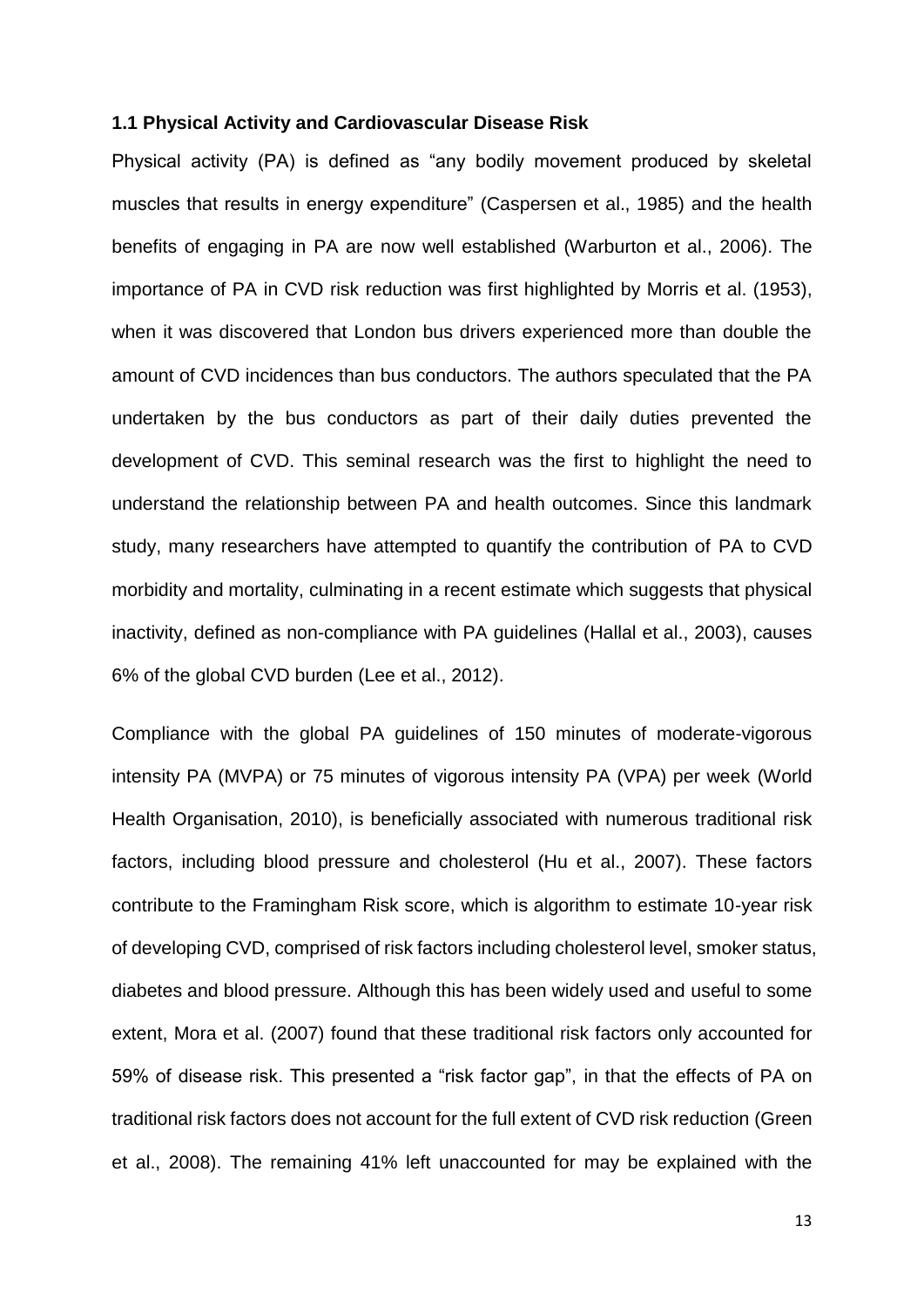inclusion of emerging/novel risk factors (Joyner & Green, 2009), including CRF (DeFina et al., 2013), arterial stiffness (Andersson et al., 2015), artery endothelial function (Green et al., 2003; Siasos et al., 2013), atherosclerosis (Kozakova et al., 2010) and autonomic function (Joyner & Green, 2009). The above guidelines are the minimum amount of exercise needed to maintain health, and additional activity provides further health benefits (World Health Organisation, 2010). Additionally, those who are physically active have a 20-30% reduced risk of all-cause mortality (Lee & Skerrett, 2001; Moore et al., 2012). Interestingly there is a curvilinear dose-response relationship between PA level and disease risk (Department of Health, 2004), with the greatest risk reduction occurring when shifting from inactive to low activity (Figure 1).



<span id="page-13-1"></span>**Figure 1:** Dose-response relationship between PA and disease risk. (Department of Health, 2004).

#### <span id="page-13-0"></span>**1.2 Sedentary Behaviour**

Sedentary behaviour (SB) is a different construct to physical inactivity, with both behaviours having different determinants (Pearson et al., 2014). Whilst SB is defined as "any waking behaviour with an energy expenditure of <1.5 METs while in a sitting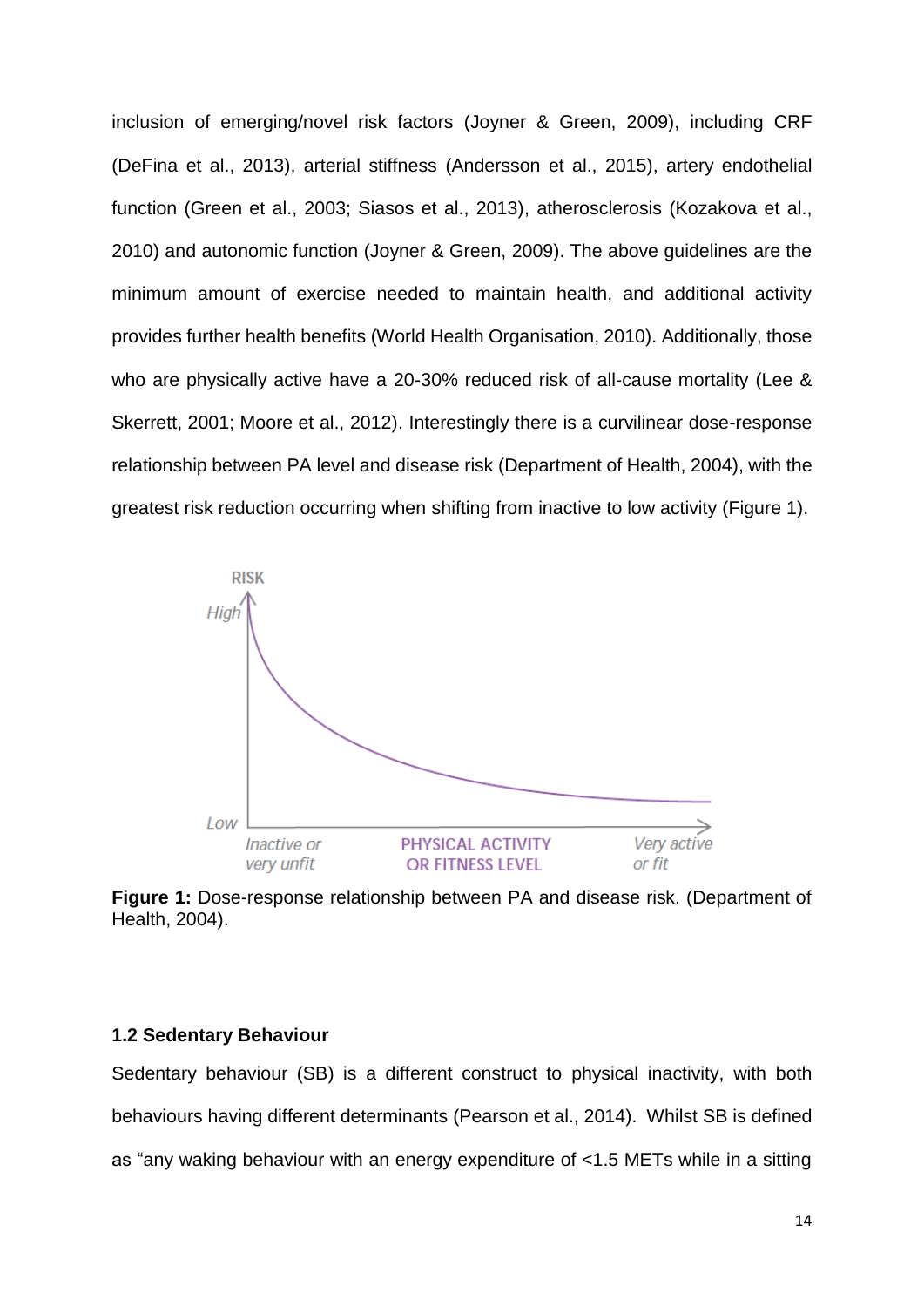or reclining posture" (Tremblay, 2012), physical inactivity is, as stated previously, recognised by not meeting the PA guidelines (Hallal et al., 2003). Whilst the cardiovascular benefits of PA are well defined, the relationship between SB and CVD remains unclear. Over the last decade, SB has emerged as an independent risk factor for CVD, and includes occupational, transportation and leisure time behaviours. Prevalence of SB can be attributed to the reliance on the use of technology in many occupations (van Uffelen et al., 2010), as well as advances in entertainment technology e.g., computer game development, enhanced television (TV) viewing experience and increased usage of tablet devices (Hobbs et al., 2015).

#### <span id="page-14-0"></span>*1.2.1 Sedentary Behaviour and Cardiovascular Disease and Mortality Risk*

The Australian Diabetes, Obesity and Lifestyle study (AusDiab), a population-based longitudinal study, examined the relationship between TV viewing time (a surrogate for SB) and diabetes, CVD risk factors, and mortality (Dunstan et al., 2010). The authors found that prolonged, uninterrupted periods (>4 hours per day) of TV viewing was associated with increased risk of all-cause mortality, and for each additional hour of viewing time, all-cause mortality risk increased by 18%. This research provided the first epidemiological evidence that sitting time may increase disease risk, and has since been supported by further population-based studies (Wijndaele et al., 2011; Stamatakis et al., 2011). These initial studies highlighted the potential health risks associated with sitting, however due to limitations associated with correlation analysis, and the fact that TV viewing is commonly associated with increased calorie intake (Gore et al., 2003), direct independent inferences could not be made regarding SB and CVD risk.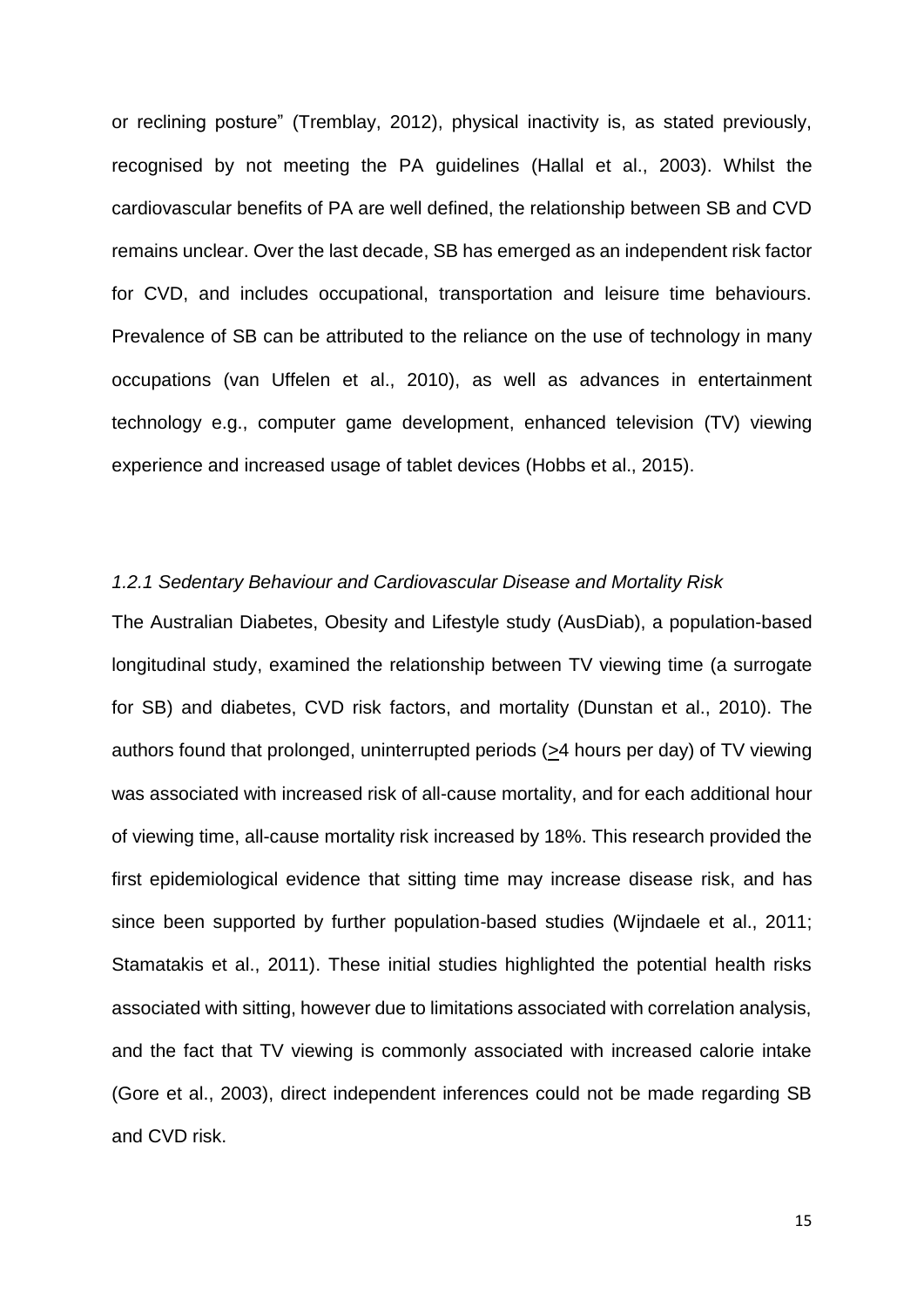Since these studies were conducted, researchers have attempted to better understand the relationship between SB and CVD by using subjective and objective methods to measure SB time. These data have consistently reported an association between prolonged periods of SB and CVD disease risk, independent of PA (Thorp et al., 2011; Chau et al., 2013b; Biswas et al., 2015) and have also begun to provide evidence that SB may have an independent effect on numerous markers of health including CVD risk and mortality.

The findings of the Women's Health Initiative Observational Study demonstrated that sitting for ≥10 hours per day was associated with significantly greater hazard ratio for CVD risk, compared to individuals engaging in <10 hours of sitting per day, independent of PA time (Chomistek et al., 2013). More recently, Seguin et al. (2014) reported a linear dose-response relationship between SB and all-cause mortality risk. Contrarily, a meta-analysis by Chau et al. (2013b) found a decrease in all-cause mortality risk when PA was taken into account, suggesting that PA somewhat mitigates the deleterious effects of SB. Whilst these findings indicate a relationship between SB and CVD, the mechanisms which underpin this relationship are poorly understood, and furthermore the question of independence of this relationship from PA remains unclear.

#### <span id="page-15-0"></span>*1.2.2 Sedentary Behaviour and Cardiometabolic Risk*

As the deleterious health effects of SB on cardiometabolic and cardiovascular health have emerged (Tremblay et al., 2010), more attention has been given to this field of research. High levels of SB can coexist with high levels of MVPA, and associations between SB and cardiometabolic health outcomes are apparent even in individuals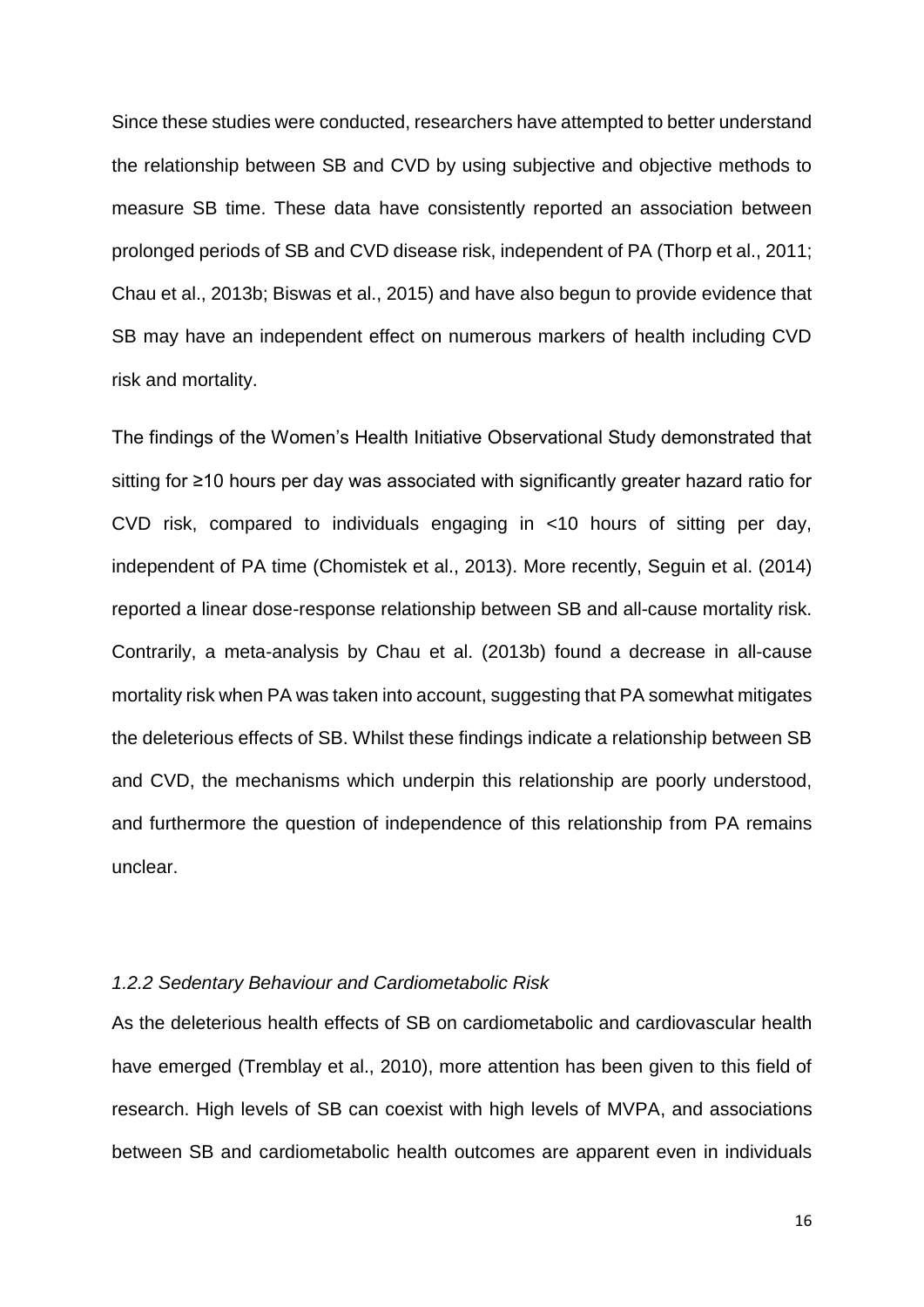who meet the PA guidelines (Healy et al., 2008b). Irrespective of exceeding the PA guidelines, the authors found a detrimental dose-response relationship between sitting time and cardiometabolic biomarkers such as body mass index (BMI), waist circumference, blood pressure (BP) and cholesterol. These findings imply that in addition to the promotion of 150 minutes of weekly MVPA, simultaneously reducing sedentary time may also be critical for the optimisation of cardiometabolic health. This has led to the "active couch potato hypothesis" where excessive SB is hypothesised to counteract at least some of the health benefits accrued by complying with the PA guidelines (Owen et al., 2010).

Bakrania et al. (2016) objectively measured PA and SB in a cohort of over 2000 participants, and categorised subjects based on PA, where active was defined as meeting PA guidelines: a) couch potatoes – inactive and high SB, b) light movers – inactive and low SB, c) sedentary exercisers - active and high SB and d) busy bees – active and low SB. Active individuals, including the sedentary exercisers had a more favourable cardiometabolic risk profile, including waist circumference and cholesterol, than couch potatoes. These results emphasise the importance of meeting the PA guidelines to protect against cardiovascular and metabolic disease.

#### <span id="page-16-0"></span>*1.2.3 Sedentary Behaviour and Cardiovascular Markers*

Limited research has been conducted in order to determine the relationship between SB with surrogate markers of CVD risk as much of the focus has been on metabolic parameters (Carson et al., 2014; Crichton & Alkerwi, 2014; Bakrania et al., 2016). Therefore, little is known about the specific pathways involved in the development of sedentary-induced CVD, however it is likely that a combination of alterations in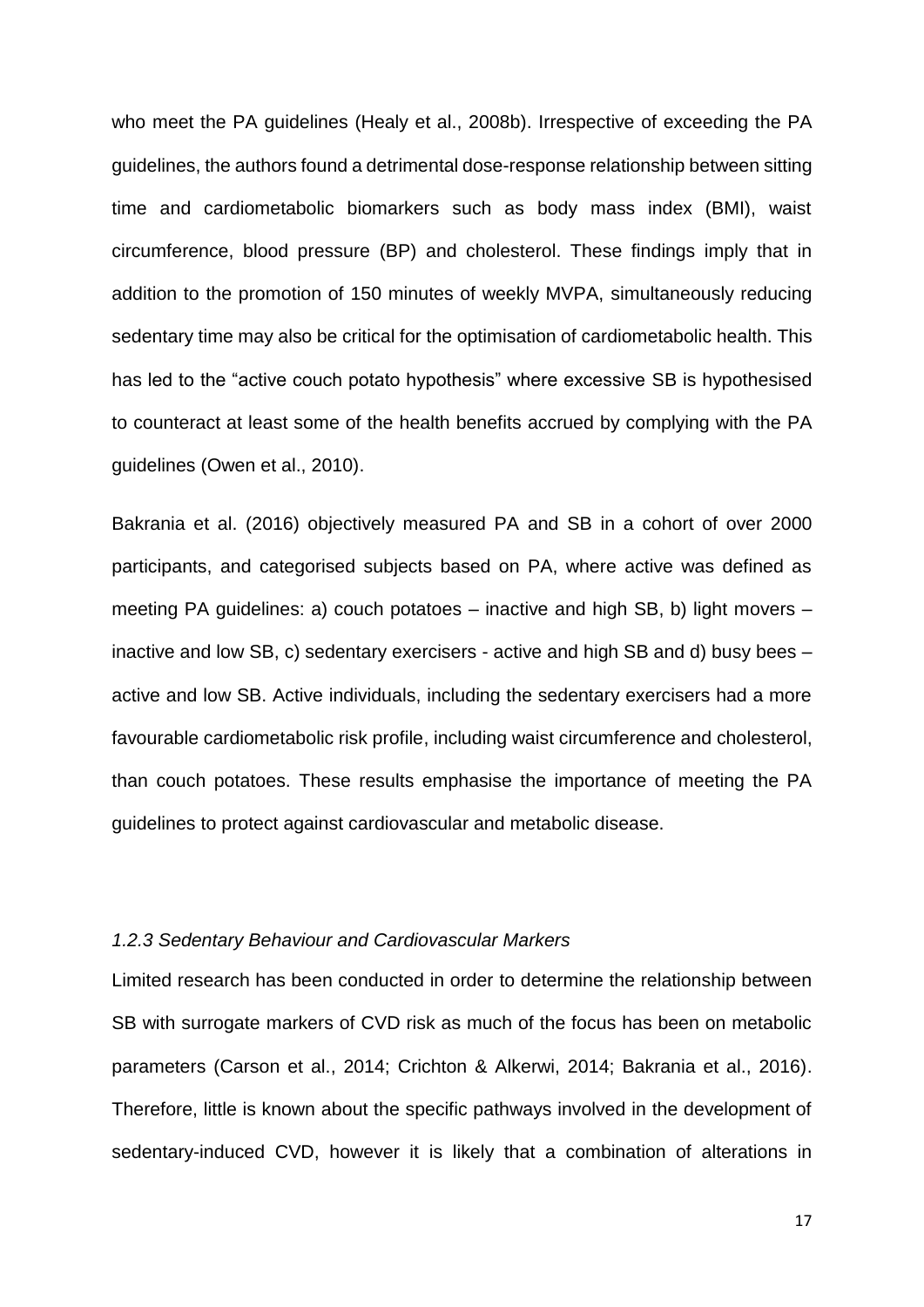pathways which regulate functional and structural vascular parameters, as well as cardiovascular autonomic control are implicated. Whilst the relationship between SB and metabolic variables has been investigated in active individuals (Healy et al., 2008b), the active couch potato hypothesis is yet to be examined using cardiovascular outcomes.

One potential mechanism through which SB may exert cardiovascular effects is a reduction in shear stress. Shear stress is the "tangential force derived by the friction of the flowing blood on the endothelial surface" (Giannoglou, 2008), and is a key regulator of endothelial function (Tinken et al., 2010). Initial findings demonstrate that as a result of low muscular activity associated with SB, blood flow (Thosar et al., 2012), and therefore shear stress are reduced, and consequently artery endothelial function is impaired (Malek et al., 1999).

A second mechanism which may link SB with the development of CVD, albeit indirectly, is poor CRF. A sedentary lifestyle is generally associated with poor CRF (Minder et al., 2014), which can be associated with autonomic nervous system imbalance, characterised by hyperactivity of the sympathetic, and decreased activity of the parasympathetic components of the autonomic nervous system (Thayer & Lane, 2007). This, in turn, puts greater tensile stress on the heart and vasculature, and increases risk of cardiovascular events (Giannoglou, 2008). Sympathetic hyperactivity causes an increase in resting heart rate (HR) and BP (Mourot et al., 2009), which in the long term, through the development of hypertension, increases CVD risk. Hypertension is also recognised to predict a decline in cerebral blood flow (CBF; Muller et al. (2012)). Although unknown, it could be hypothesised that these factors are sitting-induced and likely to be multifaceted and interlinked, therefore all contributing to the development of CVD.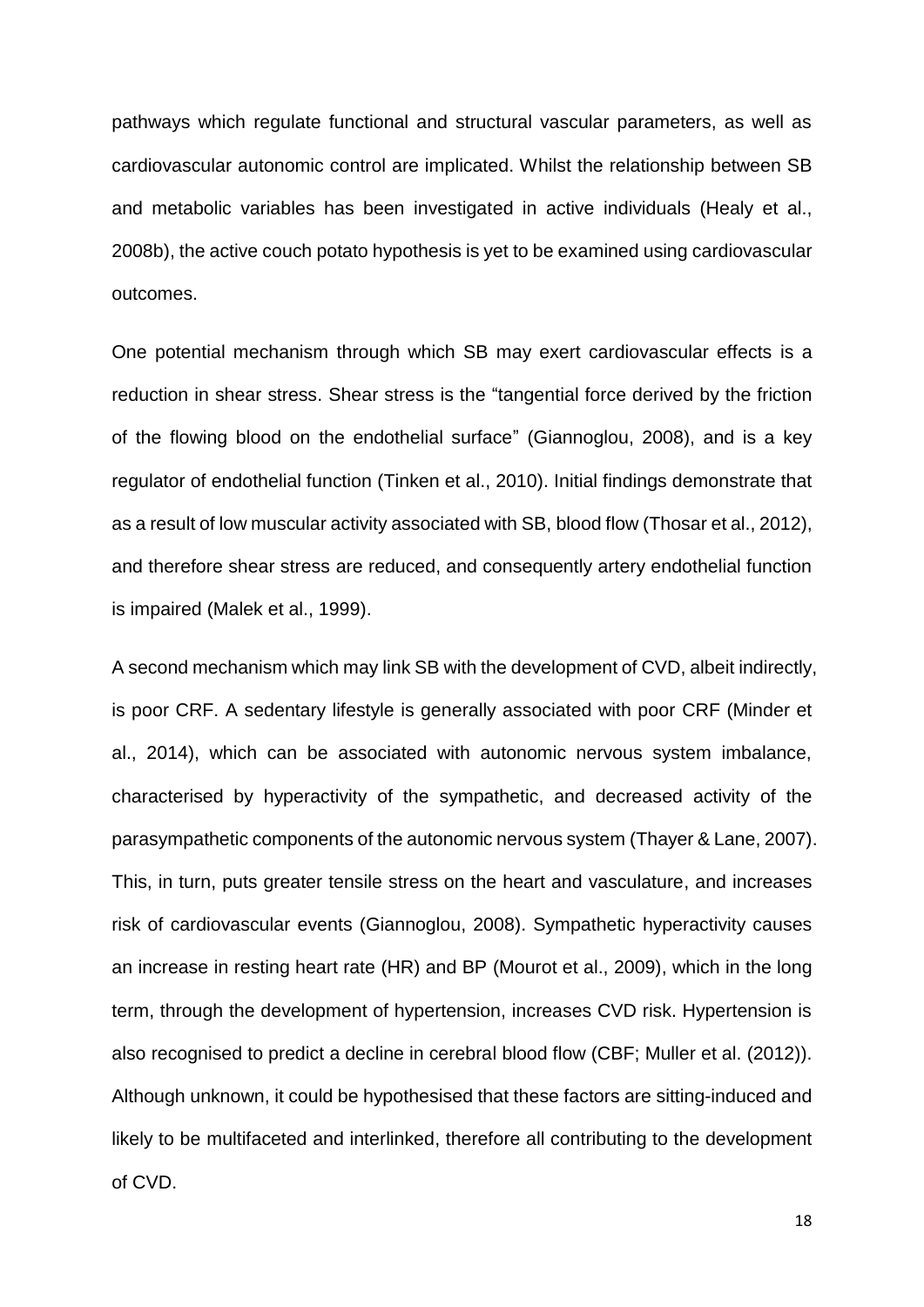#### <span id="page-18-0"></span>**1.3 Effect of Physical Activity and Sedentary Behaviour on Vascular Structure and Function**

#### <span id="page-18-1"></span>*1.3.1 Carotid Intima-Media Thickness*

Carotid artery intima-media thickness (cIMT), measured non-invasively using B-mode duplex ultrasound (Figure 2), is a surrogate marker of atherosclerosis (Paul et al., 2010), and predicts risk of cardiovascular events such as stroke and myocardial infarction (O'Leary et al., 1999; Thijssen et al., 2012). Atherosclerosis is an inflammatory disease of the arteries, whereby the artery wall thickens due to the buildup of substances such as cholesterol and smooth muscle cells (Cahill & Redmond, 2016). This ultimately results in a decrease in luminal diameter, restricting blood flow through the vessel. Artery wall thickening is thought to contribute to increases in arterial stiffness (Lakatta & Levy, 2003) and a decrease in brachial artery endothelial function (Juonala et al., 2004; Yao et al., 2014), suggesting that these biomarkers are all related to the atherosclerotic process (Koivistoinen et al., 2012).

The prognostic value of cIMT has been widely accepted for many decades as it provides a marker for increased risk of stroke, coronary heart disease (CHD) and death within 10–12 years (Bots et al., 1999). In the Atherosclerosis Risk in Communities Study (Chambless et al., 1997), the authors assessed the relationship between cIMT and CHD incidence over 4-7 years of follow-up from over 12000 healthy participants. A relationship was observed between cIMT and incident CHD, even after adjustment for other risk factors, including blood pressure, cholesterol and smoker status. Further longitudinal population-based research has predicted that even in a healthy population, an increase in cIMT of 0.1mm leads to a 10-15% increased risk of a future cardiovascular event (Lorenz et al., 2007; van den Oord et al., 2013). Together,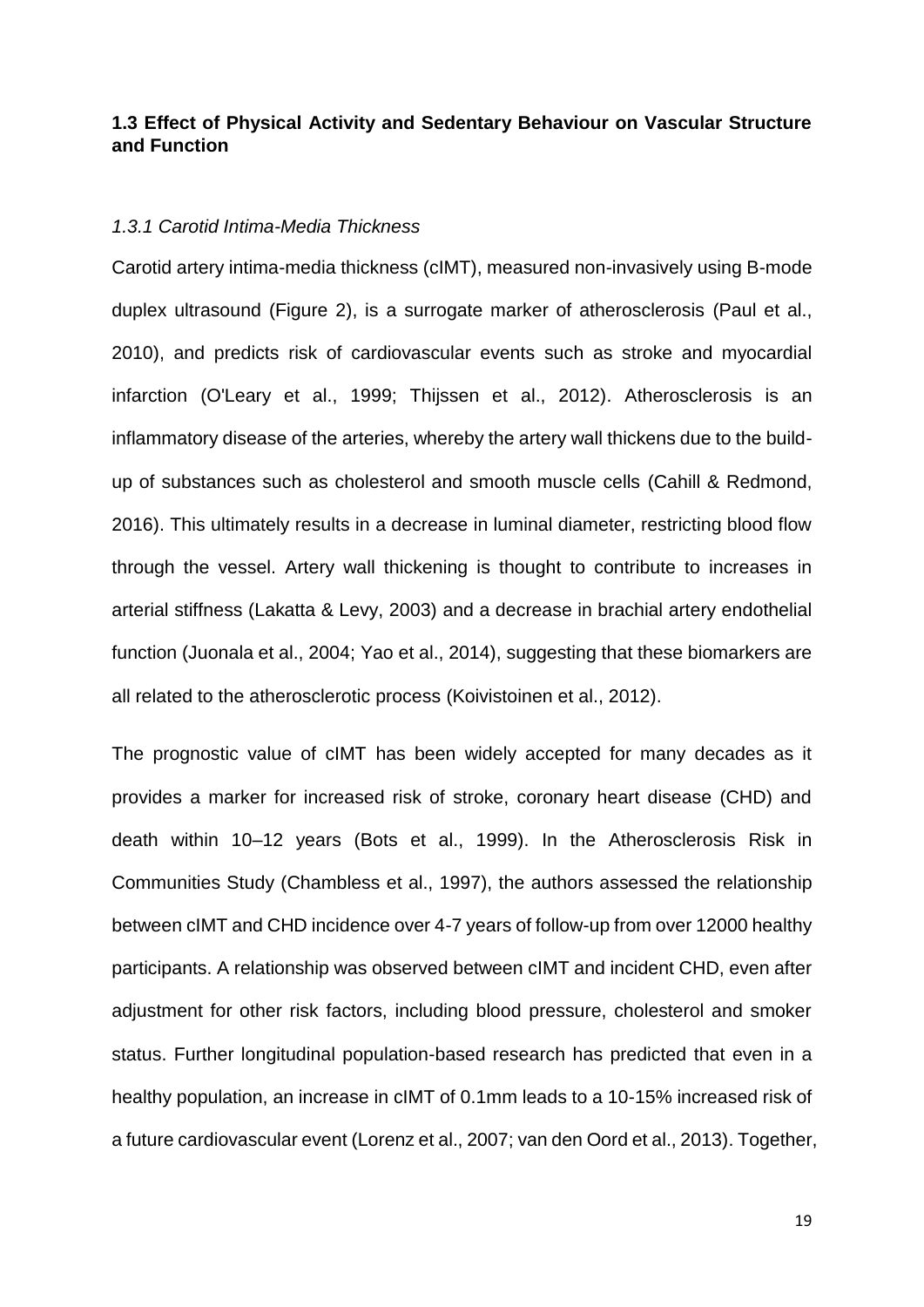the above evidence proposes IMT as one of the underlying causes of cardiovascular event-related deaths.



**Figure 2:** Ultrasound image of the carotid artery (cIMT visible on the bottom wall)

<span id="page-19-0"></span>There is, however, inconsistent evidence regarding the association between PA and cIMT, though the majority of research demonstrates an inverse relationship between PA and cIMT. Umbreen et al. (2014) found that, according to PA scores from the International Physical Activity Questionnaire (IPAQ), individuals who fitted into the "moderate PA" category had a significantly smaller cIMT than those in the "low PA" category. Longitudinal research has also demonstrated an inverse relationship between PA and cIMT. Regular PA was inversely associated with the progression of cIMT during 6.5 year follow up (Palatini et al., 2011). Whilst the authors observed an increase in cIMT in both active and sedentary individuals, the rate of progression was significantly greater in sedentary subjects compared to their active counterparts. Similarly, Nordstrom et al. (2003) reported a strong inverse association between selfreported leisure time PA and cIMT. The authors observed a three-fold increase in progression of cIMT in sedentary compared to active individuals from baseline to 1.5 and 3-year follow up. Furthermore, research has investigated the role of PA intensity in the development of cIMT. Firstly, Kozakova et al. (2010) performed cIMT assessment in 495 participants at baseline and after 3 years, with a period of habitual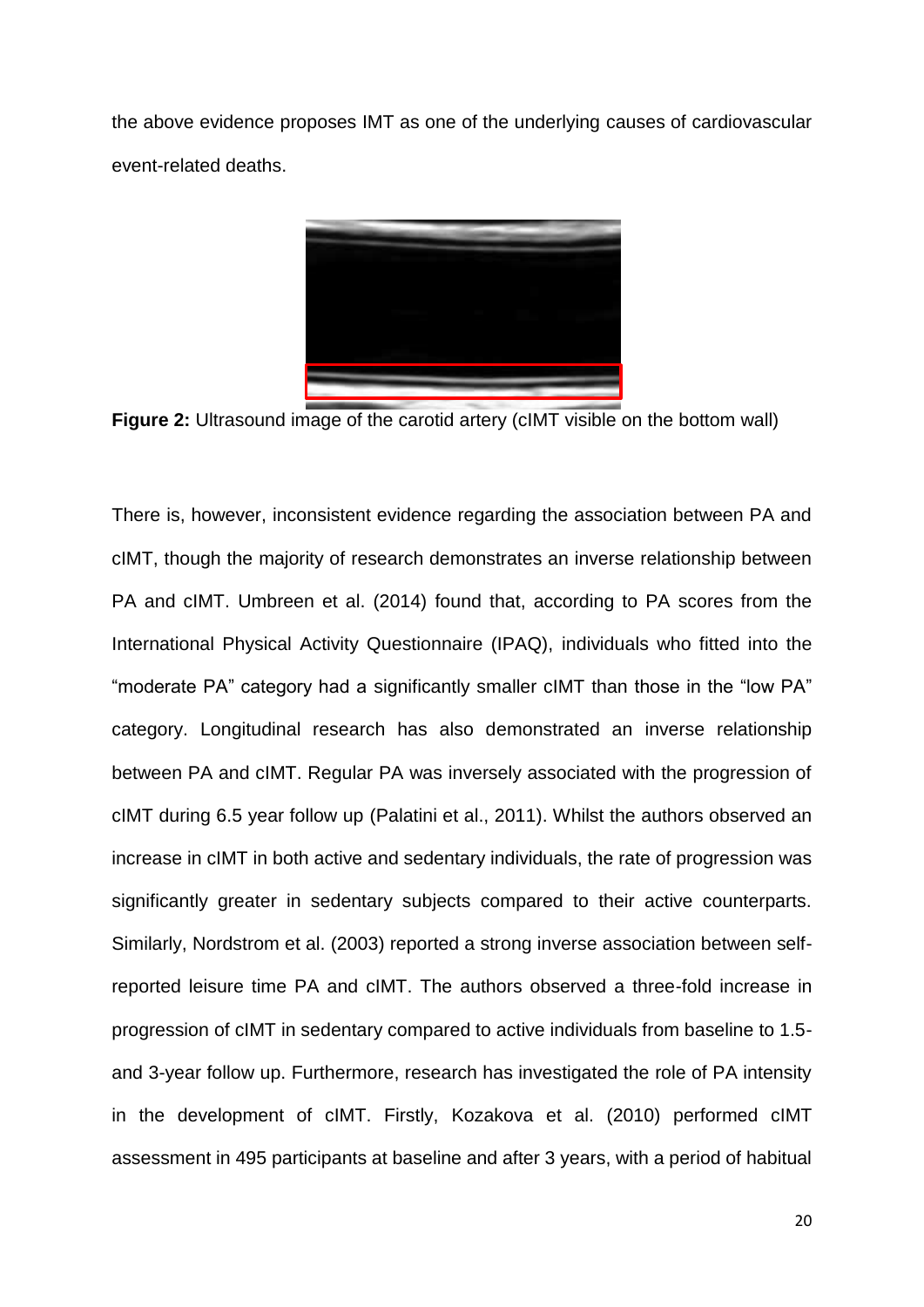PA assessed via a combination of accelerometry and IPAQ. The authors found that after the 3-year follow up, subjects engaging in VPA had significantly lower progression of cIMT over time than those only engaging in light-moderate PA. Additionally, an inverse relationship was established between time engaged in vigorous or very vigorous PA and cIMT (Gomez-Marcos et al., 2014). Together, these results suggest that PA and PA intensity has a role to play in cIMT progression rate.

Recently, Diaz et al. (2016) assessed the relationship between self-reported leisure- (TV viewing time), non-leisure (occupational) sitting and cIMT. Interestingly, the authors found that longer TV viewing time (>2 hours per day) was associated with greater cIMT, whereas occupational sitting was associated with lower cIMT. These results could be attributed to the differences in accumulation of SB during TV viewing, i.e. more prolonged periods of sitting compared to perhaps frequent activity breaks during work hours. On the other end of the PA spectrum, cIMT has been positively associated with objectively measured total SB and sedentary time in ≥10 minute bouts (Garcia-Hermoso et al., 2015), suggesting that not only is total time spent in SB important, but the manner in which it is accumulated. Furthermore, Kozakova et al. (2010) objectively measured PA in a subgroup of healthy participant, and SB was found to be directly associated with cIMT at baseline, independent of age.

The underlying mechanisms of the relationship between PA, SB and cIMT, however, remain incompletely understood. PA is thought to positively affect cIMT through a positive impact on adiposity, serum lipoproteins and inflammation (Bertoni et al., 2009), which seems plausible as blood lipids and inflammatory markers contribute to the atherosclerotic process. Previous evidence suggests there is a strong correlation between inflammatory markers and IMT (Magyar et al., 2003). Evidence has demonstrated a positive association between SB and cIMT, when statistically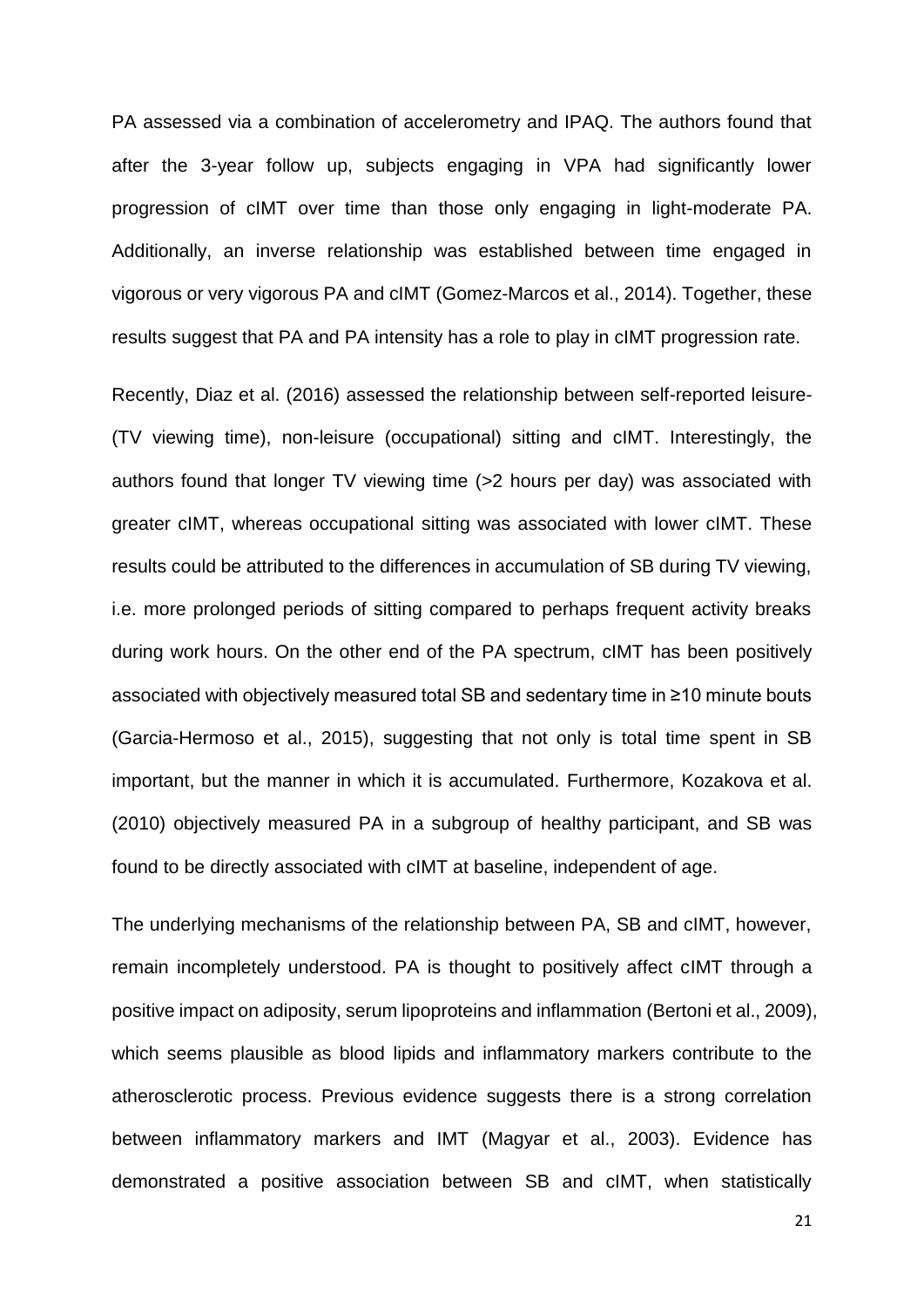controlling for inflammatory markers (including C-reactive protein (CRP)), the association no longer existed (Garcia-Hermoso et al., 2015), which implies that markers of inflammation may be the mediating mechanism underpinning the relationship between SB and cIMT.

#### *1.3.2 Endothelial Function*

The vascular endothelium is the inner layer of the arterial wall exposed to direct contact with the blood stream, and is responsive to hormonal and hemodynamic stimuli. Its function is to regulate platelet function, vascular smooth muscle cell growth and vascular tone via the synthesis and release of vasoactive substances (Cahill & Redmond, 2016). The key vasoactive substance released is nitric oxide (NO), which is a potent vasodilator with anti-atherogenic properties to maintain vessel homeostasis (Bloodsworth et al., 2000). Endothelial function is essential for vascular health and vasomotor control (Green et al., 2004) and endothelial dysfunction has been established as an early surrogate marker of CVD (Vita & Keaney, 2002; Deanfield et al., 2007), which appears to contribute to the development and/or acceleration of the atherosclerotic process (Bonetti et al., 2003). A frequently-used, non-invasive technique to examine endothelial function in humans in vivo is flow-mediated dilation (FMD; Anderson (2007)). Brachial artery endothelial function, measured using the FMD test, is an established predictor of CVD. It is well documented that PA and greater CRF are associated with enhanced endothelial function (Hagg et al., 2005; Davison et al., 2010; Siasos et al., 2013), through greater bioavailability of NO (Gliemann et al., 2014). The proposed mechanism thought to mediate the beneficial effects of PA on endothelial function is an exercise-induced increase in blood flow, causing an increase in laminar shear stress, which initiates endothelial NO synthase (eNOS)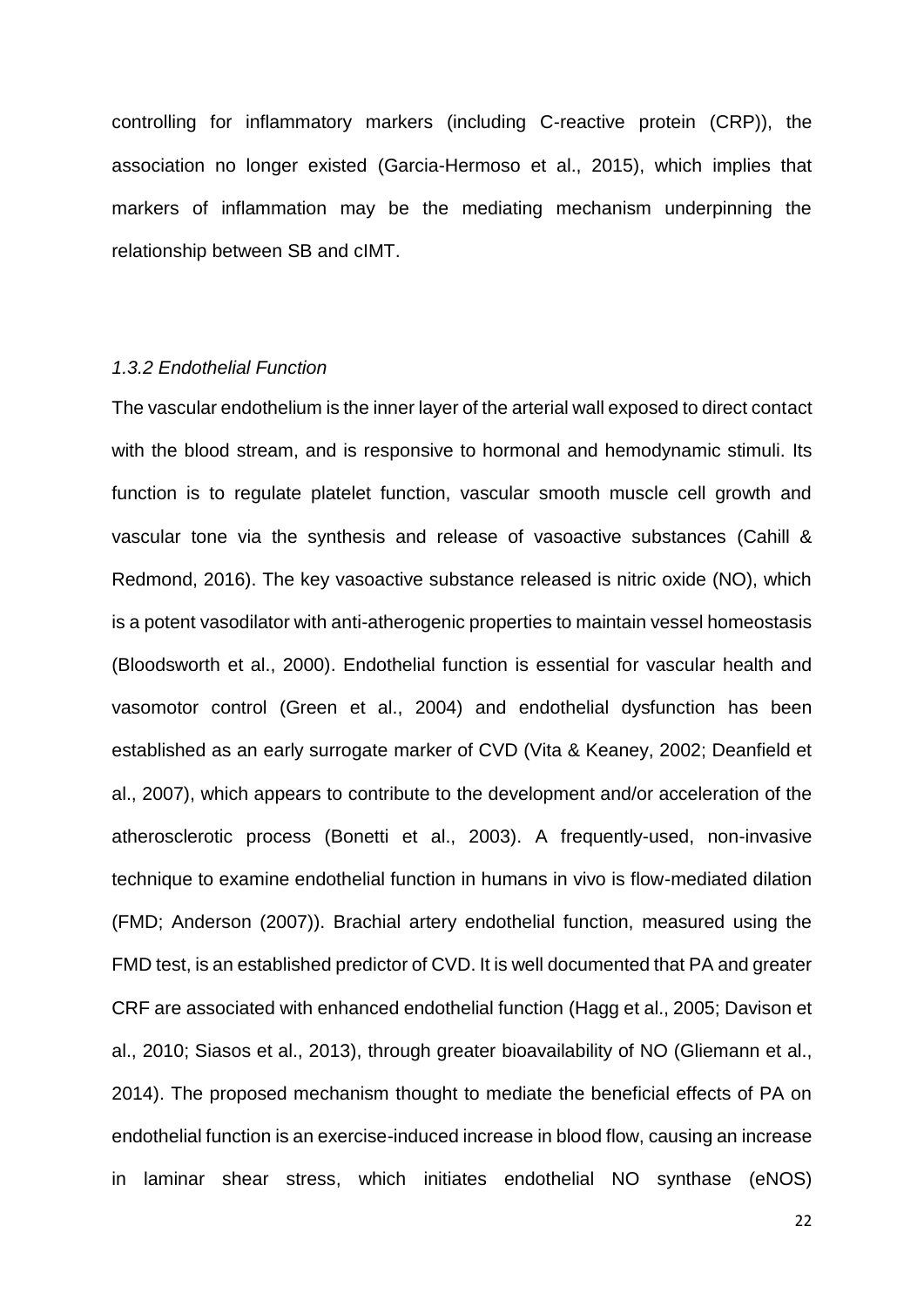phosphorylation (Thosar et al., 2012), resulting in NO production and thus availability (Laughlin, 2004), facilitating vasodilation and anti-atherogenic properties of the artery.

Acute, prolonged SB is characterised by low muscular activity, decreased blood flow and, consequently, reduced cyclical shear stress on artery endothelial cells, resulting in a down-regulation of endothelial function (Thosar et al., 2012). This role of shear stress and blood flow during prolonged SB has recently been tested experimentally by Restaino et al. (2016), the authors compared popliteal artery FMD after 3 hours of sitting with one foot submerged in hot water to increase blood flow and shear stress, whilst the opposite foot stayed dry (control). The results showed impaired blood flow, shear and FMD in the control leg, whilst flow, shear and endothelial function were maintained in the heated leg, implying that the sitting-induced decline in popliteal artery endothelial function is caused by reductions shear stress. Similarly, Thosar et al. (2014) also found a significant decline in femoral artery FMD in response to 3 hours of uninterrupted sitting. However, breaking up sitting with a 5 minute light intensity walk every hour prevented this decline (Thosar et al., 2015a), as did a similar study design in children (McManus et al., 2015), where breaking up a 3-hour sitting period with 10 minutes of moderate intensity cycling every hour prevented the decline in femoral artery FMD observed in the sit condition. Similar results, but in the popliteal artery was observed when the sitting period was extended to 6 hours and function appeared to be fully restored after a 10 minute walk at a self-selected pace at the end of the sitting period (Restaino et al., 2015). Although blood flow and thus shear was reduced over the course of the sitting period, interestingly, the decline in FMD observed in the above studies was not accompanied by changes in shear rate area-under-the-curve during reactive hyperemia. This suggests that diminished shear stress stimulus was not responsible for the blunted FMD response. The authors have collectively hypothesised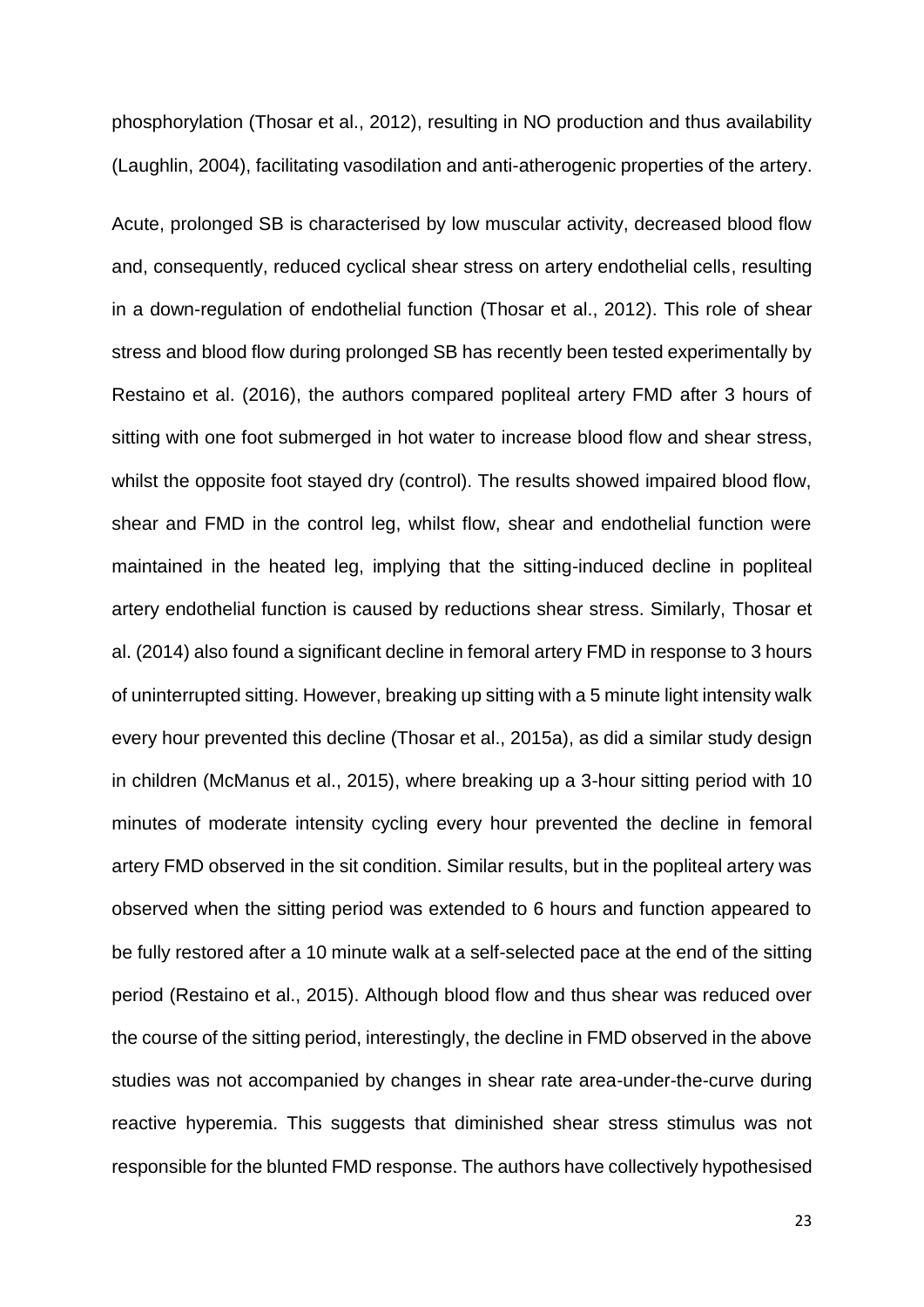potential mechanisms, including blood viscosity, which has previously been associated with low shear rates (Ku et al., 1997, as cited in Thosar et al. (2015a)) as observed in the above studies. Furthermore, viscosity has been shown to be greater in the lower limbs following 2 hours of uninterrupted sitting (Hitosugi et al., 2000), further suggesting a potential role in the attenuation of FMD. In summary, whilst it is clear that acute bouts of SB attenuate endothelial function, further research is required to establish the relationship between habitual SB and endothelial function in adults, and interactions with PA.

#### <span id="page-23-0"></span>*1.3.3 Arterial Stiffness*

Arterial stiffness, or reduced compliance, describes the artery's inability to "expand and recoil" with the cardiac cycle (Tanaka et al., 2000) and is a recognised risk factor for CVD and all-cause mortality (Yambe et al., 2004). A meta-analysis of 17 longitudinal studies, including over 15000 participants concluded that an increase in PWV by 1m.s<sup>-1</sup> was associated with increases of 47%, 47%, and 42% in cardiovascular events, cardiovascular mortality and all-cause mortality respectively (Vlachopoulos et al., 2010). Stiffening of the artery is most commonly associated with aging (Lakatta & Levy, 2003), and dementia (Blacher et al., 1998; Zieman et al., 2005; Vlachopoulos et al., 2010), and can be a result of increased IMT, endothelial dysfunction and changes in the structural and cellular properties of the arterial wall (Figure 3; Zieman et al. (2005)).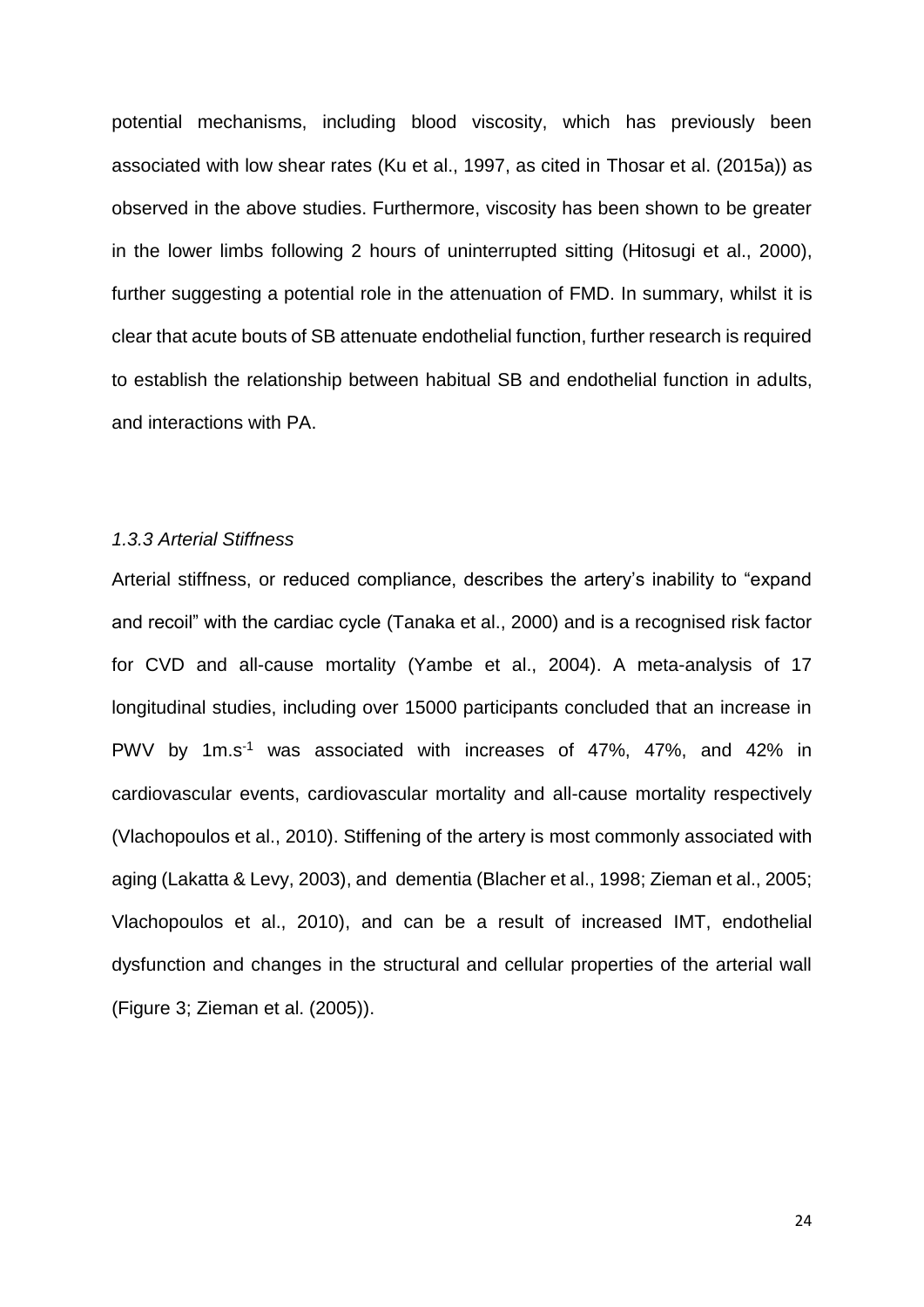

<span id="page-24-0"></span>**Figure 3:** Summary of structural and cellular changes leading to arterial stiffness.

Collagen and elastin are the main proteins providing structural integrity and elasticity respectively, and the levels of each are maintained through a constant process of production and degradation. An imbalance of these proteins, caused by inflammatory markers (Zieman et al., 2005) or hypertension (Xu et al., 2000), leads to an overproduction of collagen and attenuation in elastin, which contributes to stiffening of the artery (Johnson et al., 2001).

Arterial stiffness is measured using applanation tonometry, which produces pulse wave velocity (PWV), and is considered the gold standard measure due to its feasibility and reproducibility (Van Bortel et al., 2012). The faster the pulse wave travels through the vessel (i.e. greater PWV), the stiffer the artery (Lakatta & Levy, 2003), where a "normal" value of PWV in healthy, normotensive individuals has been found to be approximately  $6.1 \pm 1.4 \text{ m} \cdot \text{s}^{-1}$  (Muller et al., 2013).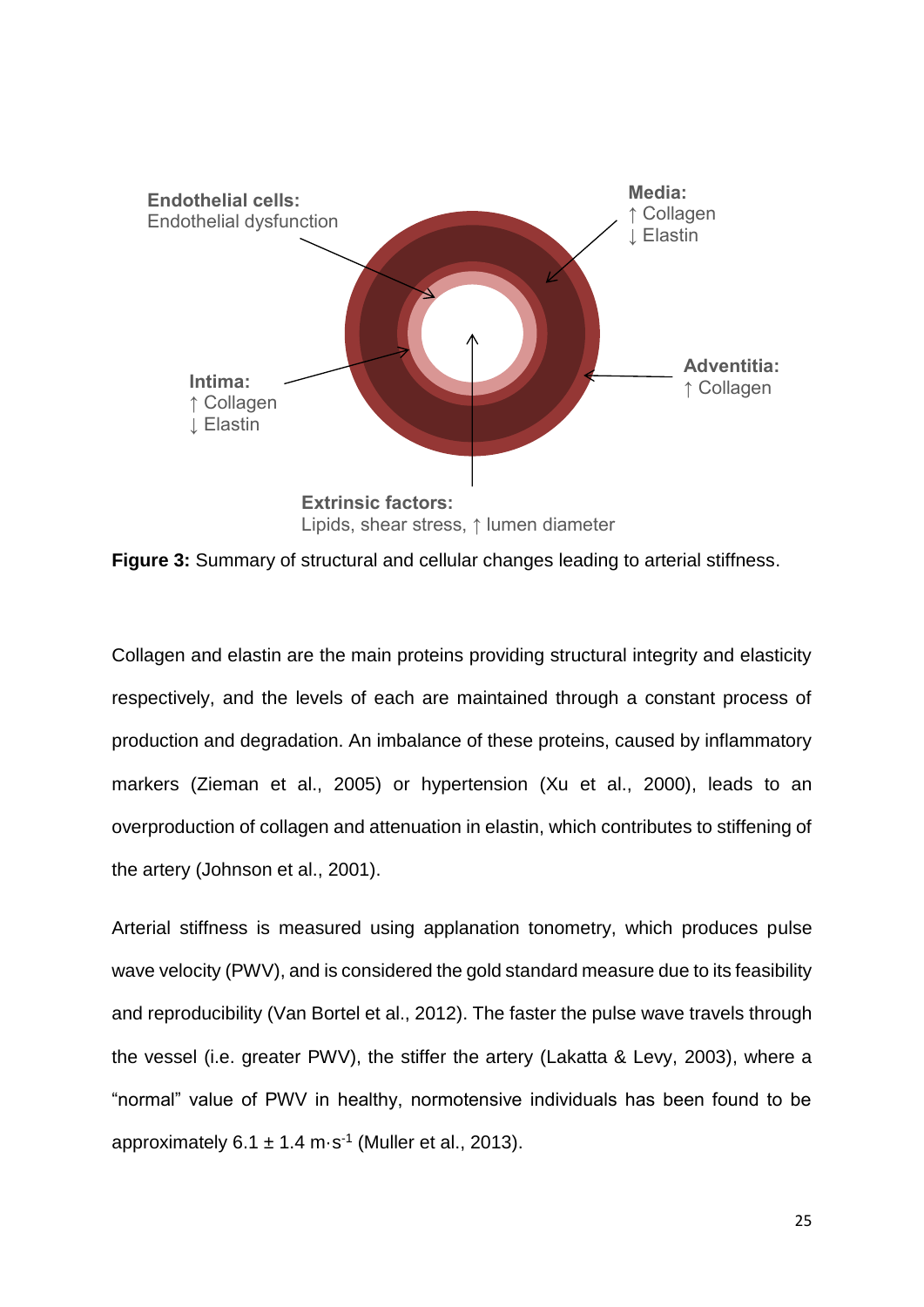Increased stiffness can be slowed down and/or prevented through regular PA (Tanaka et al., 2000). Despite this established relationship, causality cannot be inferred, and the mechanisms are currently unknown. Firstly, Andersson et al. (2015) investigated the relationship between MVPA and PWV. All participants met ≥150 minutes MVPA per week guidelines and were categorised based on bout duration: a) MVPA accumulated in bouts of ≥10 minutes, and b) regardless of bout duration. The results showed a significant inverse relationship between MVPA and PWV, irrespective of bout duration. In contrast, the authors found no significant association between light intensity PA or SB and PWV. Furthermore, Garcia-Ortiz et al. (2014) evaluated arterial stiffness using radial augmentation index (rAIx), a surrogate measure of arterial stiffness (Nurnberger et al., 2002) and found that VPA was inversely associated with rAIx. Similarly, Gomez-Marcos et al. (2014) reported that total PA and time engaged in moderate, vigorous or very vigorous PA had an inverse relationship with stiffness, suggesting that, similar to cIMT, the intensity of PA is important for vascular health.

Boreham et al. (2004) discovered a significant inverse relationship between CRF and arterial stiffness in young adults. Interestingly, only sports-related PA (defined as activities of greater intensity than those undertaken during leisure time, such as swimming or tennis), but not leisure- and workplace PA, was found to be inversely associated with arterial stiffness. The authors suggested that the potential mechanism mediating the relationship between CRF and stiffness could be the low resting HR associated with greater fitness as a result of regular endurance-based PA and training. Although unknown, HR has been suggested to have an impact on structural properties of the arterial wall; a high resting HR may increase mechanical forces including BP and shear stress against the arterial wall, which in turn may lead to increased stiffness due to growth in vascular smooth muscle cells (Quan et al., 2014a). Recently, Lessiani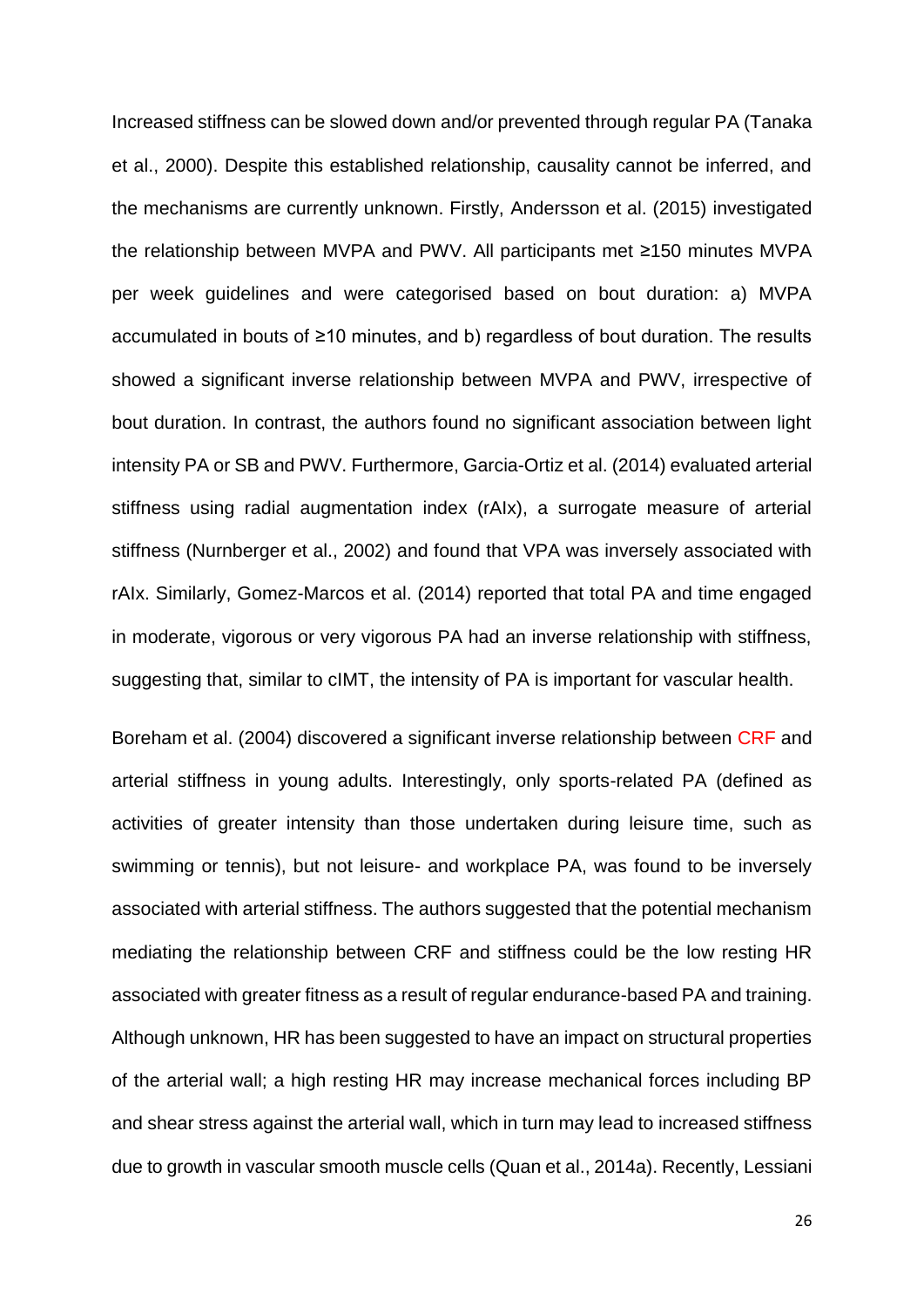et al. (2016) examined the effect of an 8 week high-intensity exercise training programme on PWV in sedentary subjects (performing regular aerobic exercise 3 times/week and for 20 minutes/session, with a sedentary occupation) and found a significant increase in CRF alongside significant decreases in PWV and plasma triglycerides following training. These results suggest that the relationship between PA and PWV could be partially mediated through CRF, though there is, to my knowledge, no data available that shows a PA-induced improvement in PWV in the absence of improvements in fitness.

Whilst the majority of research is focussed on PA and stiffness, a few studies have reported a positive association between SB and stiffness (Duren et al., 2008; Horta et al., 2015), independently of PA and CRF (Quan et al., 2014b). Duren et al. (2008) compared PWV values across 3 groups: those who a) practiced yoga at least 2 days/week, b) performed ≥30 minutes aerobic exercise ≥3 days/week, or c) sedentary (defined by performing one or fewer bouts of vigorous aerobic activity a week in the previous year). The authors found significantly greater PWV values in the sedentary group compared to the aerobic and yoga groups, which suggests the presence of a relationship.

Interestingly, self-reported sitting time per weekend day, but not per weekday, was correlated with arterial stiffness in a sample of 2328 young (aged 26-36 years) adults (Quan et al., 2014b), perhaps due to weekend activity being a better reflection of discretionary sitting behaviour, whilst weekday sitting is mediated mostly by workplace demands. Furthermore, Horta et al. (2015) assessed PA across 24-hour cycles, and ordered participants into quartiles according to their sedentary time. The highest quartile of sedentary time (739.8-952.1 minutes/day, or 12.3-15.9 hours/day) had 0.39 m/s higher PWV than the lowest quartile (317.8-623.9 minutes/day, or 5.3-10.4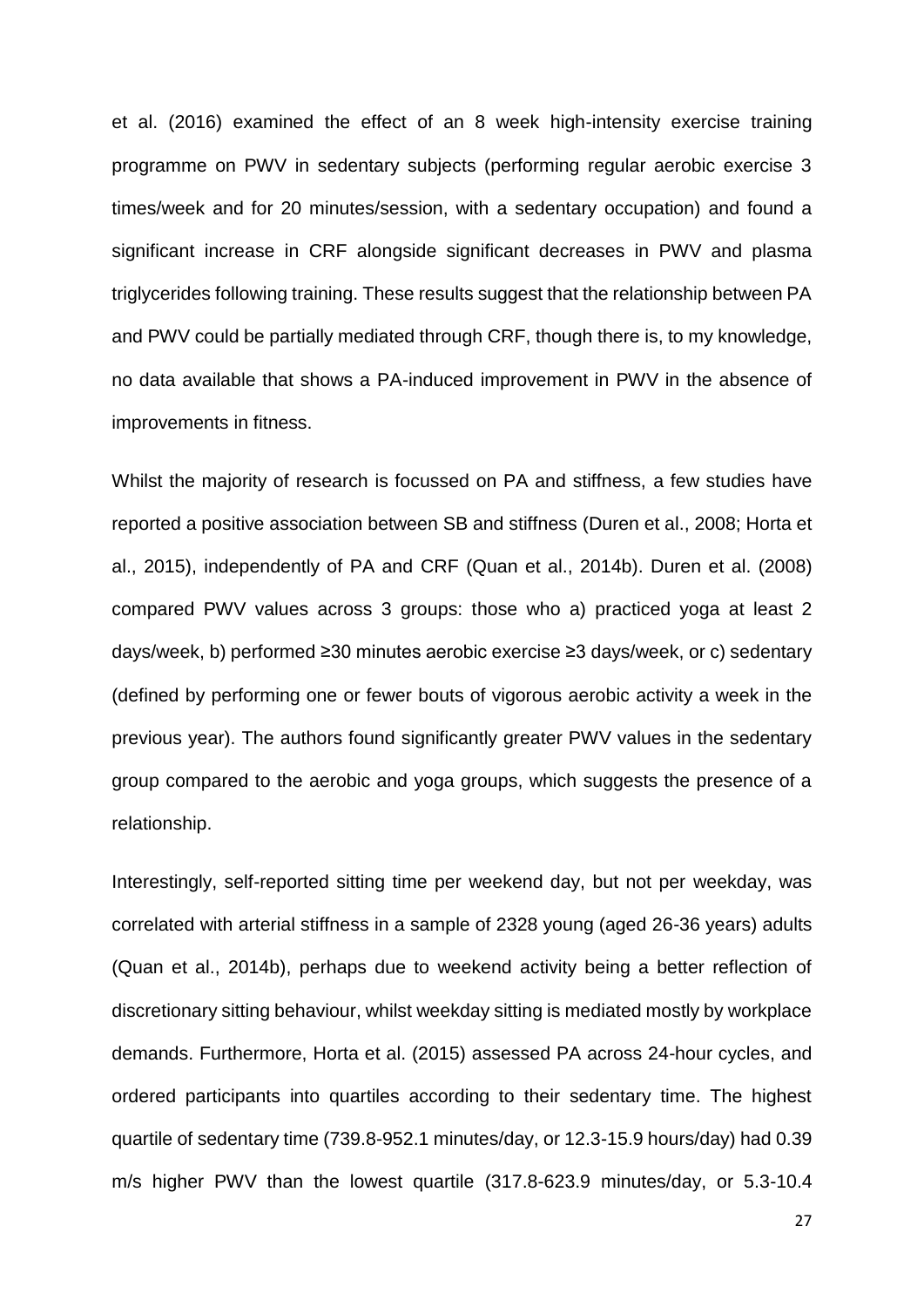hours/day). However, sleep duration, which is a recognised CVD risk factor (Hoevenaar-Blom et al., 2014), has been taken into account. As "normal" sleep duration is considered to be between 7-8 hours (Hoevenaar-Blom et al., 2011), it would suggest that some participants in the lowest sedentary quartile (with lowest threshold of 5.3 hours) have poor sleep quality, which would put them at greater cardiovascular risk before stiffness is accounted for. Therefore, from these findings it is difficult to infer the true effects of SB on stiffness. Together the findings from the above studies imply that there is a relationship between SB and stiffness, however further research is required to strengthen this relationship by focussing on SB during waking hours and to offer mechanistic explanations.

#### <span id="page-27-0"></span>**1.4 Effect of Physical Activity and Sedentary Behaviour on Cardiovascular Autonomic Function and Cerebral Blood Flow**

#### <span id="page-27-1"></span>*1.4.1 Autonomic Nervous System*

The autonomic nervous system comprises of a sympathetic (adrenergic) and parasympathetic (vagal) component, responsible for stimulation/energy release and recovery respectively. The mechanisms involved across both components include the arterial baroreceptors, located in the aorta and carotid arteries, which detect changes in BP, and regulate HR accordingly (Wada et al., 2014). The sympathetic nervous system (SNS) is closely linked with the cardiovascular system, of which over-activity can lead to detrimental structural and functional changes to the vasculature (Marina et al., 2016), such as increased cIMT (Kadoya et al., 2015) and arterial stiffness (Bruno et al., 2012). Sympathetic over-activity causes an increase in BP, which in turn could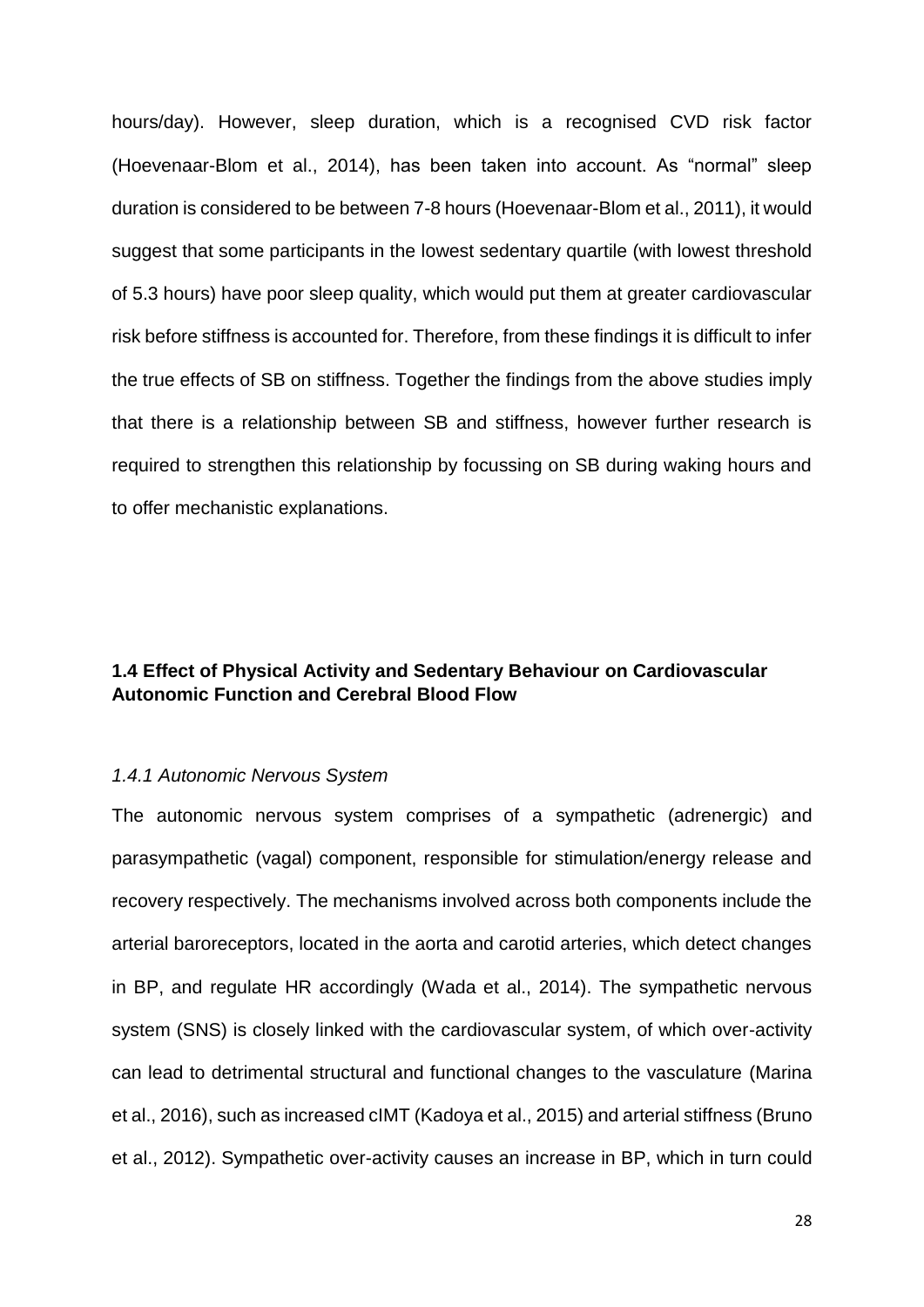influence vascular structure and tone, via the stiffening of the carotid artery and aorta, and result in reduced baroreceptor responsiveness (or baroreflex sensitivity; BRS) to changes in BP (Monahan et al., 2001; Lenard et al., 2005). A reduction in BRS is associated with impaired regulation of BP, electrical instability of the heart, and therefore an increased risk of CVD morbidity and mortality (Skrapari et al., 2007).

#### <span id="page-28-0"></span>*1.4.1.1 Autonomic Function*

The "risk factor gap" proposed by Joyner & Green (2009) included the importance of autonomic function on CVD risk

Autonomic function can be assessed using the cold pressor test (CPT), which is a useful predictor of future hypertension (Wood et al., 1984; Menkes et al., 1989). The test consists of measuring SBP, diastolic BP (DBP) and HR in response to an external cold stimulus, i.e. immersion of the hand/foot in a bucket of icy water for 3 minutes. In healthy individuals, the cold stress causes a sympathetic response, with an increase in BP over time, whilst HR responses vary between individuals (Mourot et al., 2009). The reason for this difference in HR responses is currently unclear as it could be attributed to the participant's breathing pattern as well as muscle sympathetic nerve activity, both of which were not measured in the above study. The difference between baseline and the peak BP during immersion is then calculated as BP reactivity. Greater BP reactivity, or being a "hyper-reactor" has been linked to a greater risk of developing hypertension and CVD (Zhao et al., 2012). Currently however, there are no definitive guidelines regarding a "normal" reaction to the CPT, and different research groups use different thresholds to define a normal reactor compared to a "hyper-reactor" (Kasagi et al., 1995).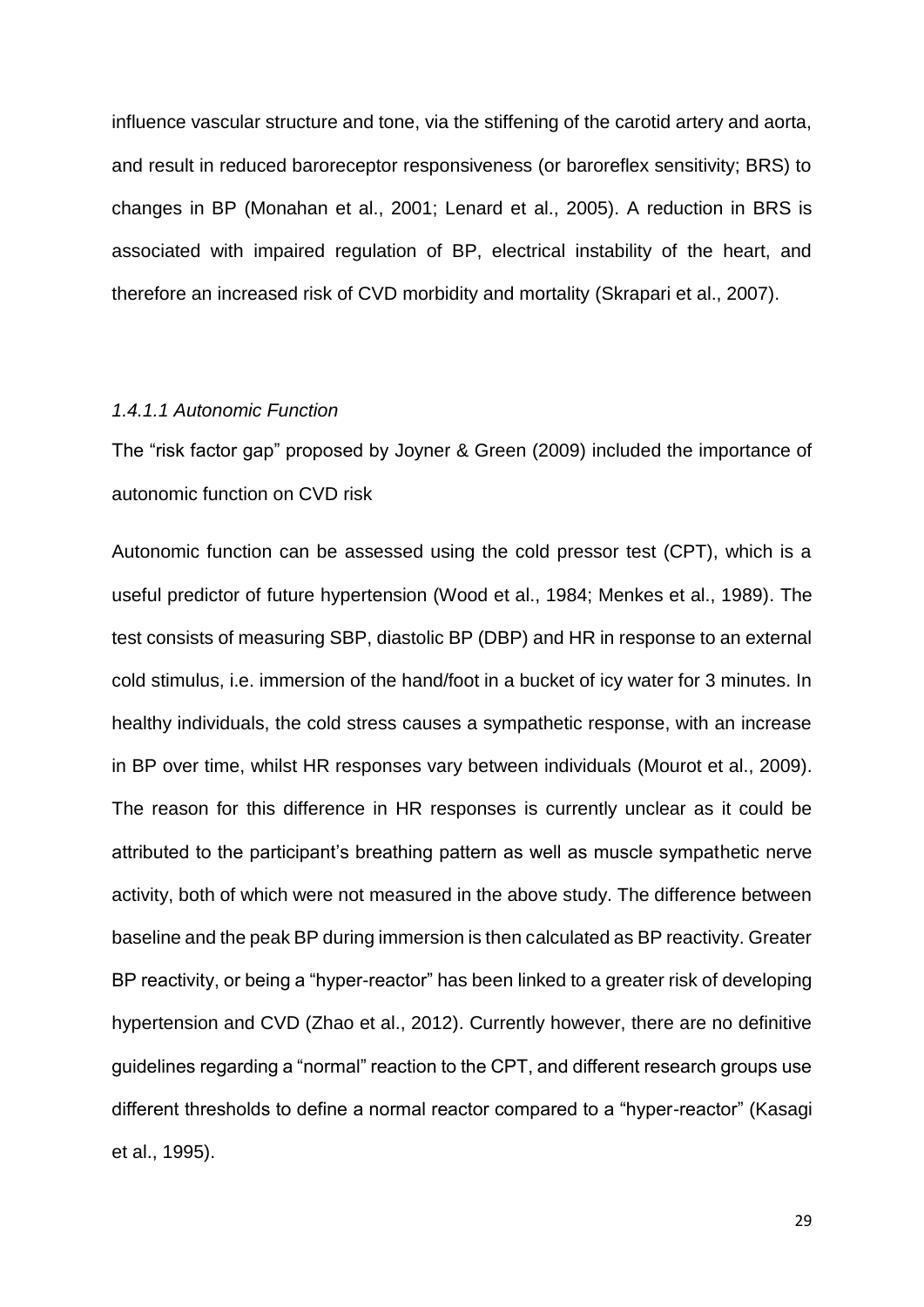In addition to BP reactivity during the CPT, carotid artery reactivity (including diameter and blood flow velocity) can be measured via ultrasound as an index of coronary artery disease risk (Rubenfire et al., 2000). In healthy subjects, the carotid artery vasodilates during exposure to the cold stimulus, and is strongly correlated with cIMT (Rubenfire et al., 2000). Unpublished data from the laboratory at Liverpool John Moores University shows that CAR% reflects the response of coronary arteries, and that presence of traditional cardiovascular risk factors is associated with lower CAR%. Furthermore, CPT-induced coronary artery constriction is a predictor of future cardiovascular events (Schachinger et al., 2000) and given the relationship with carotid responses and feasibility of conducting the assessment, the CAR% test has potential as a valuable cardiovascular risk assessment. However, further research is required into the relationship between PA, SB and carotid artery reactivity.

#### <span id="page-29-0"></span>*1.4.1.2 Sedentary Behaviour, Physical Activity and Autonomic Function*

A predominantly sedentary lifestyle is associated with autonomic imbalance, thus increased risk of morbidity and mortality (Thayer & Lane, 2007). Whilst research linking PA, SB and autonomic function is limited, available evidence suggests that some relationship exists.

In sedentary men, Monahan et al (2000) found that BRS progressively decreased with increasing age from 18–79 years but was 40-75% higher in active middle-aged and older men than their sedentary counterparts, suggesting that regular PA prevents the age-associated decrease in BRS. Zhang et al. (2013) investigated risk factors associated with BP response to the CPT and found that in addition to gender, age and weight status, self-reported physical inactivity was found to be a confounder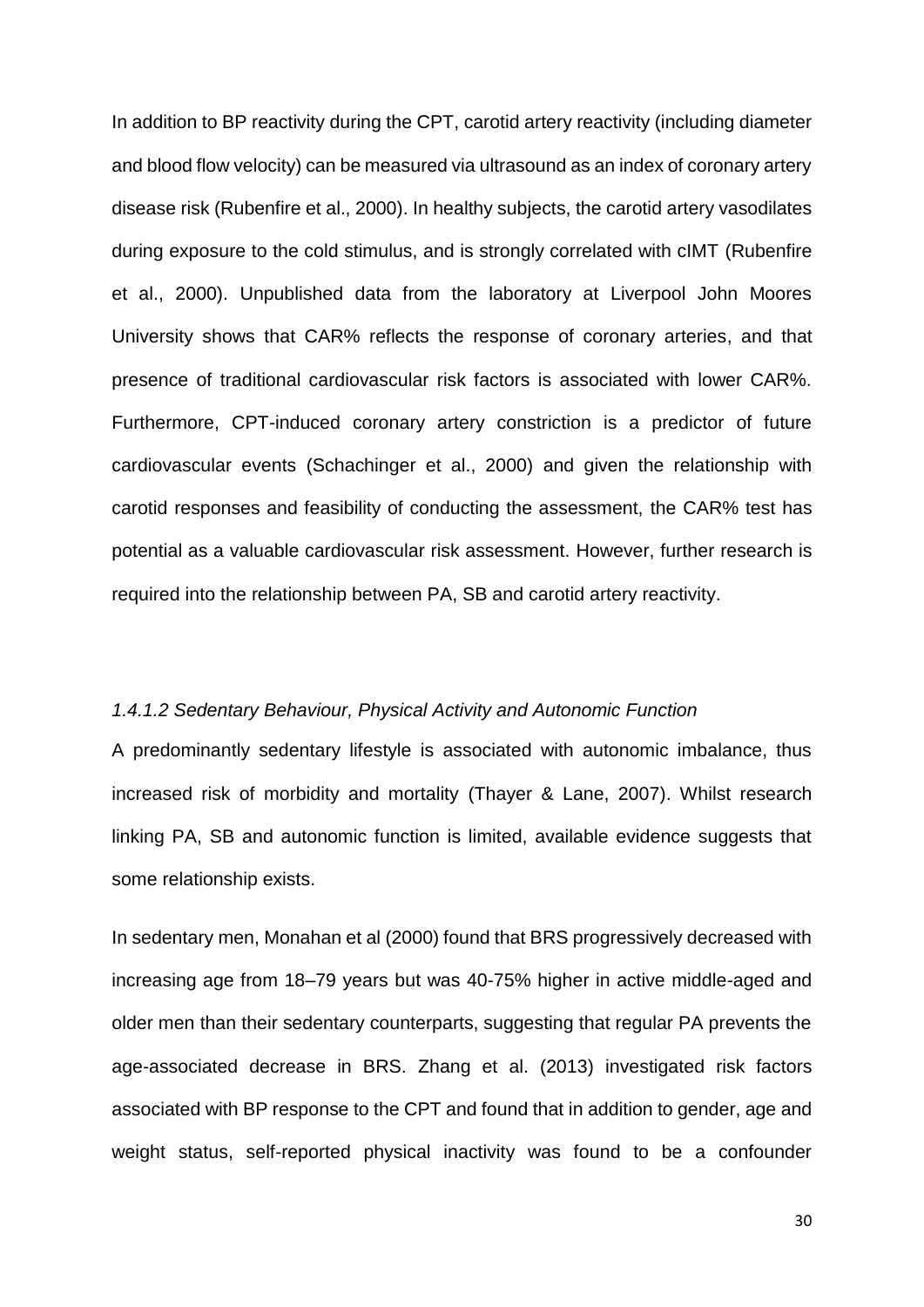associated with greater BP reactivity. On the other hand, Bond et al. (2001) compared CPT (foot) responses in active vs inactive young adult African-American males. The authors found similar responses between groups, suggesting that PA status and resultant CRF may not contribute to the BP response to the CPT. However these results must be carefully considered as ethnicity may play a role in these differing outcomes (Calhoun et al., 1993).

#### <span id="page-30-0"></span>*1.4.2 Cerebral Blood Flow*

The brain has the capability to maintain levels of blood flow in order to provide a constant supply of essential nutrients and oxygen, despite changes in BP (Querido & Sheel, 2007), constantly receiving around 15% of cardiac output (Lassen, 1959). Reductions in CBF can negatively impact cognitive function (Byrne & Byrne, 1993) and stroke risk (Gertz et al., 2006). Heart failure patients experience up to 31% decline in CBF compared to healthy individuals (Gruhn et al., 2001), due to the resultant diminished cardiac output. Traditional cardiovascular risk factors including Framingham risk score and appear to be negatively associated with mean and pulsatile CBF, leading to cerebral pathology and cognitive impairment (Pase et al., 2012). These results imply that cardiovascular function is closely related to CBF and cerebrovascular disease risk.

Ainslie et al. (2008) were the first authors to investigate the effect of training status (endurance trained compared to sedentary, defined by engaging in vigorous aerobicendurance exercise more than 4 times/week and competing in road running/cycling races and no regular PA respectively) on CBF. The authors discovered that the trained group had greater CBF compared to their sedentary counterparts, and this was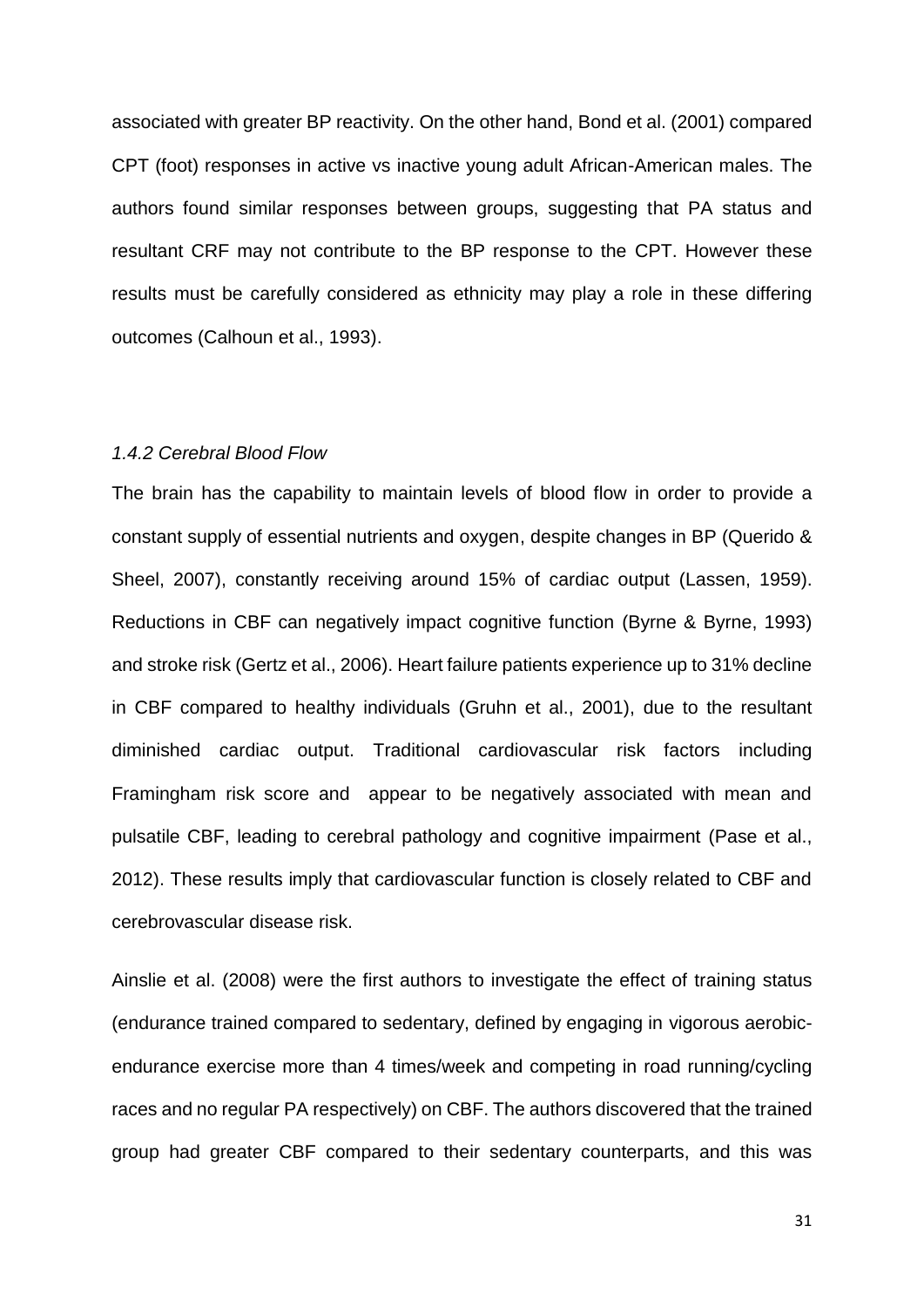consistent across a broad age range of 18-79 years. Furthermore, Brown et al. (2010) found that older women (~65 years old) who had greater CRF had a lower resting BP and greater CBF compared to sedentary women of the same age group. From this, it is clear that the benefits of regular PA on the systemic vasculature are apparent in the cerebral vasculature and result in improved CBF and therefore a decrease in cerebrovascular disease risk (Bailey et al., 2013). These data highlight the importance of being physically active to maintain aerobic fitness, in order to counteract the agerelated decline in cerebrovascular health. Despite the evidence showing that regular PA positively impacts CBF and health, the relationship between SB and CBF is yet to be established (Zlatar et al., 2014).

#### <span id="page-31-0"></span>**1.5 Summary and Aim**

Whilst cardiovascular health benefits of habitual PA are widely established, limited research indicate a relationship between SB and some cardiovascular parameters including artery structure (cIMT and arterial stiffness). However, further research is required to determine associations between habitual SB and endothelial function, autonomic function measured by CPT responsiveness and CBF. Previous research has been conducted to investigate the effect of SB on cardiometabolic parameters in an active adult population (Healy et al., 2008b), but to our knowledge, this has not been replicated in cardiovascular markers. The aim of the investigation is therefore to determine whether increased SB is associated with markers of greater cardiovascular risk in a highly active population.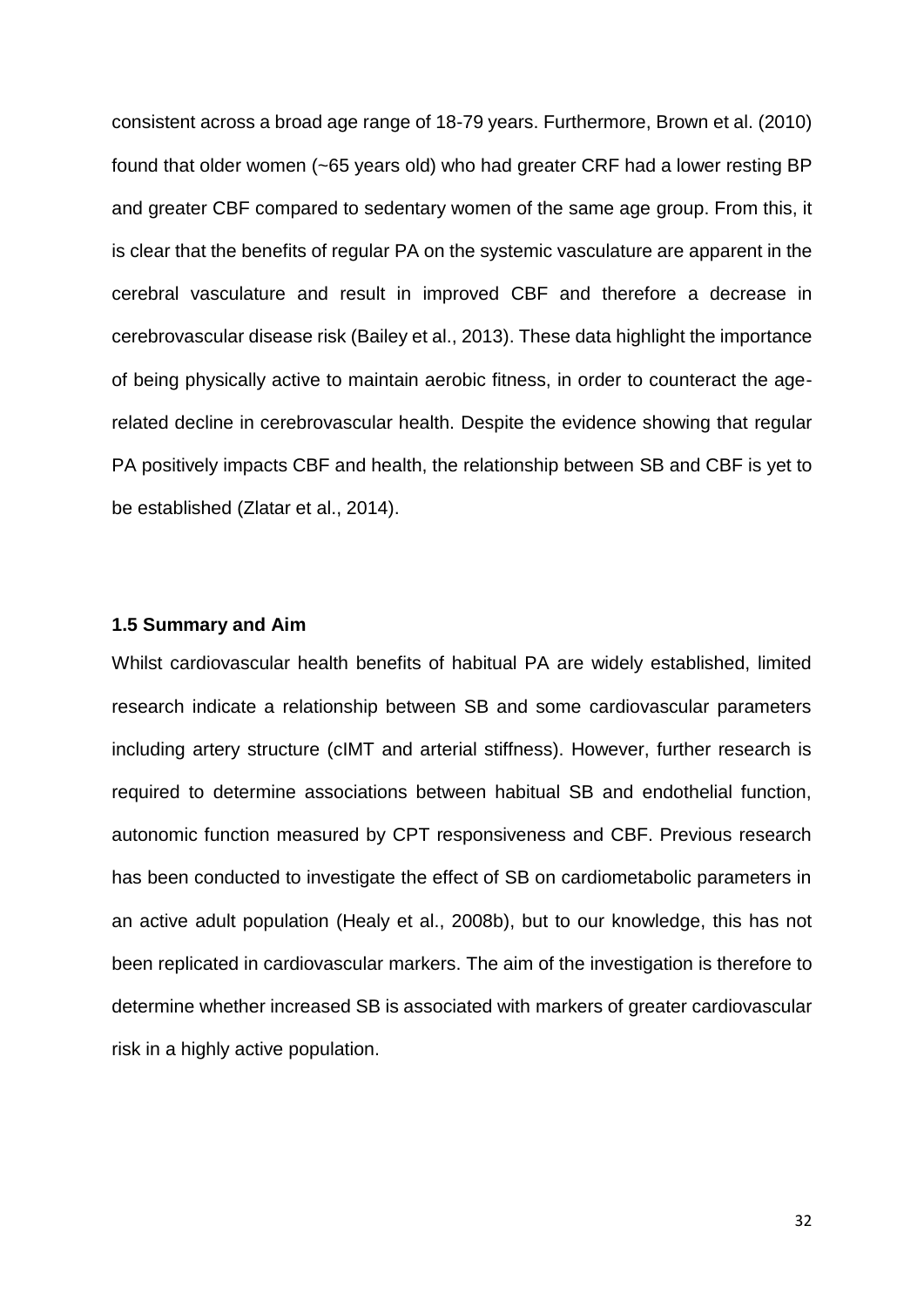## **CHAPTER 2**

## <span id="page-32-1"></span><span id="page-32-0"></span>**THE EFFECT OF SEDENTARY BEHAVIOUR ON CARDIOVASCULAR BIOMARKERS IN ACTIVE, HEALTHY ADULTS**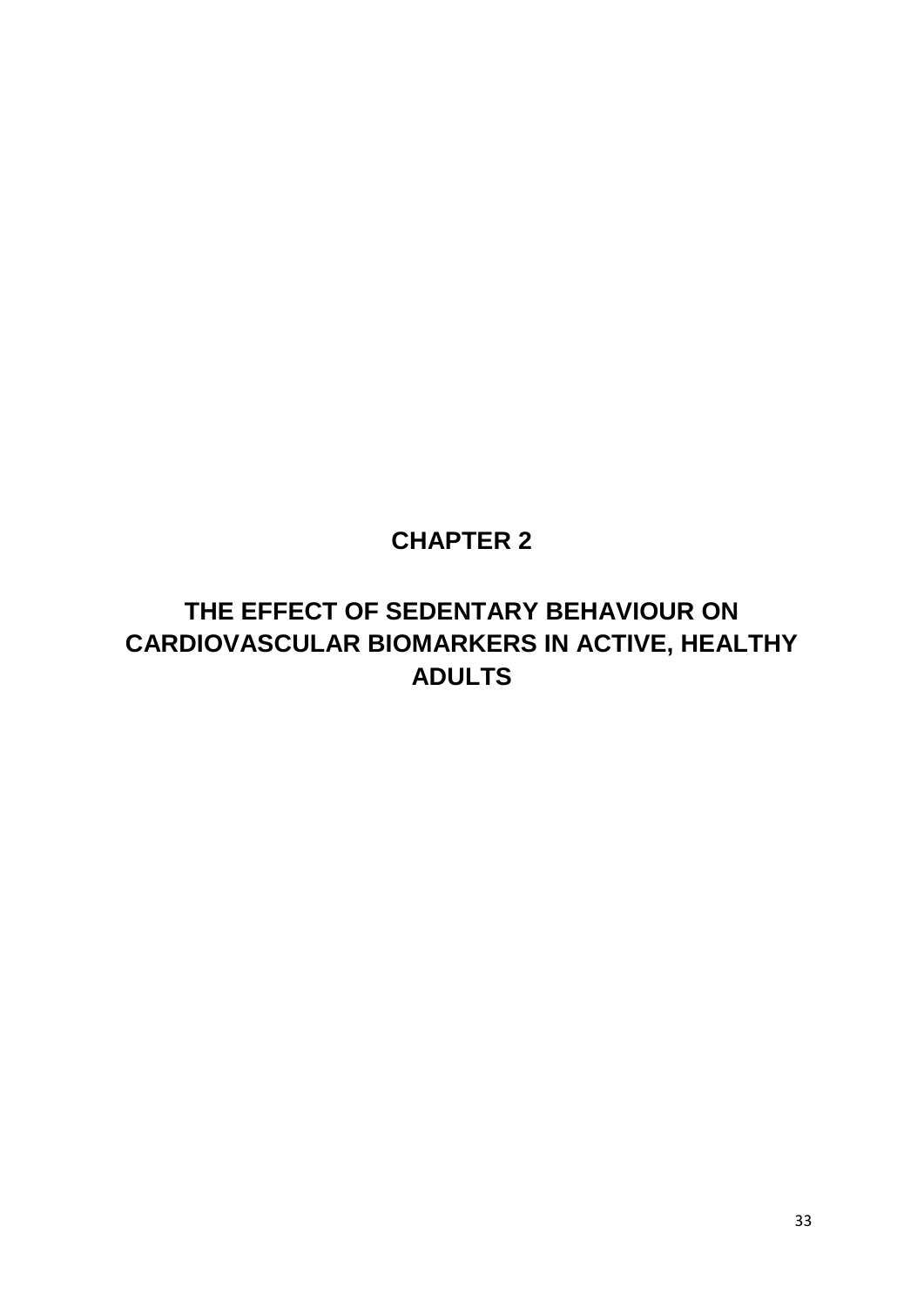#### <span id="page-33-0"></span>**2.1 Introduction**

Sedentary behaviour (SB) is an emerging cardiovascular risk factor, yet the relationship between SB and CVD risk is yet to be fully understood. Previous research has demonstrated an association between SB and cardiometabolic and to a lesser extent cardiovascular parameters including blood glucose, insulin and body composition (Healy et al., 2008b) CRF (Minder et al., 2014), autonomic imbalance (Thayer & Lane, 2007) artery stiffness (Quan et al., 2014b), wall thickness (Kozakova et al., 2010) and endothelial dysfunction (Thosar et al., 2014), all of which are established risk factors for CVD. Whilst evidence of associations is emerging, it remains unclear how PA interacts with this relationship and whether the relationship between these markers and SB is independent or mediated by PA.

The health benefits of PA are established but recent evidence suggests that high amounts of SB can be counteractive. A combination of meeting the government PA guidelines (World Health Organisation, 2010) and engaging in high amounts of SB or being an "active couch potato" is hypothesised to counteract the cardiometabolic health benefits accrued by complying with the PA guidelines (Owen et al., 2010).This was first highlighted by Healy et al. (2008b) by investigating the effect of TV viewing, as a surrogate for SB, on cardiometabolic health in an active population. The authors found a positive association between TV viewing and metabolic variables such as waist circumference, fasting and 2-hour plasma glucose, triglycerides, and highdensity-lipoprotein cholesterol. This supports the idea that SB exerts an independent effect on the measured variables, and that compliance with PA guidelines, when coupled with high SB, may be insufficient to maintain some components of health. However, research of this nature has not been conducted for cardiovascular biomarkers, therefore the aim of the investigation is to determine whether increased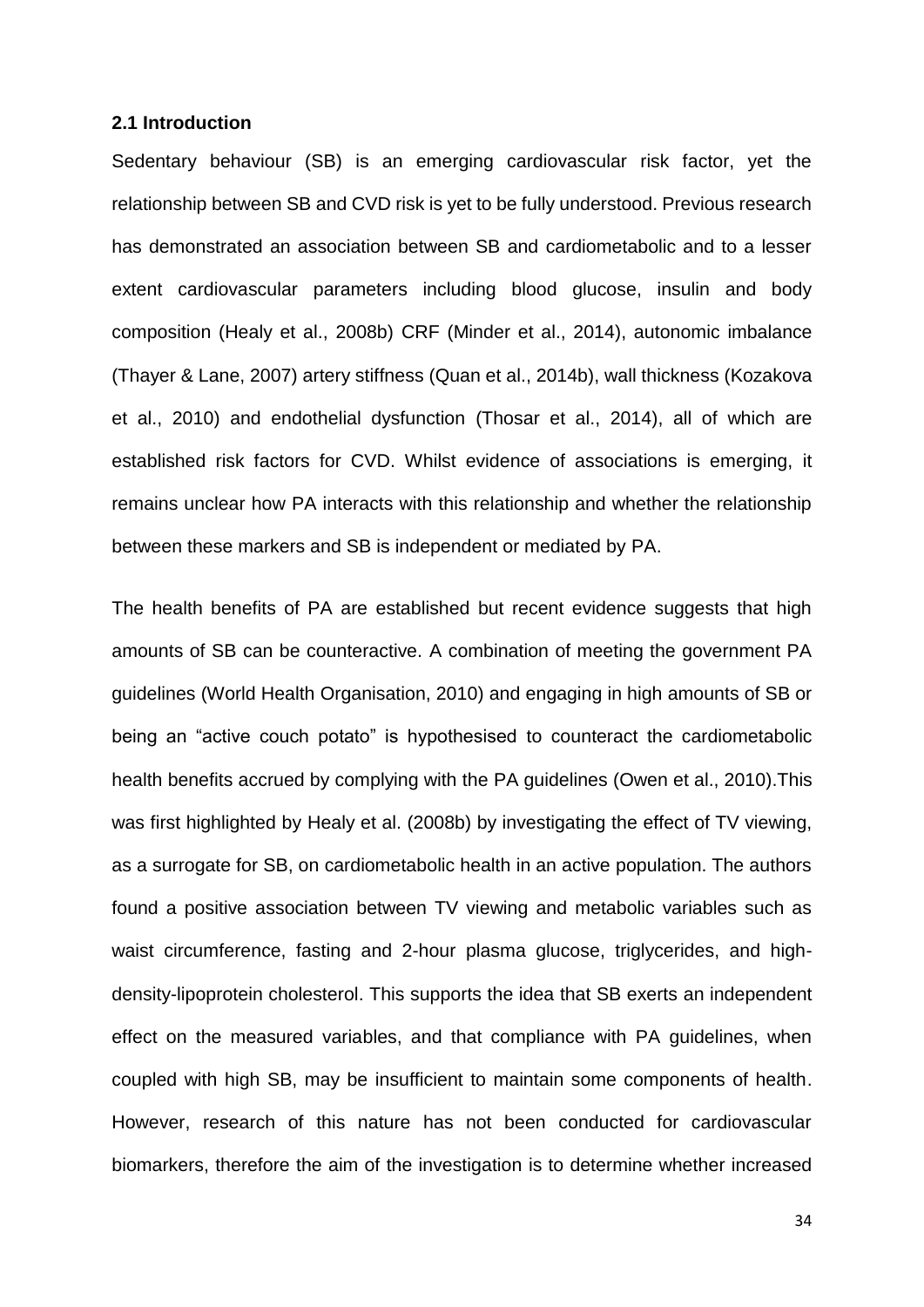SB is associated with greater cardiovascular risk in a highly active population. It was hypothesised that individuals engaging in greater amounts of SB would be at greater cardiovascular risk than those in engaging in less SB.

#### <span id="page-34-0"></span>**2.2 Methods**

#### <span id="page-34-1"></span>*2.2.1 Participants*

Twenty six healthy participants (16 males) were recruited for the study. All participants were non-smokers, had no history of CVD, were not taking any form of medication. Females experienced a regular menstrual cycle and were not on any form of hormonebased contraception or hormone replacement therapy. Each participant provided written informed consent before taking part in the experimental procedure. The research study was ethically approved by the Liverpool John Moores School of Sport and Exercise Science Research Ethics Committee and adhered to the Declaration of Helsinki.

#### <span id="page-34-2"></span>*2.2.2 Experimental Procedure*

Participants were required to visit the temperature controlled (20-22 °C) laboratory on 2 separate occasions. During the first visit subjects completed a battery of cardiovascular risk assessments, and in preparation, participants abstained from exercising for 24 hours and alcohol for 12 hours, as well as any food/caffeine/stimulants 6 hours prior to the experiment. All visits were completed at the same time of day (between 8-11am). A treadmill based CRF test ( $VO<sub>2peak</sub>$ ) was completed on the second visit (within 7 days of the first visit). Participants were advised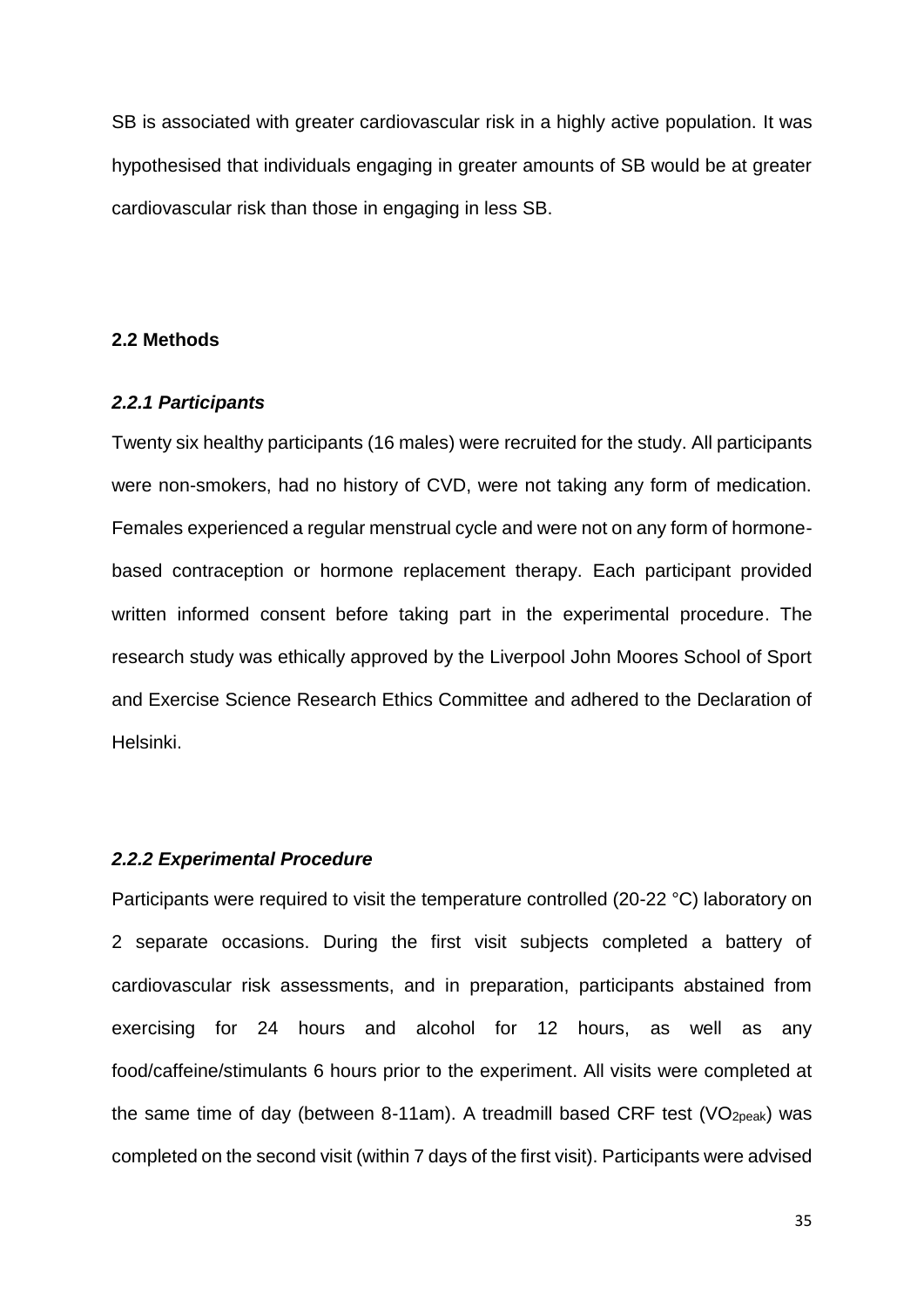to eat a small amount and be well rested in preparation. Physical activity and SB were then objectively monitored for 7 consecutive days. Females completed the first visit within the first seven days of their menstrual cycle when oestrogen is lowest, in order to control for hormonal influences on the cardiovascular system (Liu et al., 2016).

#### <span id="page-35-0"></span>*2.2.3 Visit 1: Cardiovascular Assessments*

#### <span id="page-35-1"></span>*2.2.3.1 Anthropometry and Body Composition*

Stature and weight were recorded to the nearest 0.1unit using a stadiometer and digital scales respectively. Body mass index (BMI) was calculated as weight in kilograms divided by stature in metres squared (kg/m<sup>2</sup>). Waist and hip circumference was measured three times to the nearest 0.1cm by the same researcher at the narrowest point around the waist and widest point around the hips, using athropometric measuring tape and an average of each was calculated. Waist:hip ratio was calculated as waist circumference divided by hip circumference. Body fat percentage (BF%) was estimated using bioelectrical impedance analysis (Tanita BC-420MA, Tanita Corp., Tokyo, Japan). Participants stood barefoot over the metal plates, and an electrical current was passed through the body. This current easily passes through water, but is met with resistance in fatty tissue, also known as impedance. The scale then uses inbuilt, validated equations (Jebb et al., 2000) to calculate BF%.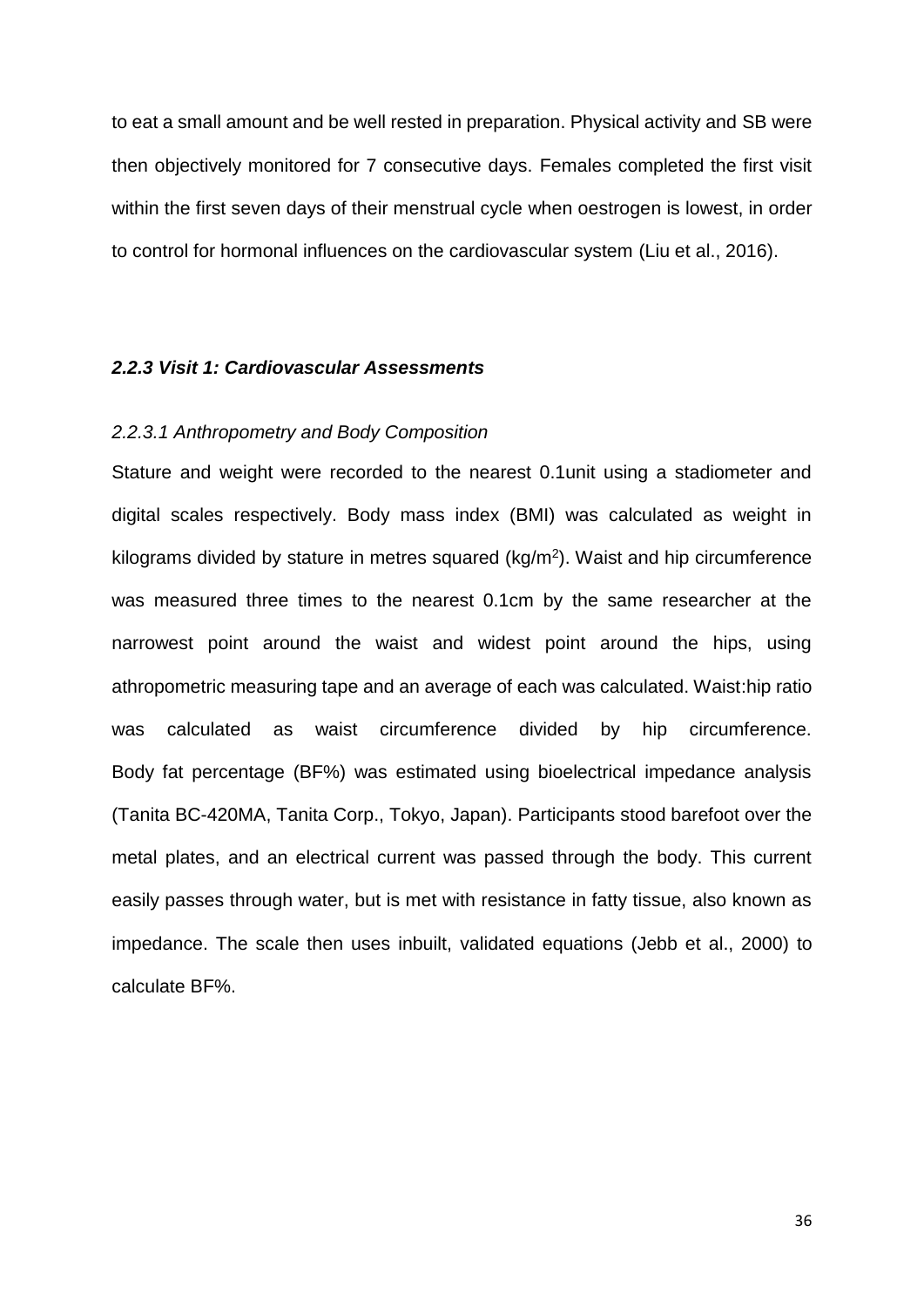#### *2.2.3.2 Vascular Assessments*

After 20 minutes of supine rest, the following vascular markers were measured by the same trained researchers:

## *2.2.3.2.1 Carotid Intima-Media Thickness*

Left common carotid artery diameter and far-wall intima-media thickness was assessed using high-resolution B-mode ultrasound (Terason u-smart 3300, Teratech; Figure 2) from three angles (approximately 45º, 90º and 135º). Once an optimum image was obtained, with clear contrast between the artery walls and lumen and distinction of IMT on the far wall, a period of 30 - 40 seconds was recorded from each angle. All measurements were performed by the same sonographer, and with the participant's head flat on the bed (no pillow) and neck slightly extended to allow for optimal imaging.

From the 30 – 40 seconds of cIMT recording, the best 6 - 8 seconds of clear IMT and artery walls was selected for analysis using IMT v3.0 edge detection software. An optimal region of interest, including both vessel walls with a minimum length of 1cm, was selected by the sonographer and the software produced a frame-by-frame edge detection output of the near and far wall and far-wall media-adventitia interface. The distance from the line of the far wall (lumen-intima interface) and line of the mediaadventitia interface was defined as IMT. Each frame was checked by the same sonographer, to ensure the diameter and IMT had been registered correctly, and any tracking mistakes made by the software were deleted. Continuous calculations by the software gave an average of the IMT and diameter recorded over the selected  $6 - 8$ second period. This was repeated for all three angles, and an average of the three angles was calculated and used in data analysis. Importantly, this method is reliable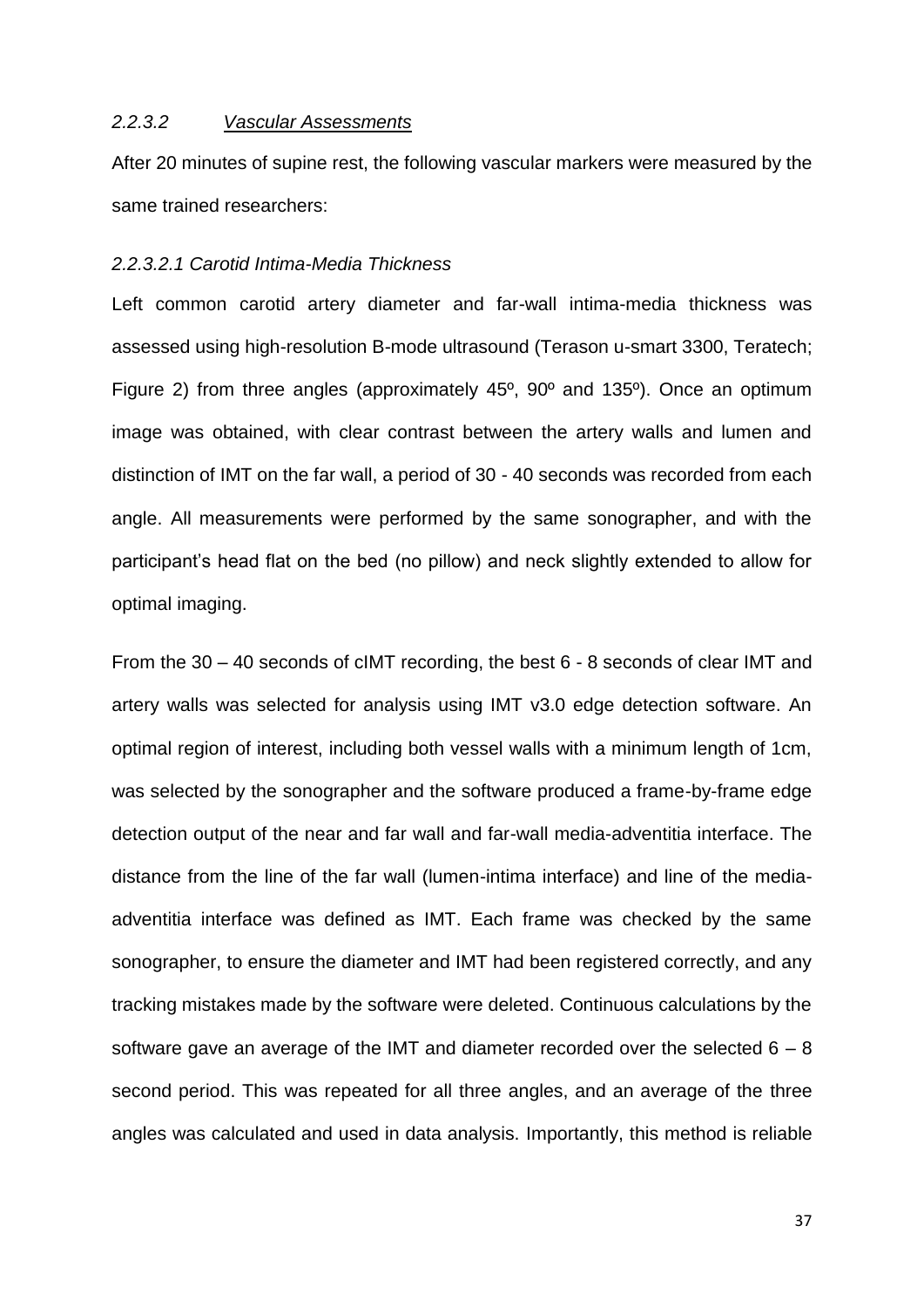and operator-independent, demonstrating high levels of precision and accuracy for estimating conduit artery diameter and wall thickness (Thijssen et al., 2011b).

#### *2.2.3.2.2 Arterial Stiffness*

Central (carotid-femoral) PWV was assessed using a semi-automated device and software (SphygmoCor, AtCor Medical, Sydney, Australia) in the supine position. Firstly, three brachial artery BP measurements were taken in succession (Dinamap V100, GE Medical Systems, Germany), and an average was calculated and entered into the software. A single applanation tonometer probe was used to obtain a proximal (carotid artery) and distal (femoral artery) pulse, recorded over 10 cardiac cycles. The QRS complex was measured simultaneously using electrocardiography (ECG). The time between the R wave of the ECG trace and the foot of the proximal waveform is subtracted from the time between the R wave and the foot of the distal waveform to obtain the pulse transit time. To determine the distance used for PWV, the distance from the proximal measurement site to the suprasternal notch was subtracted from the distance between the distal measurement site and the suprasternal notch using an anthropometric measuring tape. PWV was automatically calculated by the software by dividing the distance between the two arterial recording sites by transit time to provide an index of arterial stiffness. PWV measurements were made in triplicate and an average was calculated and used in data analysis.

# *2.2.3.2.3 Brachial- and Femoral FMD*

Left brachial and right femoral artery diameter were assessed simultaneously via highresolution 2D duplex ultrasound (Terason u-smart 3300 or Terason t3000, Teratech;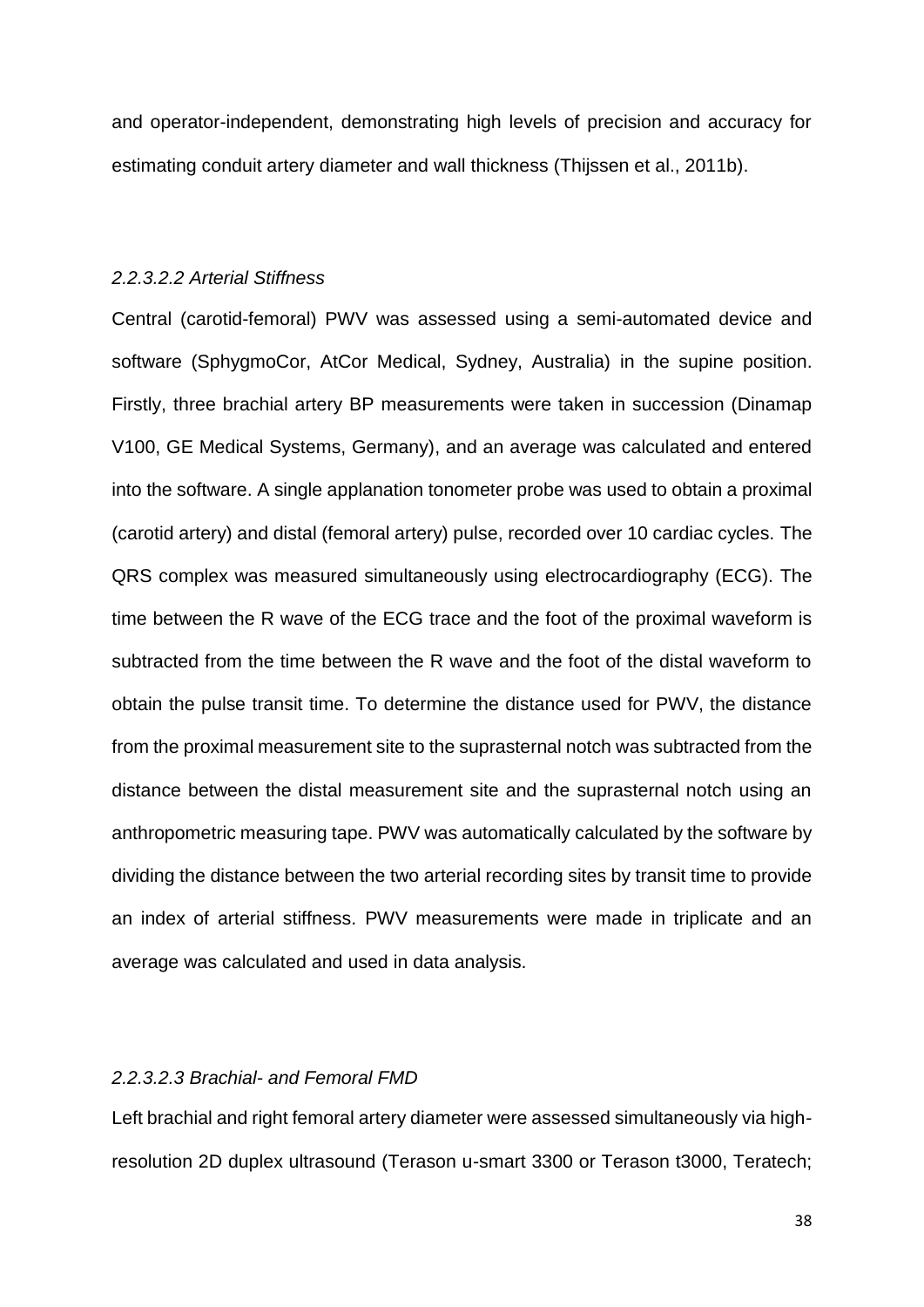Figure 4) with a 10-12 MHz linear array probe. B-mode images were obtained and optimised, and the probe was held in the same position for the duration of the test. After 1 minute of baseline measurement, occlusion cuffs, connected to a rapid inflator (Hokanson, Bellevue, WA), placed around the right thigh, proximal to the patella, and the left forearm, distal to the humeral epicondyle, were inflated to a pressure of 220mmHg for 5 minutes. FMD was recorded for a further 3 minutes post cuff deflation (Thijssen et al., 2011a; Figure 5). The reliability and validity of this test largely depends on compliance with current guidelines (Thijssen et al., 2011a).

FMD data was analysed by a specialised custom-designed edge-detection and walltracking software (Dicom Encoder), of which the reproducibility and validity have been demonstrated elsewhere (Woodman et al., 2001). This software tracks the vessel walls and blood velocity trace in B-mode frames via pixel density and frequency distribution algorithm. An optimal region of interest to be analysed was selected by the sonographer, chosen on the basis of the quality of the image, in regards to clear distinction between the artery walls and lumen. The peak artery FMD was defined as the peak percentage change in artery diameter from baseline to during the 3 minutes post cuff release. The software automatically calculated the relative diameter change, time to peak (following cuff release) and shear rate area-under-the-curve (SRAUC). Despite the initial region of interest selection being operator-determined, the remaining analysis was independent of operator bias.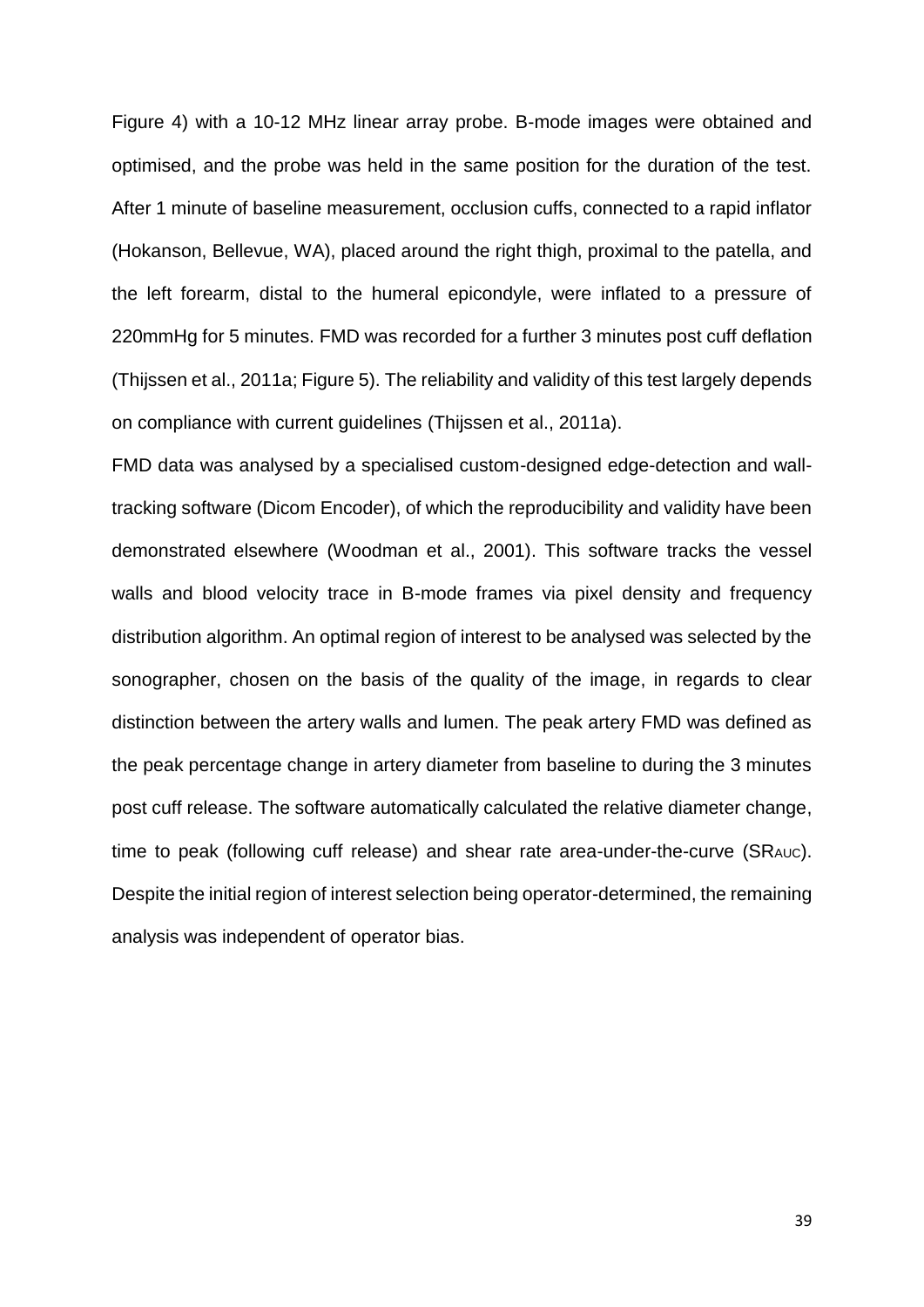

**Figure 4:** Simultaneous assessment of brachial- and femoral FMD



**Figure 5:** Ultrasound image of the brachial artery and blood flow velocity trace during baseline (left) and post cuff deflation (right).

# *2.2.3.2.4 Cerebral Blood Flow*

Cerebral blood flow was measured at rest using transcranial Doppler (TCD) ultrasonography (DWL, Compumedics, Germany) from the middle cerebral artery (MCA). However, TCD measures blood flow velocity, rather than blood flow, as the vessel diameter is unknown, but providing the angle of the probes remain constant, blood flow velocity proves to be a valid and reliable index of blood flow (Giller et al., 1998; Ainslie & Duffin, 2009). TCD involves the subject wearing a headband, which supports an ultrasound probe on each side (Figure 6). Ultrasound gel was applied to the temporal window (area just above the zygomatic arch) and to the probes, and an optimal signal was obtained. To insonate the correct vessel, specific criteria was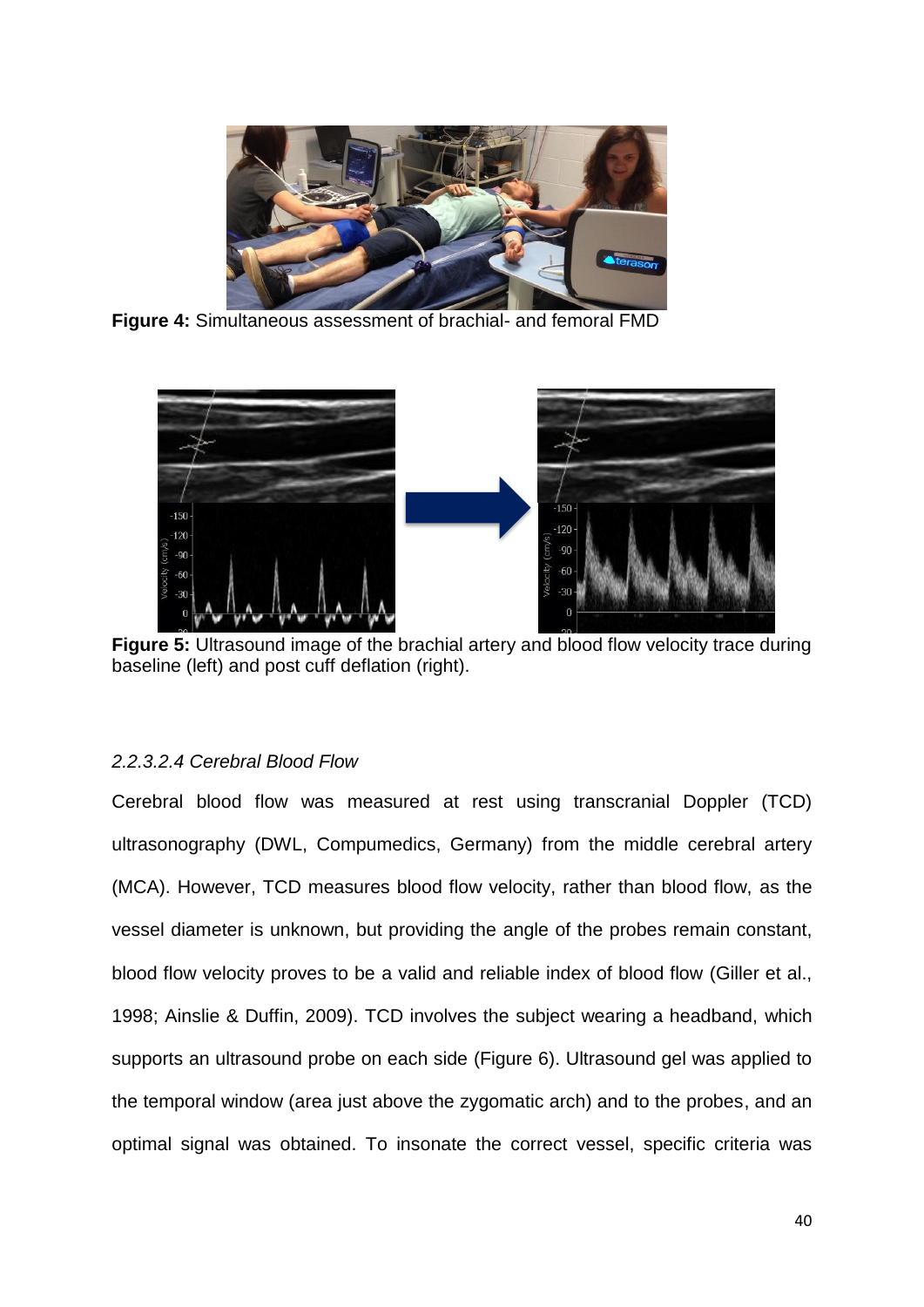followed regarding the mean and peak MCAv values as above 50cm.sec-1 and 80cm.sec-1 respectively, with the depth set between 40-60mm (Willie et al., 2011).

The raw MCAv data was extracted using LabChart Pro version 7 (ADInstruments, Australia), and the weighted mean MCAv was calculated from the peak envelope of the velocity trace (1/3 systolic  $+$  2/3 diastolic), which accounts for the relative time spent in each phase of the cardiac cycle (Skow et al., 2013). Data was expressed as cerebrovascular conductance index (CVCi), which was calculated as MCAv divided by mean arterial pressure (1/3SBP + 2/3DBP; in this calculation, BP was taken from the average of the measurement preceding arterial stiffness).



**Figure 6:** TCD headband

# *2.2.3.3 Autonomic Function*

Continuous BP was measured by finger photoplethysmography (Finometer Pro, Finapres Medical Systems, Biomedical Instruments, Amsterdam: Netherlands). The cuff was placed around the mid-phalanx of the index/middle finger (dependent upon how well the cuff fitted) of the right hand. Simultaneously, R-R interval was assessed via 5-lead ECG and was displayed and recorded using PowerLab software (ADInstruments, Australia) for the duration of the following assessment: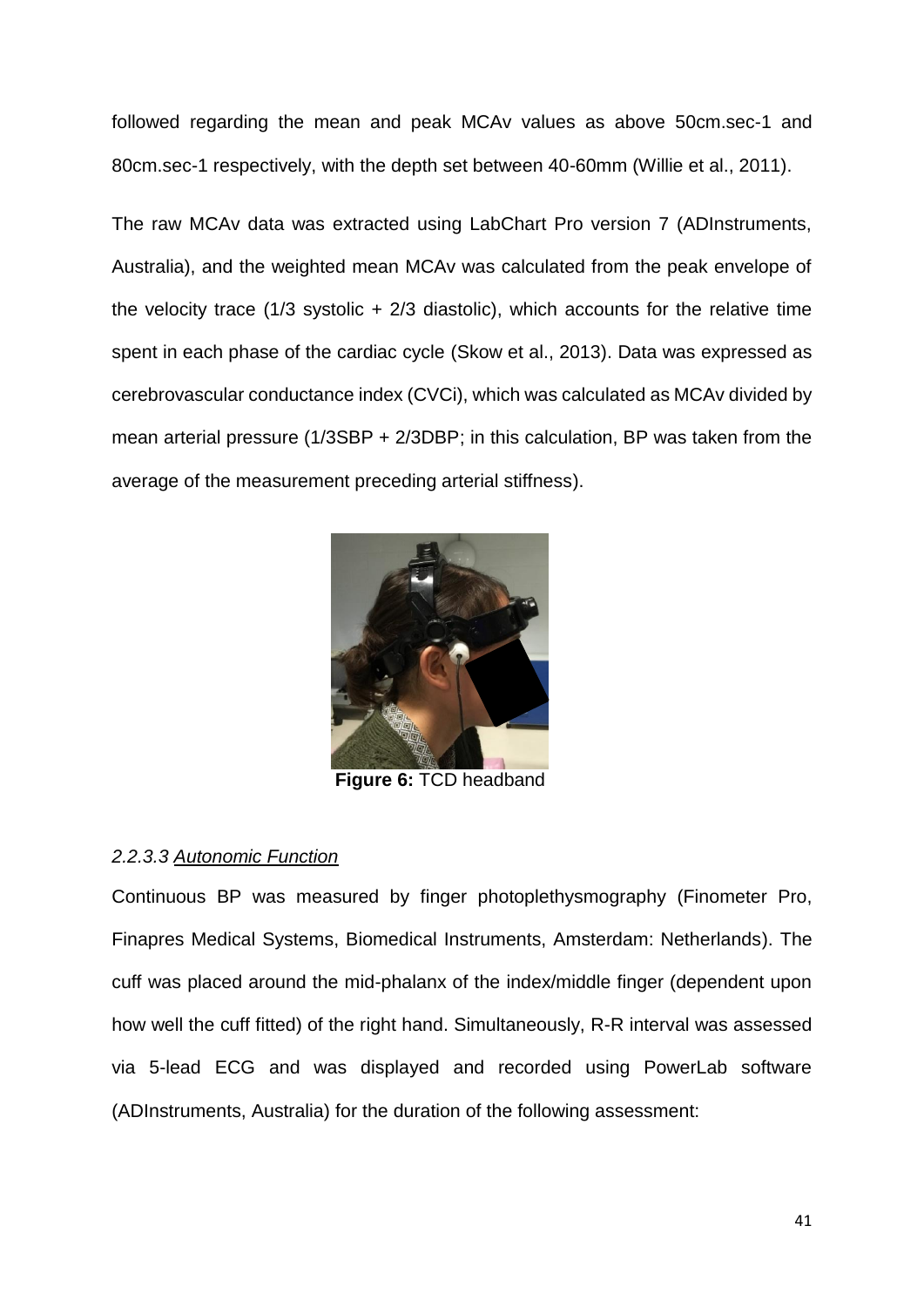#### *2.2.3.3.1 Cold Pressor Test*

Subjects were positioned supine on the bed, so that their left arm could easily drop off the side without further bodily movements, and with their neck slightly extended, allowing ultrasound assessment of carotid artery diameter and blood flow velocity response (carotid artery reactivity; CAR%) for the duration of the test. Once an optimal image was obtained, the test commenced with 1 minute of baseline. After the first minute, participants were instructed to drop their arm down and immerse their hand up to the wrist into a bucket of icy water (1-5ºC) for 3 minutes. For the duration of this test, participants were encouraged to breathe normally (avoid breath holding/hyperventilation) and keep as still as possible, without speaking. The CPT has been widely used for many years to assess cardiovascular reactivity to stress, which has been implicated as a reliable predictor of developing hypertension and CVD (Zhao et al., 2012). However, CAR% is not a widely established research method, therefore, to our knowledge, no reliability data is available.

BP (SBP and DBP) data was exported from LabChart Pro (ADInstruments, Australia) in 20 second intervals. BP reactivity was calculated as the difference between baseline BP compared to the peak BP recorded during hand immersion. CAR% was analysed using custom-designed edge detection software as previously described. Baseline diameter and blood flow were taken as an average from the 1 minute before hand immersion.

Post immersion data was assessed at 10-second intervals, and from this, peak diameter change (maximum dilation/constriction) and area under the curve for the diameter change during CPT (CARAUC) was calculated. The peak diameter change refers to dilation or constriction, and the direction of this change was determined by a positive or negative CARAUC (i.e. dilation or constriction respectively).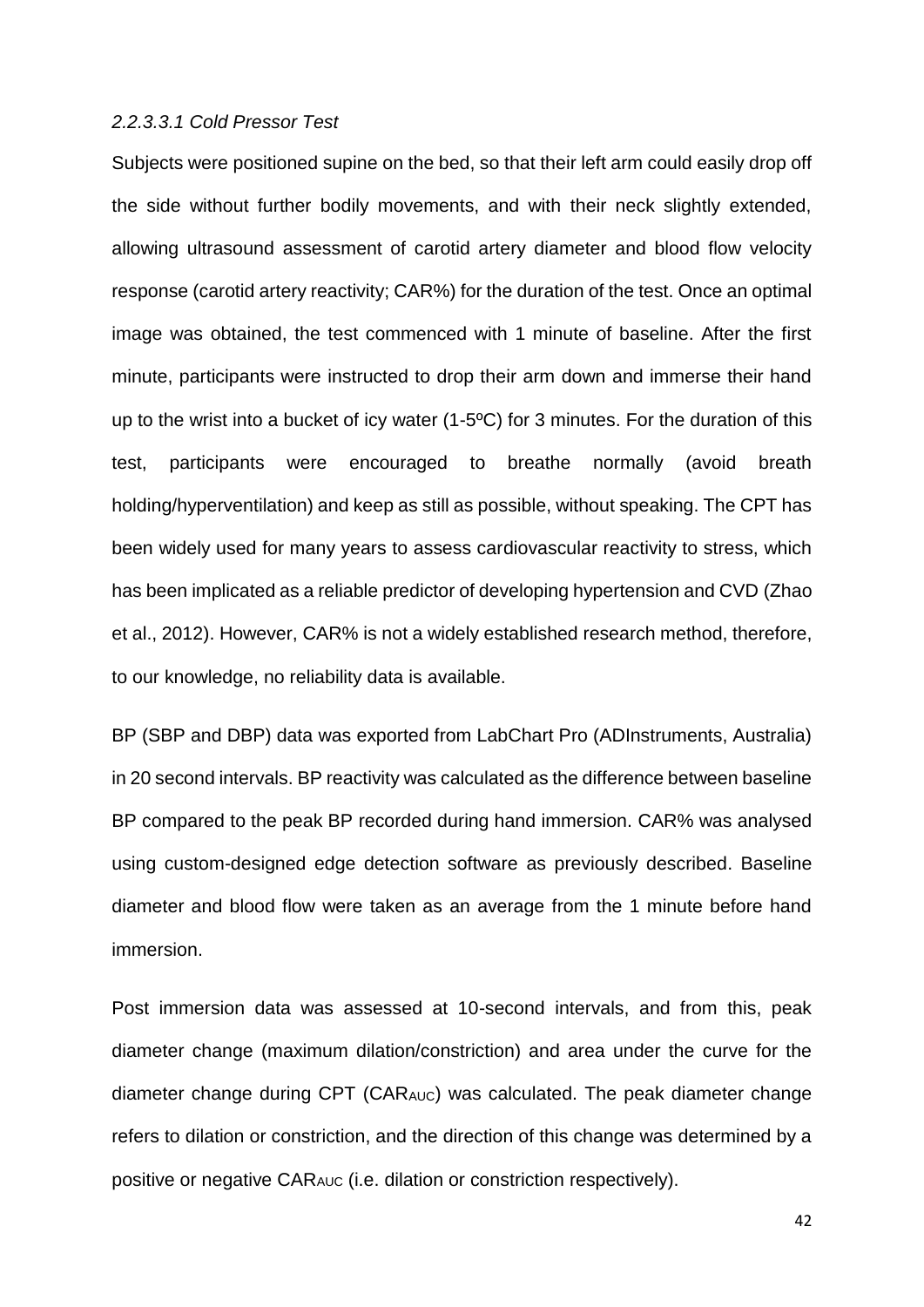#### **2.2.4 Visit 2: Cardiorespiratory Fitness Test**

An incremental, treadmill-based test which involved walking and running until volitional exhaustion was used to determine maximum oxygen uptake  $(VO<sub>2peak</sub>)$  in participants. VO<sup>2</sup> and VCO<sup>2</sup> were measured continuously, breath-breath via an online gas analysis system (Jaeger Oxycon Pro, Viasys Health Care, Warwick, UK). Heart rate (HR) was monitored continuously (Polar, Kempele, Finland). The Modified Bruce protocol was used, which started with a 2-minute slow walk, followed by 1-minute stages where the speed and incline gradually increased. During the final 20 seconds of each stage, participants were asked to rate their exertion, using the rate of perceived exertion (RPE) scale (Borg, 1970), and HR was recorded by the researcher. Criteria for participants reaching their maximal capacity was a respiratory exchange ratio >1.05 and/or heart rate >199 beats.min<sup>-1</sup> and RPE at 20.

## **2.2.5 Physical Activity and Sedentary Behaviour Monitoring**

Participants were required to wear an accelerometer and inclinometer on the right hip and right thigh respectively for seven consecutive days to assess habitual PA and SB.

#### *2.2.5.1 Accelerometer*

PA was objectively measured for 7 consecutive days using a hip-mounted tri-axial accelerometer (GT3X BT+ model, ActiGraph, Pensacola, Florida), of which the reliability has been demonstrated elsewhere (Aadland & Ylvisaker, 2015). Participants were instructed to wear the accelerometer during all waking hours, except during water-based activities, and to record the times at which they applied and removed the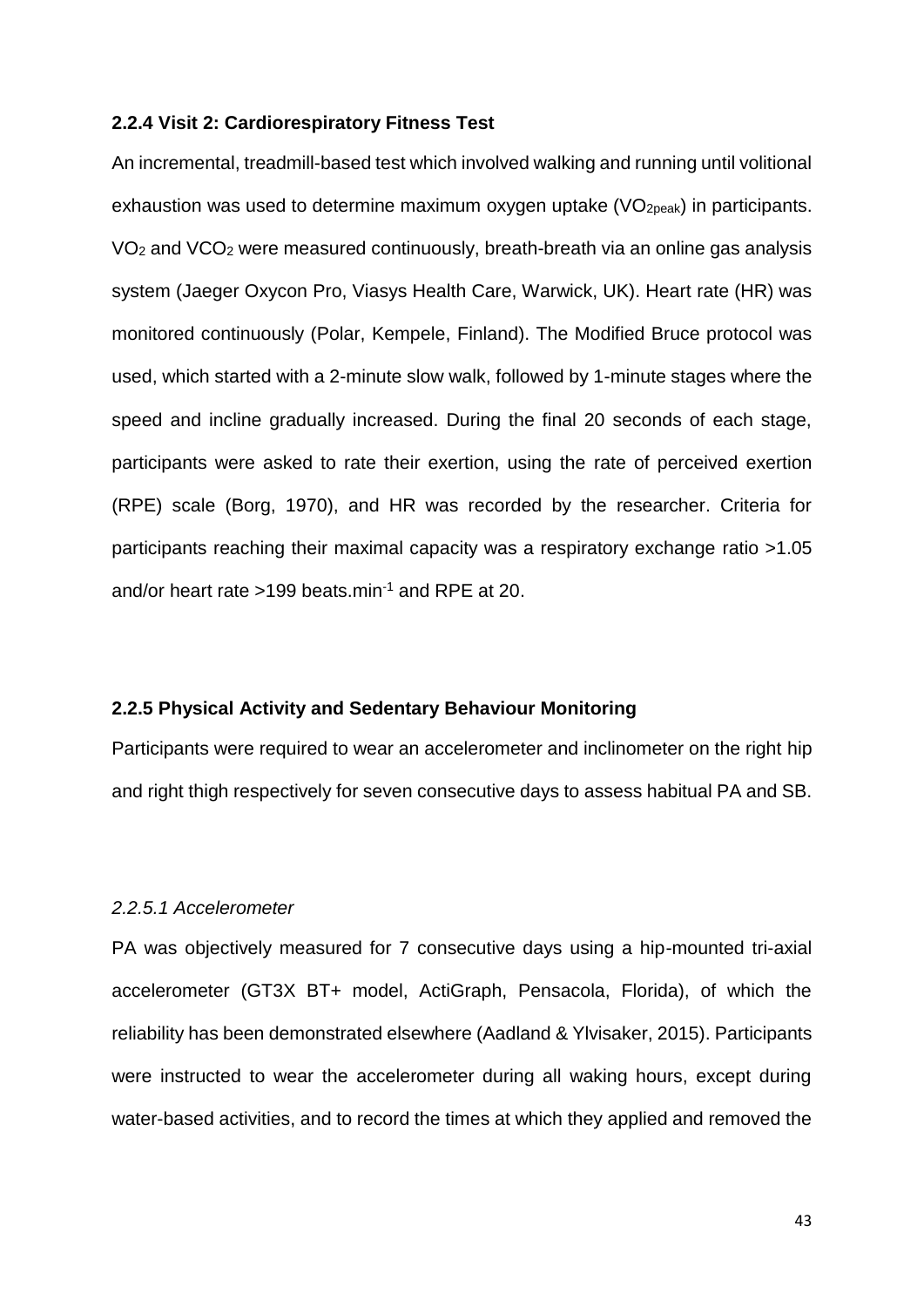device on a sheet provided. Work hours were also recorded, to allow work and leisure time activity to be distinguished during analysis

ActiLife software version 6.2 (ActiGraph, Pensacola, Florida) was used to initialise the device and download at 60-second epochs and analyse the raw data. Raw accelerometry data was presented in counts per minute (counts.min-1 ). Non-wear time was defined as 90 consecutive minutes of zero counts.min<sup>-1</sup> (Choi et al., 2011). PA intensity was determined using the following cut points (Sasaki et al., 2011): light  $(\leq 2689$  counts.min<sup>-1</sup>), moderate  $(\leq 6166$  counts.min<sup>-1</sup>), and vigorous (>6167 counts.min-1 ). Inclusion criteria for analysis were ≥10 hours of wear time per day, for a minimum of 4 days, including one weekend day (Trost et al., 2005). Activity data was exported and handled in Excel (Microsoft) and total time (in minutes) spent in light, moderate and vigorous from the valid days (10 hours of wear time per day) was calculated. All participants met the inclusion criteria for PA data. To account for any differences in accelerometer wear time, PA data were also expressed as a percentage of wear time.

### *2.2.5.2 Inclinometer*

Time spent in SB was monitored using an activPAL micro (PAL Technologies Ltd, Glasgow, UK). The activPAL is a lightweight, small  $(53 \times 35 \times 4 \text{ mm})$  tri-axial accelerometer, proven to provide valid and reliable data (Grant et al., 2006). The raw data determined sedentary (including sitting and lying), standing and stepping time, as well as step count and transitions from sedentary to standing. The monitor was worn on the middle-anterior line of the right thigh, concealed inside a rubber sleeve, and attached to the skin with a waterproof transparent film (Tegaderm Roll, 3M). This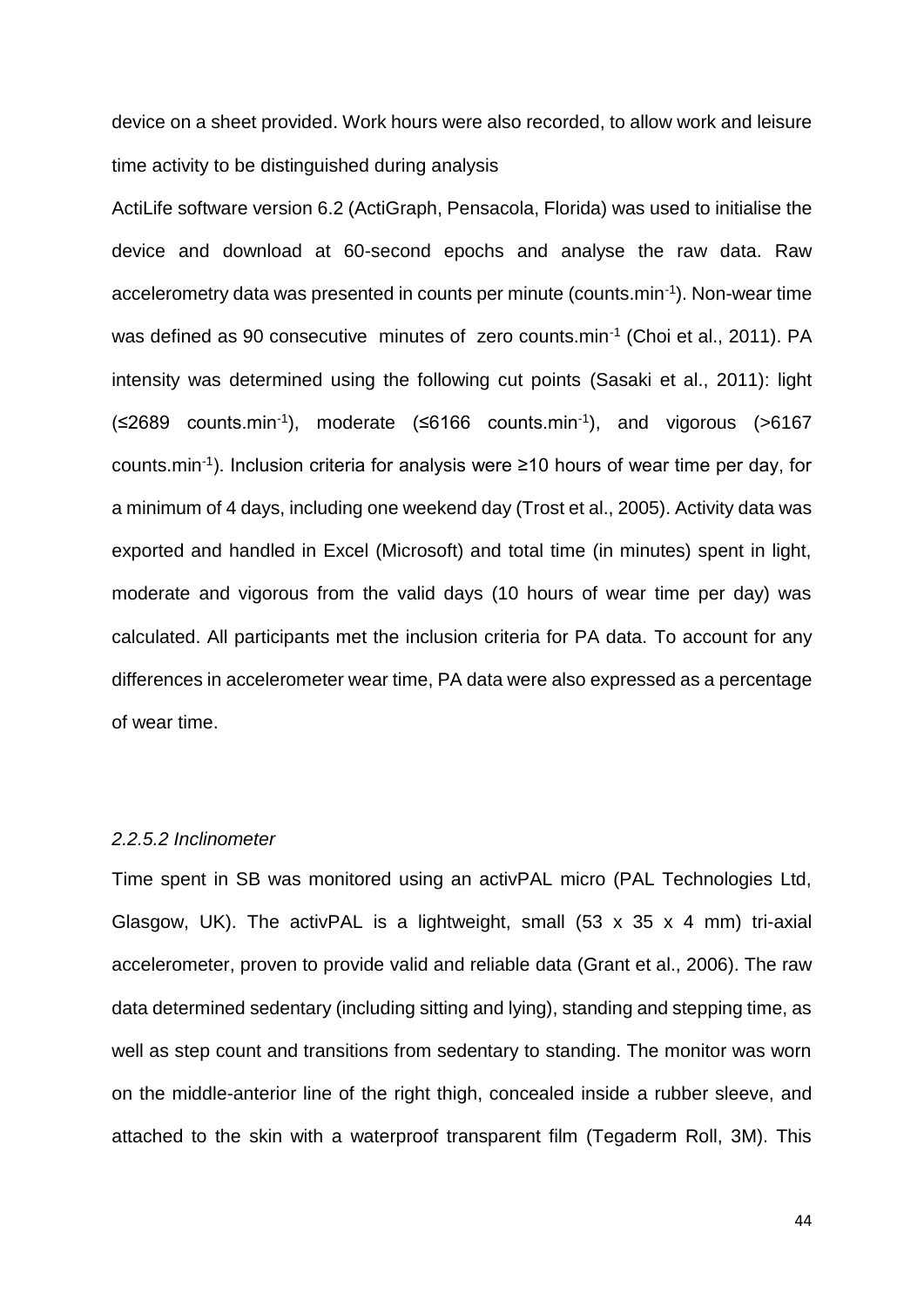allowed the device to be worn continuously for seven days, without the need for it to be removed for water-based activities or sleeping.

The device was initialised and raw data downloaded by 15 second epochs using activPAL software 7.2.32, then exported and handled using Excel (Microsoft, UK). The times recorded on the accelerometer and work hours log sheets as previously described were used in the analysis of the activPAL data to determine waking- and work hours respectively. In Excel, total seconds of sedentary time during waking- and work hours was summed and converted into minutes. Leisure sedentary time was calculated on the work days by subtracting work from waking hours sedentary time. Using the "Events XYZ" output file, the total number and average duration of sedentary bouts overall, and during work and leisure time were calculated. A sedentary bout was defined as no activity registered for at least 60 seconds, similar to (Healy et al., 2008a).

#### **2.2.6 Statistical Analysis**

Statistical analysis was conducted using IBM SPSS version 22 (SPSS Inc., Chicago, IL). Sex-specific differences across all variables were assessed via an independent ttest. Participants were then grouped according to average daily sedentary time; data was ranked by sedentary time, and split into tertiles (LoSIT n=9, MidSIT n=9, and HiSIT n=8). Differences between tertiles were assessed via analysis of covariance (ANCOVA) for all variables, controlling for sex and age. Statistical significance was recognised when a P value of <0.05 was observed. Data is presented as mean  $\pm$ standard deviation.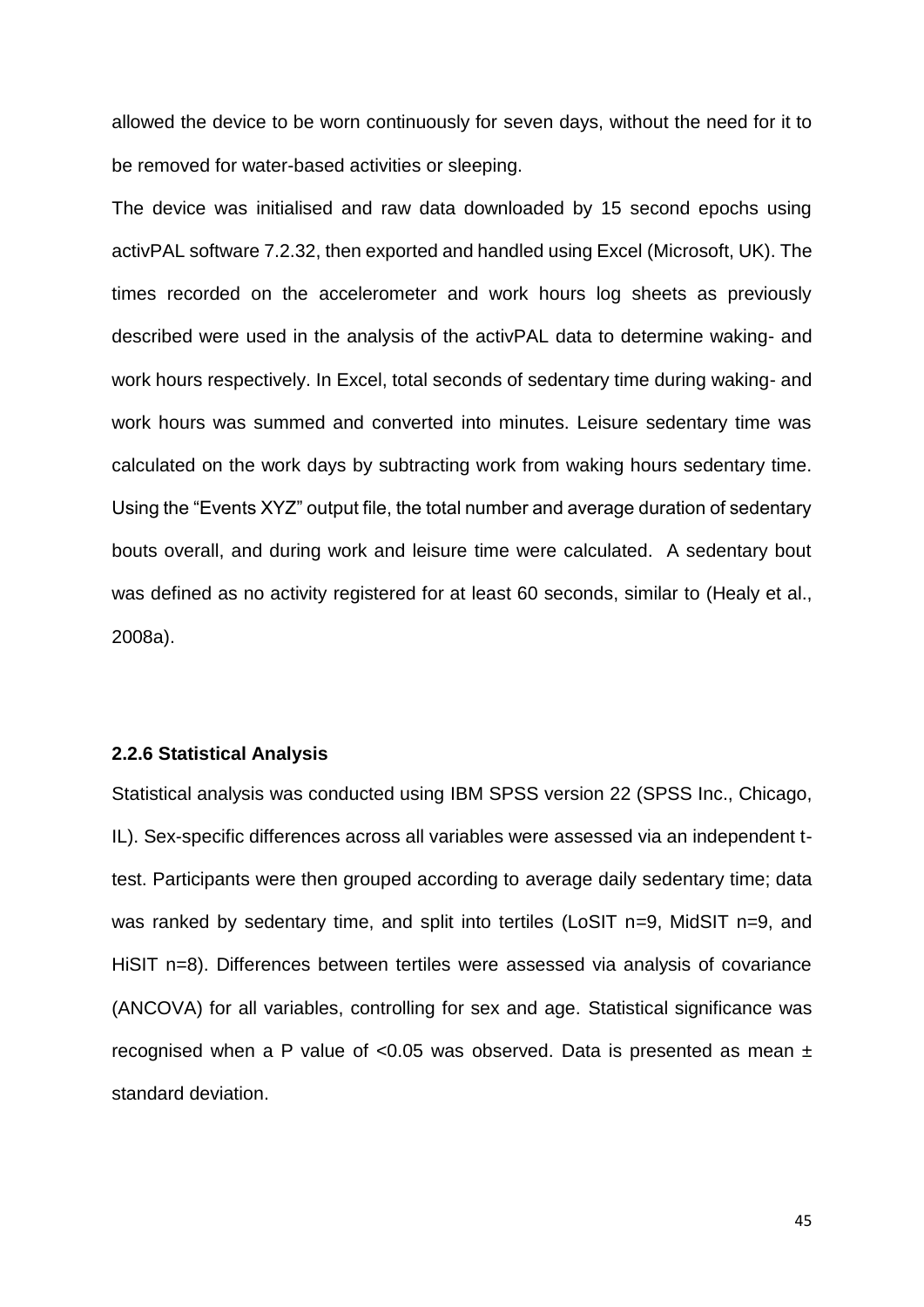### **2.3 Results**

Twenty six participants (27.9±8 years old, BMI 23.9±2.8 kg/m2) were recruited to the study, of those, 19 had a full cardiovascular data set. One participant was unable to complete the CPT test, and a further four carotid artery scans were of poor quality, so were discarded. Furthermore, due to technical difficulties, brachial and femoral FMD data were missing for two participants. Breakdown of participant numbers for each measure with missing data is provided in Table 1.

### *2.3.1 Participant Characteristics*

Males had significantly greater waist:hip ratio [+0.08, P<0.001], VO<sub>2peak</sub> [+9.52ml/kg/min, *P*=0.001] and lower BF% [-14.12%, *P*<0.001]. Additionally males had a lower MCAv [-9.49cm/s, *P*=0.04] and CVCi [-0.16cm/s/mmHg, *P*=0.017] (Table 2). There were no significant differences between sexes for any PA data (from ActiGraph): LPA (*P*=0.905), MPA (*P*=0.419), VPA (*P*=0.0.93), and MVPA (*P*=0.138; Table 3). Similarly, there were also no differences for SB data (from activPAL): total sedentary time (*P*=0.268), total sedentary bouts (*P*=0.288), total bout duration (*P*=0.454), work sedentary time (*P*=0.054) and leisure sedentary time (*P*=0.178).

| <b>Variable</b>         | All | <b>Males</b> | <b>Females</b> | LoSIT | <b>MidSIT</b> | <b>HiSIT</b> |
|-------------------------|-----|--------------|----------------|-------|---------------|--------------|
| <b>Brachial FMD</b>     | 24  | 16           | 8              |       | 8             |              |
| <b>Femoral FMD</b>      | 24  | 16           | 8              | 9     | 8             |              |
| Cold Pressor ABP        | 23  | 16           | 8              | 8     | 9             | 6            |
| <b>Cold Pressor CAR</b> | 21  | 16           | 5              |       | 5.            |              |

**Table 1:** Breakdown of participant numbers for each measure with missing data.

FMD – flow-mediated dilation; BP – blood pressure; CAR – carotid artery reactivity.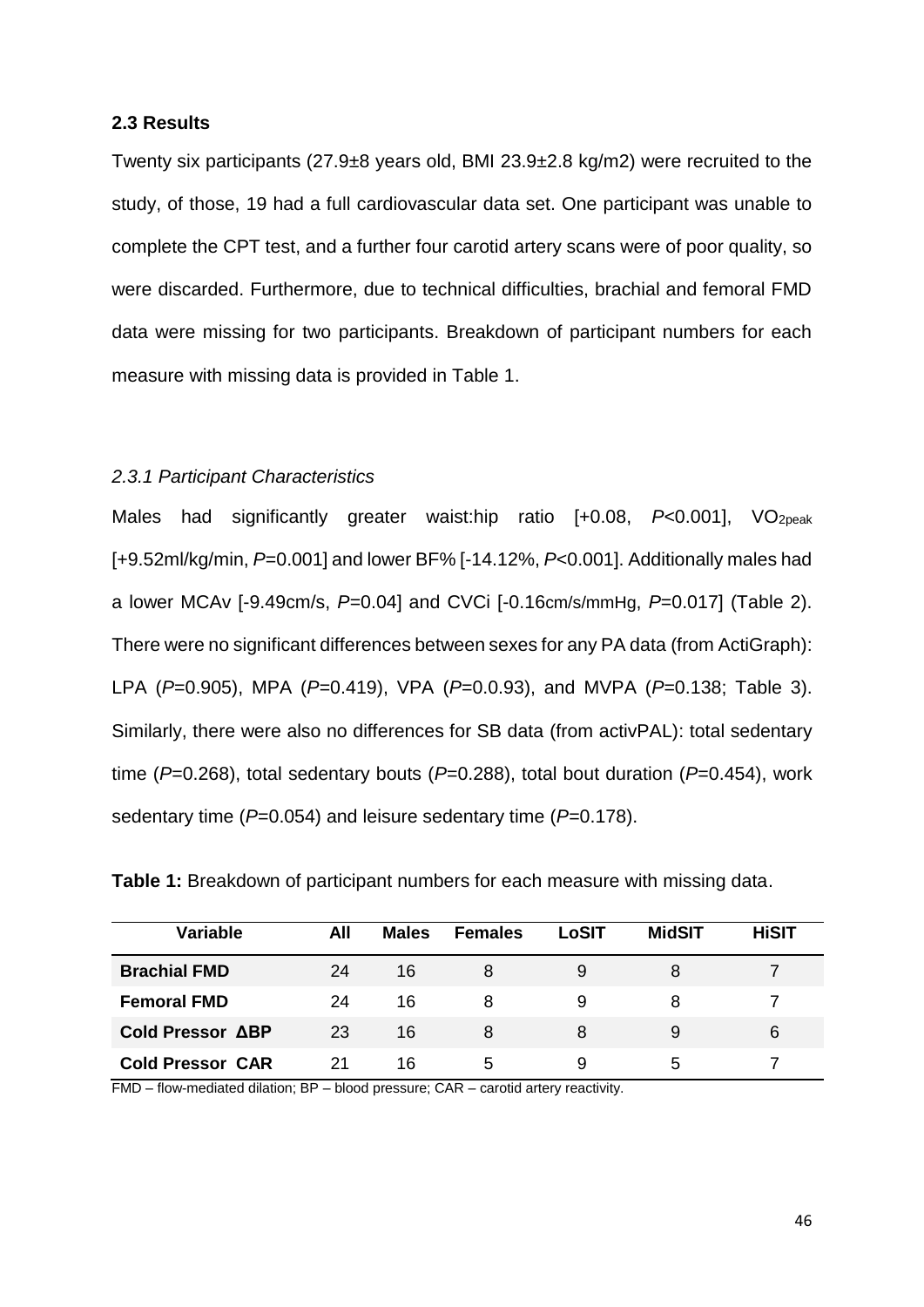|                                                 | n  | All              | <b>Males</b>     | <b>Females</b>     |
|-------------------------------------------------|----|------------------|------------------|--------------------|
| Age $(y)$                                       | 26 | $27.9 \pm 8.0$   | $28.4 \pm 9.5$   | $27.1 \pm 4.9$     |
| Stature (m)                                     | 26 | $1.7 \pm 0.1$    | $1.8 \pm 0.1$    | $1.7 \pm 0.1*$     |
| Weight (kg)                                     | 26 | $72.5 \pm 10.3$  | $74.2 \pm 11.6$  | $69.7 \pm 7.7$     |
| BMI ( $kg/m2$ )                                 | 26 | $23.9 \pm 2.8$   | $24.1 \pm 3.2$   | $23.9 \pm 1.9$     |
| <b>Waist circumference (cm)</b>                 | 26 | $79.4 \pm 7.6$   | $81.1 \pm 8.6$   | $76.7 \pm 4.9$     |
| Hip circumference (cm)                          | 26 | $100.6 \pm 6.6$  | $98.8 \pm 6.8$   | $103.6 \pm 5.4$    |
| <b>Waist: Hip ratio</b>                         | 26 | $0.79 \pm 0.05$  | $0.82 \pm 0.04$  | $0.74 \pm 0.04*$   |
| Body fat (%)                                    | 26 | $22.41 \pm 8.41$ | $16.98 \pm 4.79$ | $31.10 \pm 4.68^*$ |
| VO <sub>2peak</sub> (ml/min/kg)                 | 26 | $46.2 \pm 8.2$   | $49.8 \pm 7.5$   | $40.3 \pm 5.6^*$   |
| <b>Resting SBP (mmHg)</b>                       | 26 | $113 \pm 10$     | $115 \pm 10$     | $109 \pm 9$        |
| <b>Resting DBP (mmHg)</b>                       | 26 | $63 \pm 8$       | $64 \pm 9$       | $62 \pm 5$         |
| MCAv (cm/s)                                     | 26 | $66 \pm 11$      | $63 \pm 9$       | $72 \pm 11$ *      |
| MAP (mmHg)                                      | 26 | $80 \pm 8$       | $81 \pm 9$       | $78 \pm 6$         |
| CVCi (cm/s/mmHg)                                | 26 | $0.84 \pm 0.15$  | $0.78 \pm 0.11$  | $0.94 \pm 0.16^*$  |
| PWV (m/s)                                       | 26 | $5.70 \pm 0.72$  | $5.82 \pm 0.82$  | $5.52 \pm 0.51$    |
| Femoral FMD (%)                                 | 24 | $6.97 \pm 3.32$  | $7.05 \pm 3.28$  | $6.80 \pm 3.62$    |
| <b>Femoral Baseline Diameter (mm)</b>           | 24 | $0.60 \pm 0.07$  | $0.62 \pm 0.07$  | $0.57 \pm 0.05$    |
| Femoral SR <sub>AUC</sub> (s, 10 <sup>4</sup> ) | 24 | $14.9 \pm 7.6$   | $14.9 \pm 8.5$   | $15.1 \pm 6.3$     |
| <b>Brachial FMD (%)</b>                         | 24 | $6.50 \pm 2.66$  | $6.45 \pm 2.82$  | $6.60 \pm 2.50$    |
| <b>Brachial Baseline Diameter (mm)</b>          | 24 | $0.35 \pm 0.05$  | $0.38 \pm 0.04$  | $0.29 \pm 0.03$    |
| Brachial $SR_{AUC}$ (s, 10 <sup>4</sup> )       | 24 | $12.8 \pm 8.1$   | $11.1 \pm 7.0$   | $16.1 \pm 9.6$     |
| cIMT (mm)                                       | 26 | $0.57 \pm 0.06$  | $0.56 \pm 0.07$  | $0.58 \pm 0.04$    |
| <b>Carotid Artery Diameter (mm)</b>             | 26 | $6.2 \pm 0.4$    | $6.3 \pm 0.3$    | $6.2 \pm 0.4$      |
| Cold Pressor ∆SBP (mmHg)                        | 23 | $27 \pm 12$      | $28 \pm 13$      | $24 \pm 12$        |
| Cold Pressor ADBP (mmHg)                        | 23 | $18 \pm 9$       | $18 \pm 9$       | $16 \pm 8$         |
| Cold Pressor CAR (%)                            | 21 | $3.03 \pm 5.31$  | $3.45 \pm 5.33$  | $1.67 \pm 5.63$    |

**Table 2:** Participant characteristics for all participants, and males and females independently.

MCAv – middle cerebral artery blood flow velocity; MAP – mean arterial pressure; CVCi – cerebrovascular conductance index; SBP – systolic blood pressure; DBP – diastolic blood pressure; FMD – flow-mediated dilation; SRAUC – shear rate area-under-the-curve; cIMT – carotid intima-media thickness; CAR – carotid artery reactivity.

\* Indicates a significant difference between males and females (*P* < 0.05).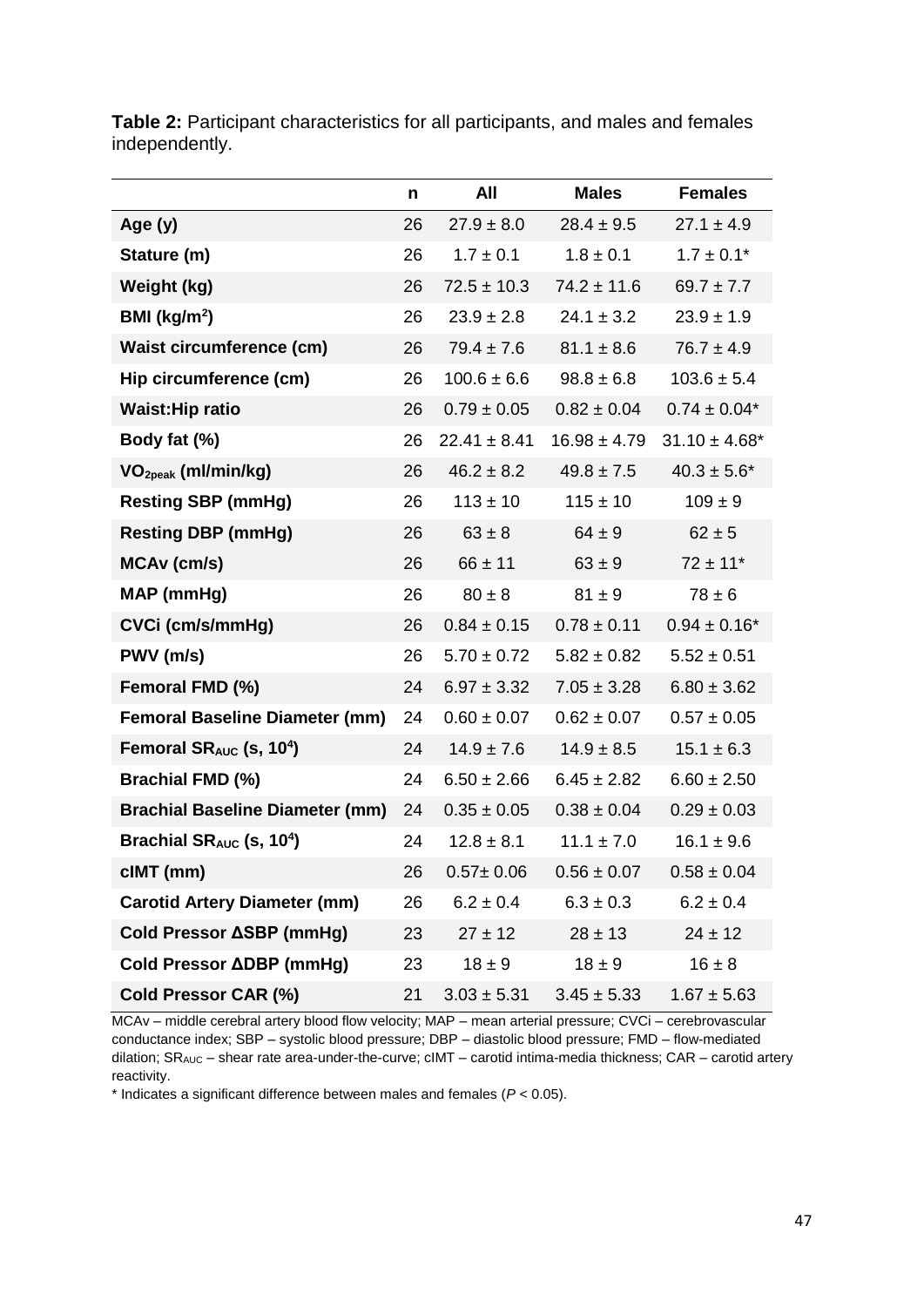|                                       | All            | <b>Males</b>   | <b>Females</b> |
|---------------------------------------|----------------|----------------|----------------|
|                                       | $N = 26$       | $N = 16$       | $N = 10$       |
| <b>ActiGraph data</b>                 |                |                |                |
| LPA (mins/day)                        | $283 \pm 72$   | $281 \pm 69$   | $285 \pm 81$   |
| <b>MPA (mins/day)</b>                 | $56 \pm 20$    | $53 \pm 20$    | $60 \pm 21$    |
| VPA (mins/day)                        | $11 \pm 11$    | $8 + 11$       | $15 \pm 9$     |
| <b>MVPA (mins/day)</b>                | $67 \pm 22$    | $62 \pm 21$    | $75 \pm 22$    |
| LPA(%)                                | $34.3 \pm 8.8$ | $34.1 \pm 8.3$ | $34.9 \pm 10$  |
| MPA (%)                               | $6.8 \pm 2.4$  | $6.5 \pm 2.4$  | $7.37 \pm 2.5$ |
| <b>VPA (%)</b>                        | $1.3 \pm 1.3$  | $1 \pm 1.4$    | $1.87 \pm 1$   |
| MVPA (%)                              | $8.1 \pm 2.7$  | $7.5 \pm 2.5$  | $9.24 \pm 2.7$ |
| <b>Accelerometer Wear Time (mins)</b> | $822 \pm 102$  | $827 \pm 108$  | $815 \pm 98$   |
| <b>ActivPAL data</b>                  |                |                |                |
| <b>Sedentary Time (mins/day)</b>      | $488 \pm 73$   | $477 \pm 84$   | $507 \pm 52$   |
| <b>Sedentary Bouts</b>                | $31 \pm 8$     | $30 \pm 9$     | $33 \pm 8$     |
| <b>Total Bout Duration (mins)</b>     | $18 \pm 8$     | $19 \pm 9$     | $16 \pm 6$     |
| <b>Work Sedentary Time (mins/day)</b> | $272 \pm 111$  | $238 \pm 110$  | $323 \pm 95$   |
| Leisure Sedentary Time (mins/day)     | $222 \pm 75$   | $239 \pm 73$   | $197 + 75$     |

**Table 3:** Average daily physical activity and sedentary data for all participants, and males and females independently.

LPA – light physical activity; MPA – moderate physical activity; VPA – vigorous physical activity; MVPA – moderate-vigorous physical activity. PA and SB data was taken from the ActiGraph and activPAL monitors respectively. Sedentary bout = >1minute.

#### *2.3.2 Tertile Analysis*

Daily sedentary time was significantly different between each tertile (LoSIT 410.36±61.09mins, MidSIT 503.56±12.55mins and HiSIT 560.87±30.95mins; *P*<0.001, Table 4). There were no differences between groups in daily number of sedentary bouts (*P*=0.882), but total sedentary bout duration was significantly higher in HiSIT (22.75±13.95mins) than LoSIT (14.53±3.54mins; *P*=0.049), but not significantly different to MidSIT (17.69±2.82mins; *P*=0.418).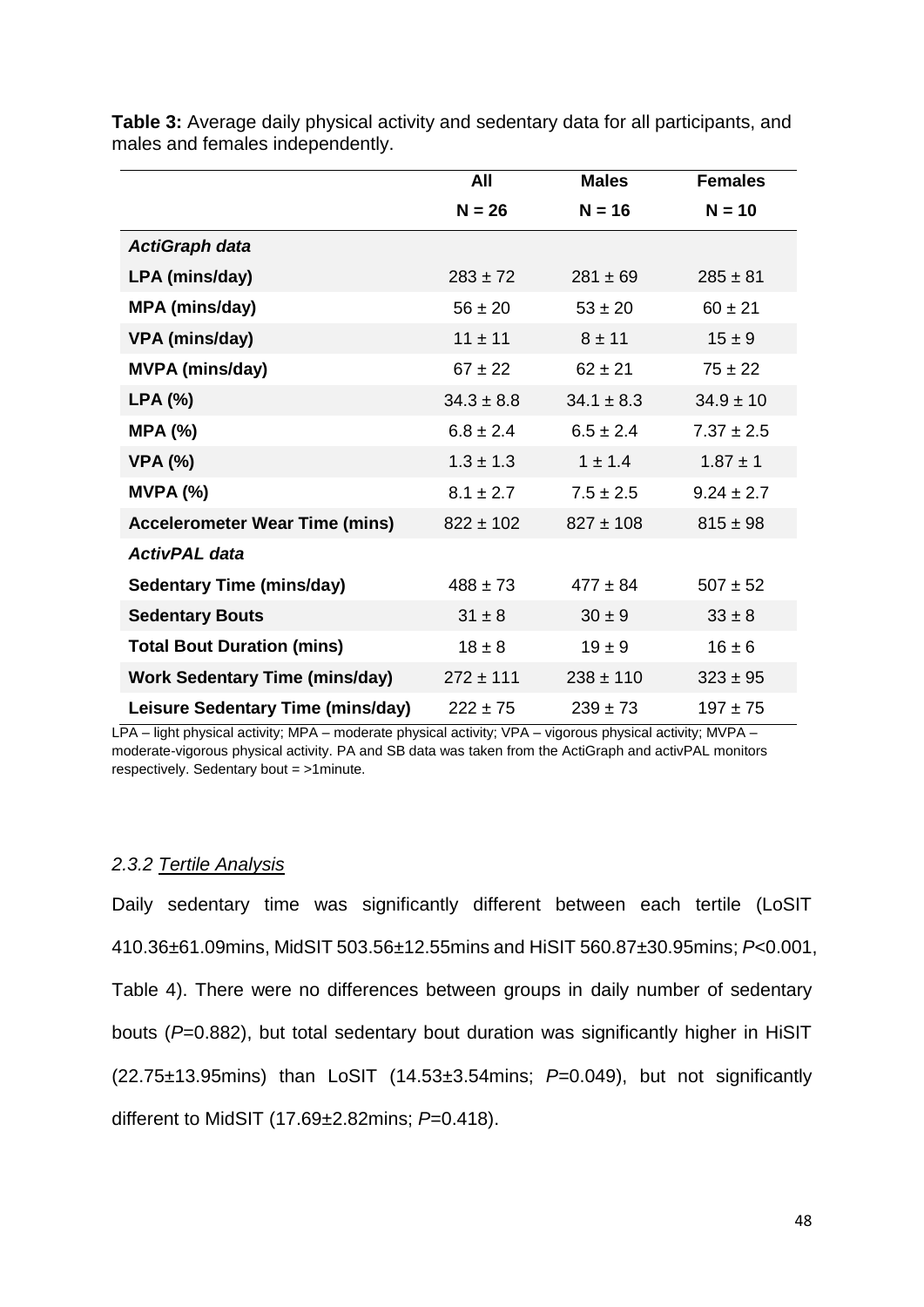Workplace sedentary time was significantly higher in HiSIT (340.75±78.79mins) than LoSIT (186.10±84.36mins; *P*=0.003), but not MidSIT (304.99±108.05mins; *P*=0.450). Furthermore, MidSIT had significantly greater workplace sedentary time than the LoSIT (P=0.012). However, there were no differences between groups in leisure sedentary time ( $P=0.489$ ). Additionally, no differences were observed for LPA (*P*=0.275), MPA (*P*=0.348), VPA (*P*=0.609), MVPA (P=0.687) and accelerometer wear time (P=0.720) between groups.

### *2.3.2.1 Body Composition and Cardiorespiratory Fitness*

There was a significant effect of group on hip circumference ( $P=0.009$ ), where HiSIT (106.3±7.9cm) had a significantly greater hip circumference than both MidSIT (99.3±4.8cm; *P*=0.022) and LoSIT (96.9±3.2cm; *P*=0.014, Table 5). HiSIT (27.60±7.11%) had significantly greater BF% than both MidSIT (22.40±9.61%; *P*=0.046) and LoSIT (17.81%±5.80%; *P*=0.014), however, there was no difference in BMI (*P*=0.112), waist circumference (*P*=0.164) or waist:hip ratio (*P*=0.994) across the groups. Those in HiSIT had a significantly lower VO2peak (39.75±7.59ml/kg/min) than MidSIT (47.52±9.14ml/kg/min; *P*=0.025) and LoSIT (50.58±3.65ml/kg/min; *P*=0.03).

## *2.3.2.2 Vascular Assessments*

There were no differences between groups for SBP (*P*=0.066), DBP (*P*=0.309), MAP (*P*=0.276), PWV (*P*=0.284), cIMT (*P*=0.158), brachial FMD (*P*=0.877) femoral FMD (*P*=0.947), MCAv (*P*=0.369) or CVCi (*P*=0.867, Table 5).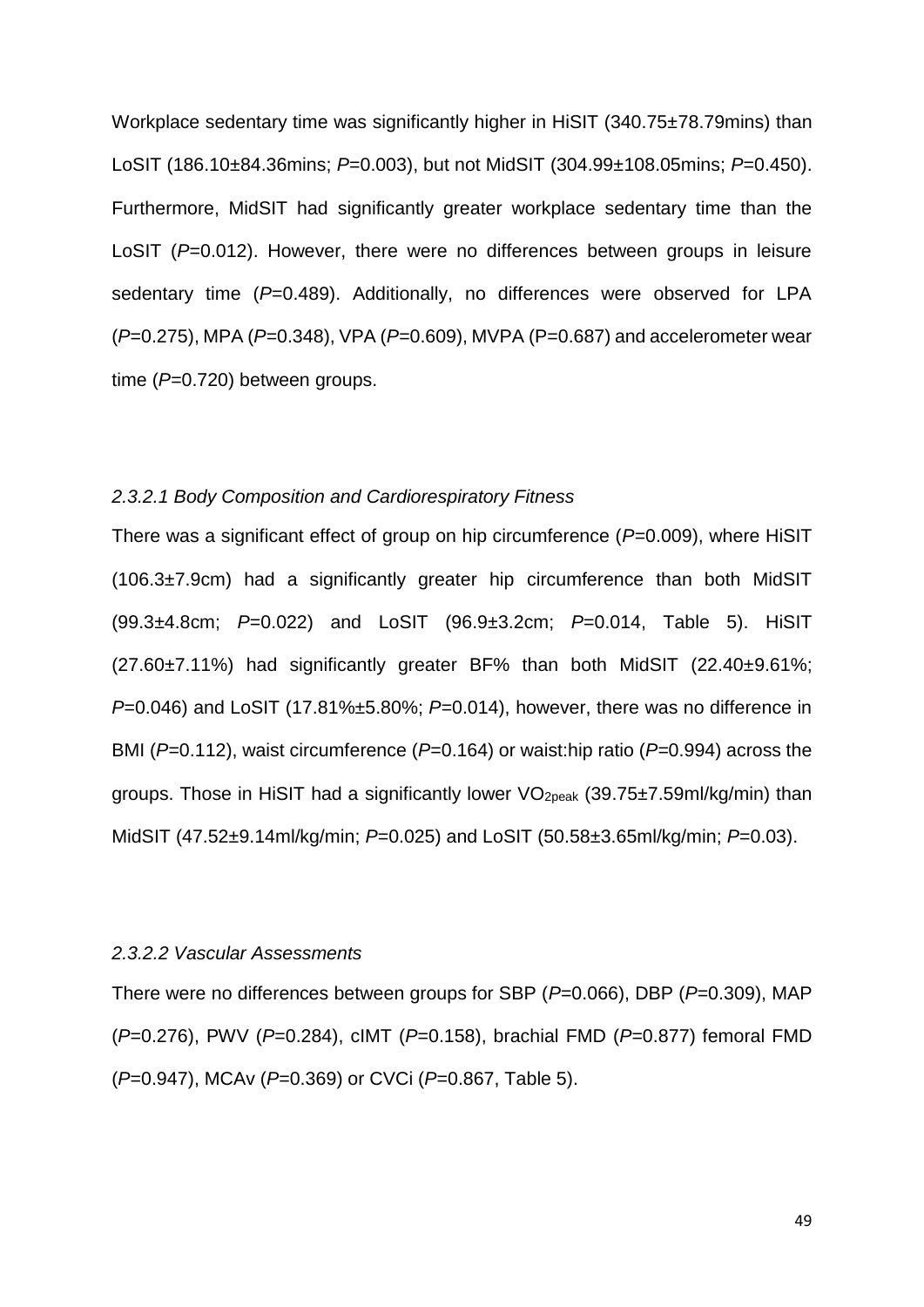|                                       | LoSIT <sub>n=9</sub> | MidSIT $n=9$    | $HISIT$ n=8                 |
|---------------------------------------|----------------------|-----------------|-----------------------------|
|                                       | (2 females)          | (4 females)     | (4 females)                 |
| <b>ActiGraph data</b>                 |                      |                 |                             |
| LPA (mins/day)                        | $313 \pm 75$         | $275 \pm 71$    | $257 \pm 68$                |
| <b>MPA (mins/day)</b>                 | $53 \pm 17$          | $51 \pm 22$     | $64 \pm 21$                 |
| VPA (mins/day)                        | $11 \pm 9$           | $14 \pm 13$     | $8 + 11$                    |
| <b>MVPA (mins/day)</b>                | $64 \pm 21$          | $64 \pm 22$     | $73 \pm 25$                 |
| LPA (%)                               | $39.4 \pm 9.4$       | $33.5 \pm 8.6$  | $30 \pm 7.9$                |
| <b>MPA (%)</b>                        | $6.7 \pm 2.1$        | $6.18 \pm 2.7$  | $7.5 \pm 2.4$               |
| <b>VPA (%)</b>                        | $1.3 \pm 1.1$        | $1.6 \pm 1.5$   | $0.9 \pm 1.2$               |
| MVPA (%)                              | $8.1 \pm 2.7$        | $7.8 \pm 2.6$   | $8.5 \pm 2.8$               |
| <b>Accelerometer Wear Time (mins)</b> | $793 \pm 123$        | $822 \pm 99$    | $856 \pm 81$                |
| <b>ActivPAL data</b>                  |                      |                 |                             |
| Daily Sedentary Time (mins/day)       | $410 \pm 61$         | $503 \pm 12$ *  | $560 \pm 30$ <sup>*</sup> T |
| <b>Daily Sedentary Bouts</b>          | $31 \pm 9$           | $30 \pm 6$      | $32 \pm 11$                 |
| <b>Total Bout Duration (mins)</b>     | $14 \pm 3$           | $17 \pm 2$      | $22 \pm 13$ *               |
| <b>Work Sedentary Time (mins/day)</b> | $186 \pm 84$ †       | $304 \pm 108$ * | $340 \pm 78$ *              |
| Leisure Sedentary Time (mins/day)     | $207 \pm 74$         | $215 \pm 79$    | $251 \pm 75$                |

**Table 4:** Average daily physical activity and sedentary data across groups: LoSIT, MidSIT and HiSIT.

LPA – light physical activity; MPA – moderate physical activity; VPA – vigorous physical activity; MVPA – moderate-vigorous physical activity. PA and SB data was taken from the ActiGraph and activPAL monitors respectively. Sedentary bout = >1minute.

\* Indicates significant difference compared to LoSIT (*P* < 0.05).

† Indicates a significant difference compared to MidSIT (*P* < 0.05).

## *2.3.2.3 Autonomic Function*

There was no effect of group on SBP response (*P*=0.188), DBP response (*P*=0.858)

or CAR% (*P*=0.548) during the CPT (Table 5).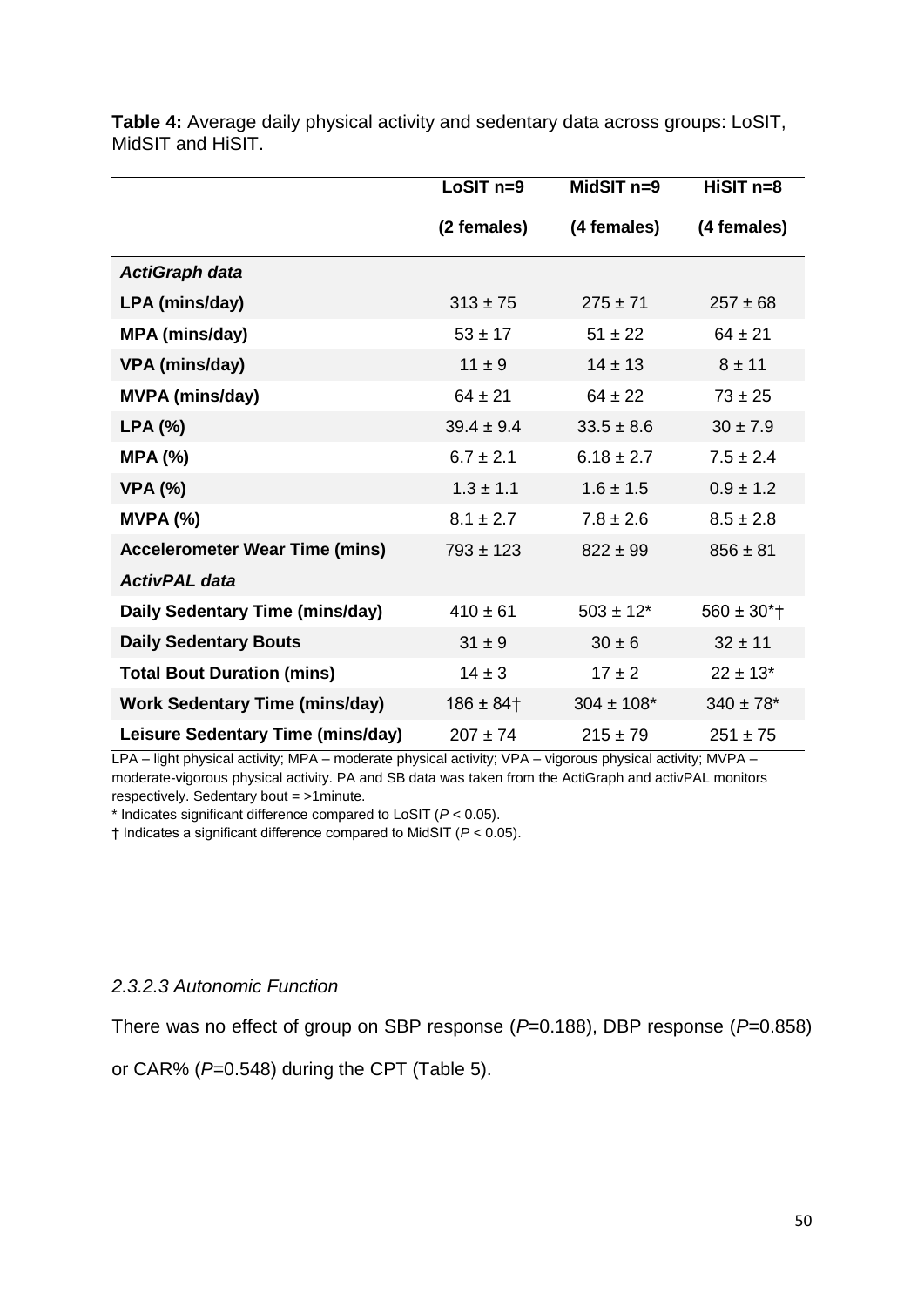|                                          | n  | LoSIT<br>$(n=9, 2f)$ | <b>MidSIT</b><br>$(n=9, 4f)$ | <b>HiSIT</b><br>$(n=8, 4f)$   |
|------------------------------------------|----|----------------------|------------------------------|-------------------------------|
| Age (years)                              | 26 | $25.2 \pm 5.8$       | $28.4 \pm 6.8$               | $30.3 \pm 10.9$               |
| Stature (m)                              | 26 | $1.7 \pm 0.1$        | $1.7 \pm 0.1$                | $1.7 \pm 0.1$                 |
| Weight (kg)                              | 26 | $68.5 \pm 5.7$       | $71 \pm 4.7$                 | $78.5 \pm 15.9$               |
| BMI (kg/m^2)                             | 26 | $23.1 \pm 1.7$       | $23.2 \pm 1.9$               | $25.9 \pm 3.7$                |
| <b>Waist circumference (cm)</b>          | 26 | $77.2 \pm 6.3$       | $77.9 \pm 4.7$               | $83.6 \pm 10.4$               |
| Hip circumference (cm)                   | 26 | $96.9 \pm 3.2$       | $99.3 \pm 4.8$               | $106.3 \pm 7.9$ * †           |
| <b>Waist: Hip ratio</b>                  | 26 | $0.80 \pm 0.06$      | $0.79 \pm 0.04$              | $0.79 \pm 0.07$               |
| Body fat (%)                             | 26 | $17.81 \pm 5.80$     | $22.40 \pm 9.61$             | $27.60 \pm 7.11$ <sup>*</sup> |
| VO <sub>2peak</sub> (ml/min/kg)          | 26 | $50.6 \pm 3.6$       | $47.5 \pm 9.1$               | $39.7 \pm 7.6$ <sup>*</sup>   |
| MCAv (cm/s)                              | 26 | $65.44 \pm 8.26$     | $64.44 \pm 11.82$            | $69.88 \pm 12.83$             |
| <b>MAP</b> (mmHg)                        | 26 | $81 \pm 8$           | $76 \pm 5$                   | $83 \pm 9$                    |
| CVCi (cm/s/mmHg)                         | 26 | $0.81 \pm 0.11$      | $0.85 \pm 0.17$              | $0.86 \pm 0.19$               |
| <b>Resting SBP (mmHg)</b>                | 26 | $115 \pm 9$          | $109 \pm 7$                  | $113 \pm 14$                  |
| <b>Resting DBP (mmHg)</b>                | 26 | $64 \pm 9$           | $60 \pm 5$                   | $67 \pm 7$                    |
| PWV (m/s)                                | 26 | $5.71 \pm 0.79$      | $5.49 \pm 0.64$              | $5.93 \pm 0.75$               |
| <b>Femoral FMD%</b>                      | 24 | $6.74 \pm 3.51$      | $7.78 \pm 3.69$              | $6.33 \pm 2.90$               |
| <b>Femoral Baseline Diameter (mm)</b>    | 24 | $0.58 \pm 0.05$      | $0.61 \pm 0.04$              | $0.63 \pm 0.10$               |
| Femoral $SR_{AUC}$ (s, 10 <sup>4</sup> ) | 24 | $15.8 \pm 8.0$       | $16.9 \pm 9.0$               | $111. \pm 3.9$                |
| <b>Brachial FMD%</b>                     | 24 | $6.60 \pm 2.48$      | $6.39 \pm 2.96$              | $6.50 \pm 2.94$               |
| <b>Brachial Baseline Diameter</b>        | 24 | $0.34 \pm 0.03$      | $0.36 \pm 0.04$              | $0.344 \pm 0.08$              |
| Brachial SRAUC (s, 10 <sup>4</sup> )     | 24 | $10.3 \pm 7.6$       | $15.9 \pm 828$               | $12.4 \pm 8.6$                |
| $clMT$ (mm)                              | 26 | $0.54 \pm 0.04$      | $0.57 \pm 0.06$              | $0.59 \pm 0.07$               |
| <b>Carotid Artery Diameter (mm)</b>      | 26 | $6.35 \pm 0.39$      | $6.02 \pm 0.24$              | $6.38 \pm 0.38$               |
| Cold Pressor ∆SBP (mmHg)                 | 23 | $22 \pm 11$          | $32 \pm 12$                  | $25 + 14$                     |
| Cold Pressor ΔDBP (mmHg)                 | 23 | $17 \pm 9$           | $19 \pm 9$                   | $16 \pm 8$                    |
| Cold Pressor CAR (%)                     | 21 | $3.54 \pm 4.48$      | $5.20 \pm 1.46$              | $0.81 \pm 7.47$               |

**Table 5:** Participant characteristics across groups: LoSIT, MidSIT and HiSIT.

MCAv – middle cerebral artery blood flow velocity; MAP – mean arterial pressure; CVCi – cerebrovascular conductance index; SBP – systolic blood pressure; DBP – diastolic blood pressure; FMD – flow-mediated dilation; SRAUC – shear rate area-under-the-curve; cIMT – carotid intima-media thickness; CAR – carotid artery reactivity.

\* Indicates a significant difference compared to LoSIT (*P* < 0.05).

† Indicates a significant difference compared to MidSIT (*P* < 0.05).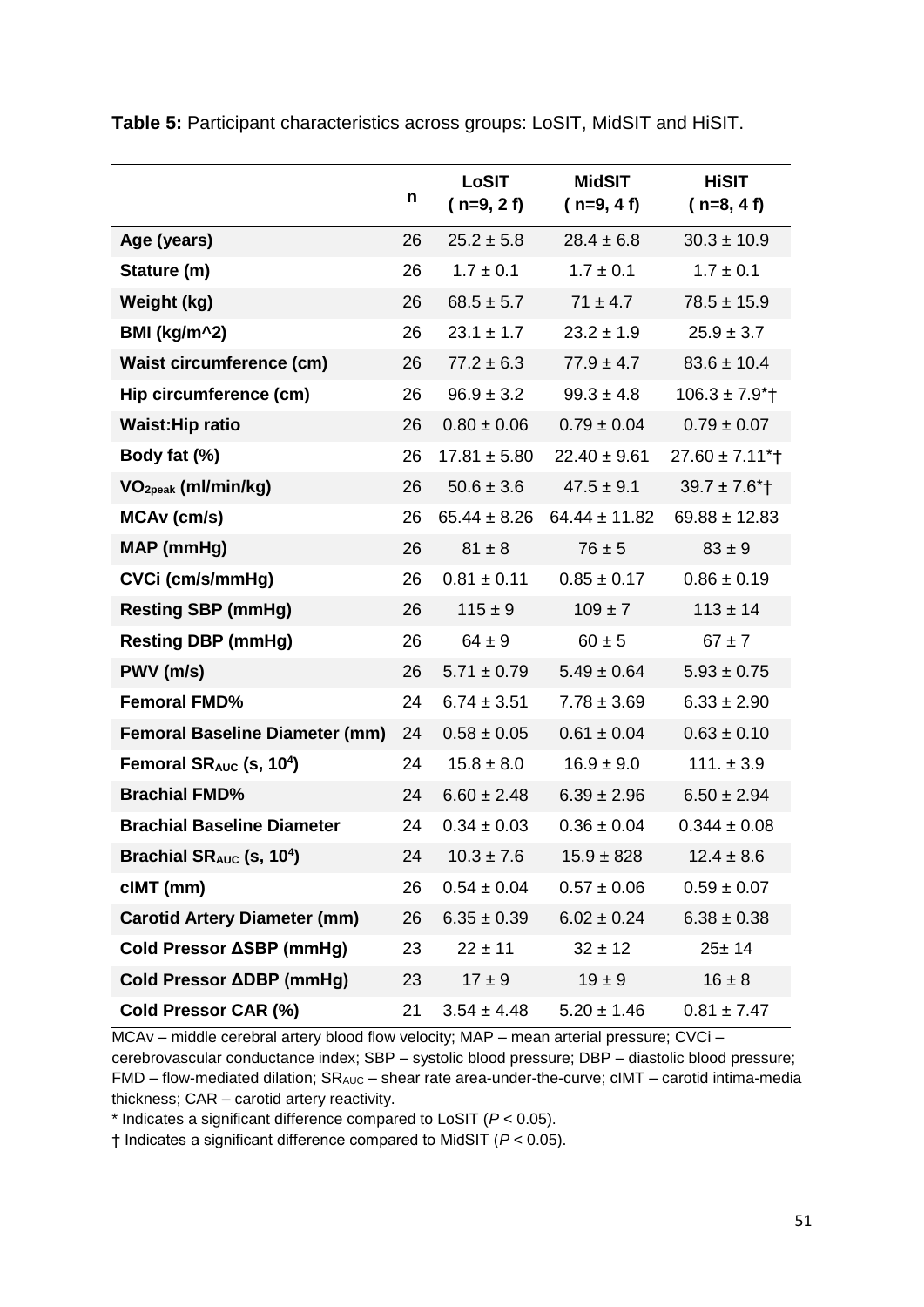## **2.4 Discussion**

The primary aim of the study was to determine whether increased SB is associated with increased cardiovascular risk in highly active individuals. The main findings show that in active adults, higher SB was positively associated with BF%, hip circumference and inversely associated with VO<sub>2peak</sub>, but was not associated with markers of vascular health and autonomic function including endothelial function, PWV, cIMT, MCAv and CPT responses. These findings seem to imply that engaging in more than the PA guidelines has a protective effect for these vascular health markers, regardless of time spent in SB, but that in order to maintain body composition and CRF levels, both levels of PA and SB are important. This suggests that the relationships between SB, PA and vascular parameters may not be independent of each other.

All participants exceeded the PA guidelines of 150 minutes of MVPA or 75 minutes of VPA per week (World Health Organisation, 2010), but SB was significantly different across groups with daily sedentary time ranging from ~7 hours/day in LoSIT to ~9 hours/day in HiSIT (Table 4). Though a total of 7 hours/day of SB could be deemed as high, there are no guidelines or agreement to determine a threshold of how much SB is detrimental to health. A meta-analysis showed that >8 hours/day of SB significantly increases the risk of all-cause mortality (Chau et al., 2013a) and recently Bennie et al. (2016) defined the threshold for low levels of SB as <8 hours/day in an investigation of PA levels in over 9000 Australian adults. Combined with the results of the current study, perhaps SB guidelines could now begin to be established.

The HiSIT group fit with the "active couch potato" phenomenon, as described previously, of which the hypothesis suggests that in those who adhere to the guidelines, greater SB is still associated with augmented cardiovascular risk (Owen et al., 2010). Our findings partly support this hypothesis, as HiSIT had greater BF%,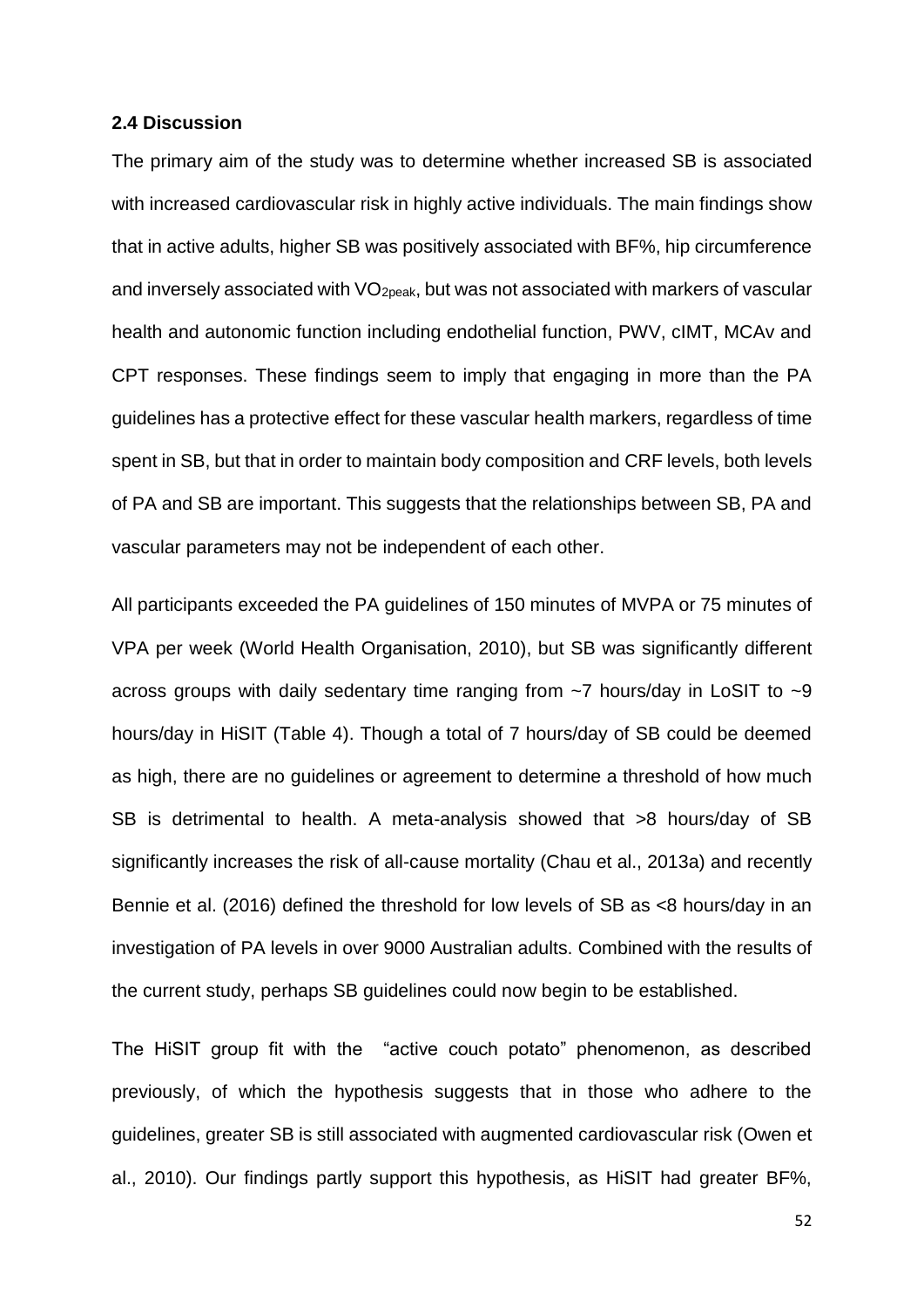larger hip circumference and diminished VO<sub>2peak</sub> compared to LoSIT (Table 5), all of which impose CVD risk.

Recently, research has demonstrated a significant association between objectively measured daily SB and waist circumference, BP, plasma glucose, triglycerides and cholesterol in individuals who fail to meet the government PA guidelines, but this metabolic risk is mitigated when the guidelines are met (Rao et al., 2016). This evidence exemplifies the beneficial role of PA adhering to guidelines to maintain some specific markers of cardiometabolic health. However the vascular data in the current study did not appear to be related to SB, but further research is needed to determine the relationship between SB and vascular parameters in an inactive population.

# *2.4.1 Sedentary Behaviour and Body Composition*

Findings of the present study demonstrate that SB has a significant association with hip circumference and BF%, irrespective of engagement in high levels of PA, and after adjustment for age and sex (Table 5). However, no association was observed between SB and BMI and waist circumference. Interestingly, it is noteworthy that the HiSIT group would be classed as being overweight according to their BMI above 25kg/m<sup>2</sup> (World Health Organization, 1997), whilst LoSIT and MidSIT are considered healthy weight (18.5-24.9kg/m<sup>2</sup>). Despite being statistically insignificant, these results could be clinically meaningful and have important public health implications.

Hip circumference is inversely related with mortality, irrespective of PA (Ostergaard et al., 2013), however limited evidence is available regarding SB and hip circumference, as waist circumference appears to be the preferred and most common measure of body composition. In contrast to the study findings, concurrent evidence reports an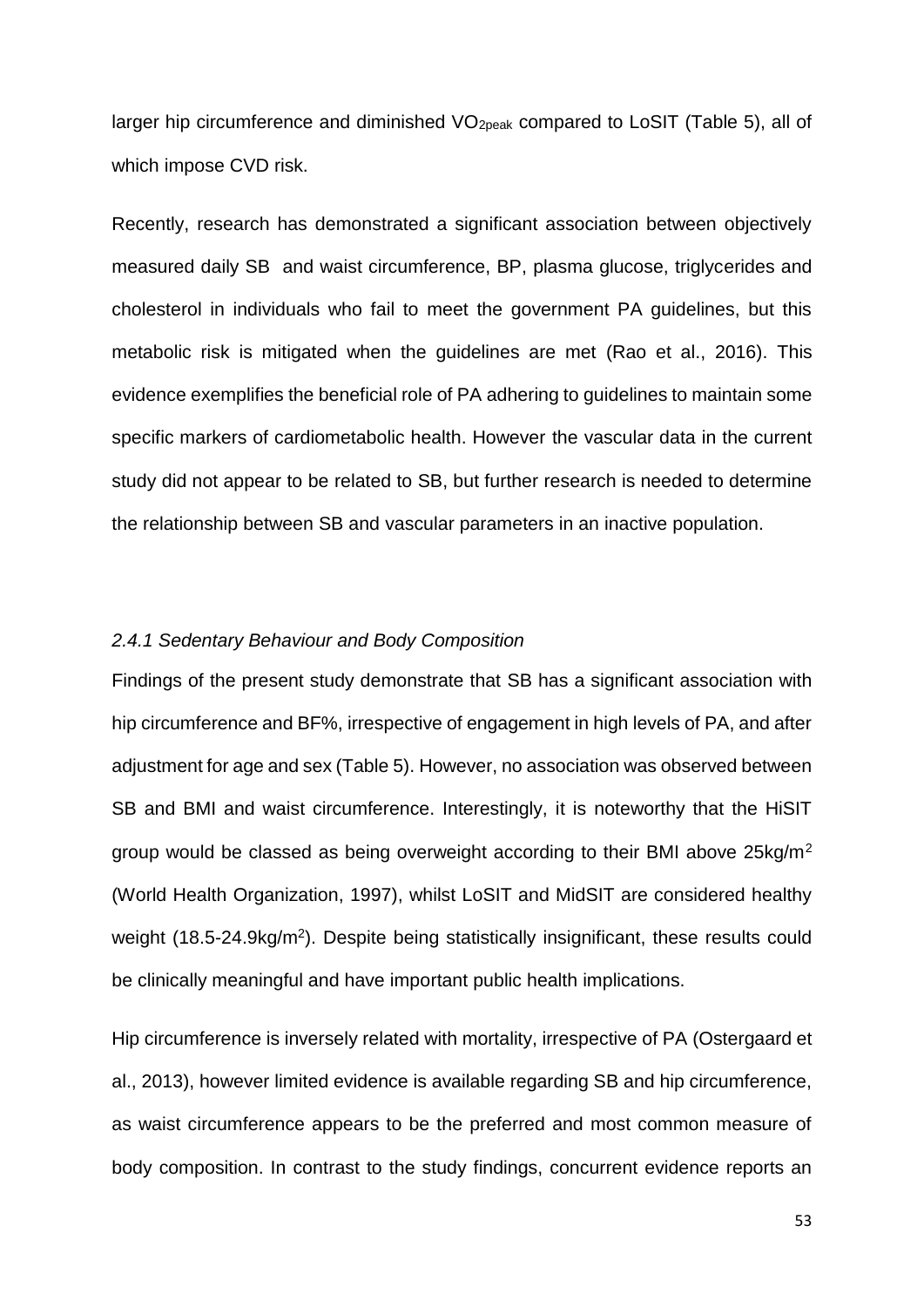inverse relationship between SB and waist circumference (Chau et al., 2014; Staiano et al., 2014), which is commonly argued to be a stronger predictor of CVD risk (Golubic et al., 2015) as visceral fat is known to be associated with CVD (Mahabadi et al., 2009).

In line with the current findings, several studies have reported an inverse relationship between SB and BF% (Kyle et al., 2001; Shuval et al., 2014; Tucker & Peterson, 2003), even in an active population (Salmon et al., 2000; Sugiyama et al., 2008; Stamatakis et al., 2009). Furthermore, in an active population of Australian adults, Healy et al. (2008b) found a significant detrimental dose-response relationship between TV viewing time and waist circumference. Underlying causes of these relationships could be mechanistic or behavioural, in that SB and PA may instigate different metabolic pathways or individuals may engage in unhealthy snacking behaviours whilst sitting which increase caloric intake. This implies that perhaps the type of SB is relevant when investigating relationships between SB and cardiovascular or metabolic parameters. In summary, it appears that SB has an independent effect on BF%, and even high MVPA cannot offset it.

Golubic et al. (2015) recently conducted a longitudinal 7-year follow up study in the ProActive trial cohort study (231 participants). MVPA and SB were objectively measured, and indices of total- (weight, fat mass and BF%) and abdominal (waist circumference) body fat were assessed at baseline, 1-year and 7-year follow up. Interestingly, the authors found that MVPA was inversely related to all indices of body fat, whilst SB was positively associated with all indices except waist circumference. This implies that the relationship between PA, SB and body fat is bidirectional and independent. Similarly, Du et al. (2013) found that high amounts of self-reported SB was independently associated with higher BF%, and each additional 90 minutes/day of SB was associated with a  $0.19 \text{kg/m}^2$  increase in BMI, a  $0.57 \text{cm}$  larger waist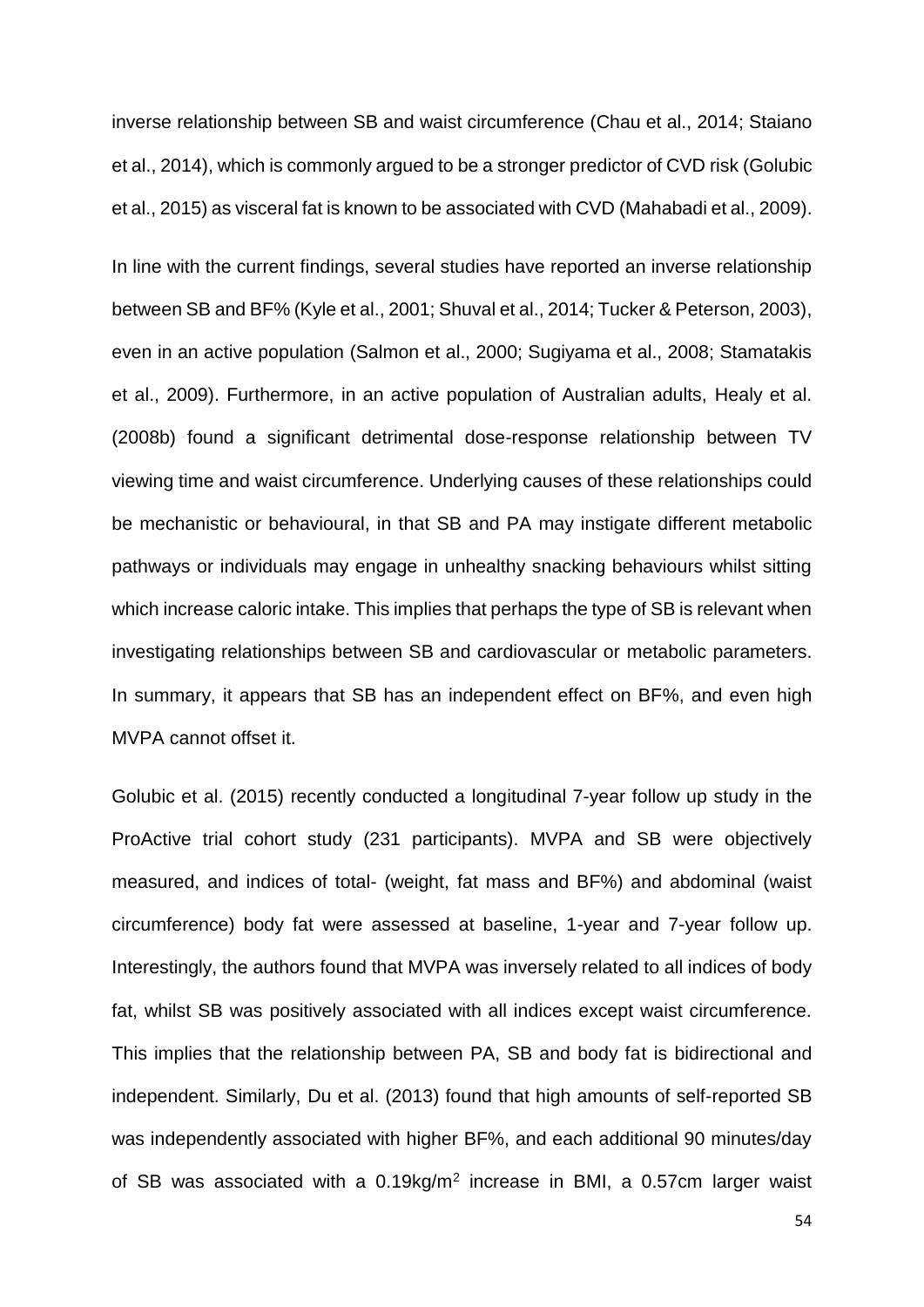circumference and 0.44% increase in BF%. In line with our data, the above evidence clearly demonstrates that PA and SB both have subsequent effect on body composition.

# *2.4.2 Sedentary Behaviour and Cardiorespiratory Fitness*

CRF is a known predictor of CVD incidence and mortality (Thorp et al., 2011), and, poor CRF is generally associated with a sedentary lifestyle and physical inactivity (Minder et al., 2014). In line with previous findings (Shuval et al. (2014), the data from the current study indicates that SB was significantly associated with  $VO<sub>20eak</sub>$  (Table 5), however the current results also indicate, for the first time, that there is an inverse association between SB and CRF even in very highly active individuals. The underlying mechanisms linking SB and fitness are unclear, in extreme cases of SB, i.e., bed rest, an increased resting- and maximal heart rate and the compromised stroke volume accompanying this seems to be a potential mechanism for the reduction in VO2peak (Convertino, 1997), through the reduced distribution of oxygen via red blood cells. However, the physiological implications may differ between supine and sitting postures and bed rest is an extreme stimulus. Furthermore, VO<sub>2peak</sub> has been found to be inversely related to metabolic parameters such as blood glucose and insulin, BP and triglycerides (Lakka et al., 2003), so there could be a metabolic pathway involved in the decrease in CRF related to SB.

In contrast to the present findings, high SB in adolescent females was related with lower fitness among people who did not meet PA guidelines, whereas no association was found when guidelines were met (Martinez-Gomez et al., 2011), suggesting that age could have an impact on the relationship between SB and CRF. Similarly, Eriksen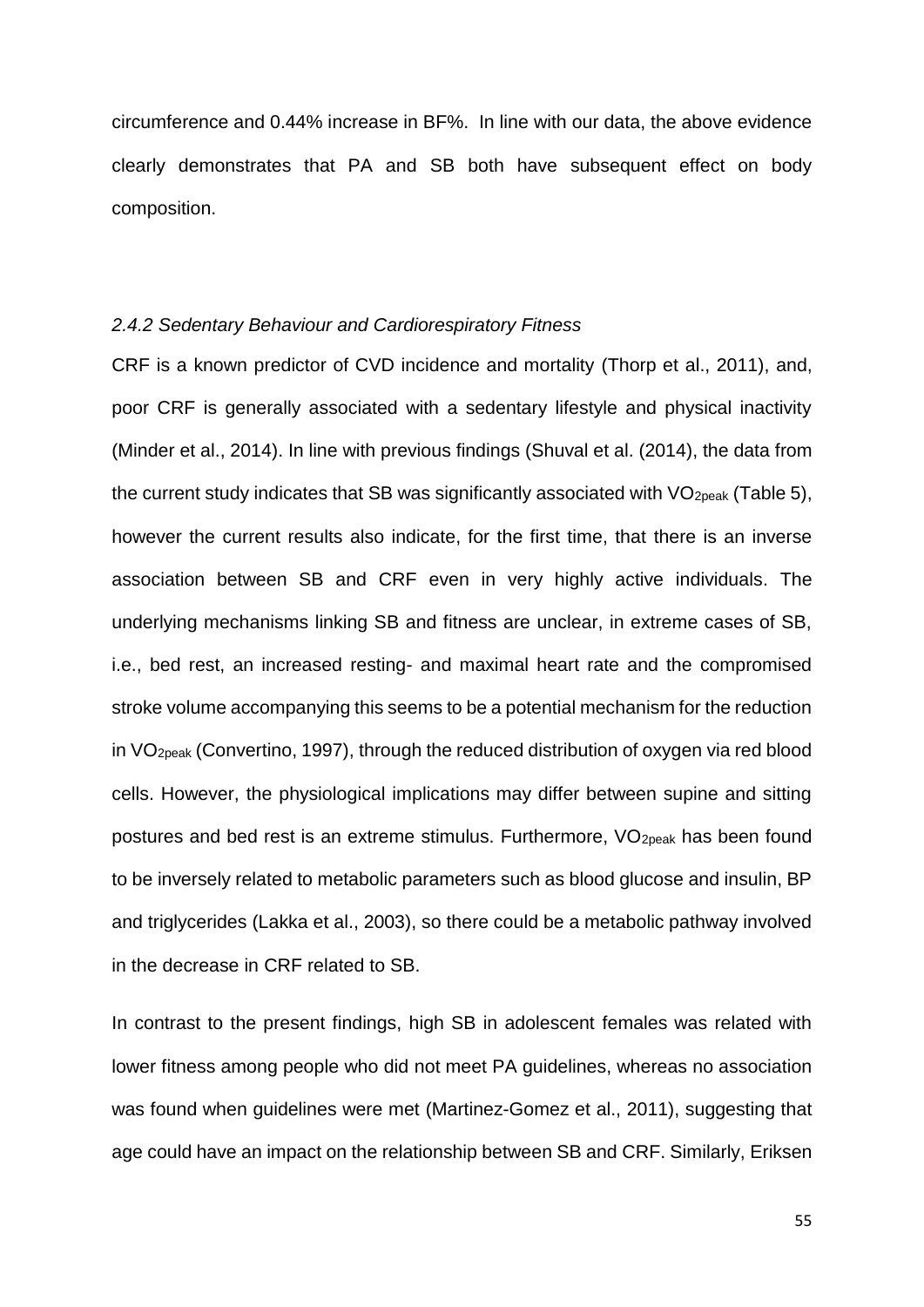et al. (2015) reported an inverse relationship between SB and fitness in sedentary participants as well as those engaging in predominantly LPA, but no association was observed between SB and fitness in subjects who engage in mostly MPA and VPA. These results imply that engaging in MPA and VPA offsets the negative effect of SB on CRF; this opposes the findings of the current study which suggest this is not the case.

#### *2.4.3 Sedentary Behaviour and Vascular Structure and Function*

#### *2.4.3.1 Carotid Intima-Media Thickness*

Reference values for cIMT exist for a healthy population of Uruguayans (Farro et al., 2012). The authors reported normal cIMT values from 0.39 – 0.66mm corresponding to age range of the current study (18-50 years), and the tertile and sex-related mean values fall within this range. There were no significant differences in cIMT between the groups, though there appears to be a trend for higher cIMT as sedentary time increases (Table 5). However, the failure to reach significance could be attributed to the sample size and therefore statistical power of the current study, as opposed to population-based studies. Furthermore, given that all participants fall within the normal cIMT range according to the above reference values, this may be evidence that PA is protective of cIMT.

Compelling evidence shows a negative effect of SB on cIMT in healthy populations (Diaz et al., 2016; Garcia-Hermoso et al., 2015; Kozakova et al., 2010). Diaz et al. (2016) used TV viewing as a surrogate marker for SB, and found that longer TV viewing (>4 hours a day) was associated with greater cIMT in an African American population. However, one must be aware of ethnic differences in cardiovascular health,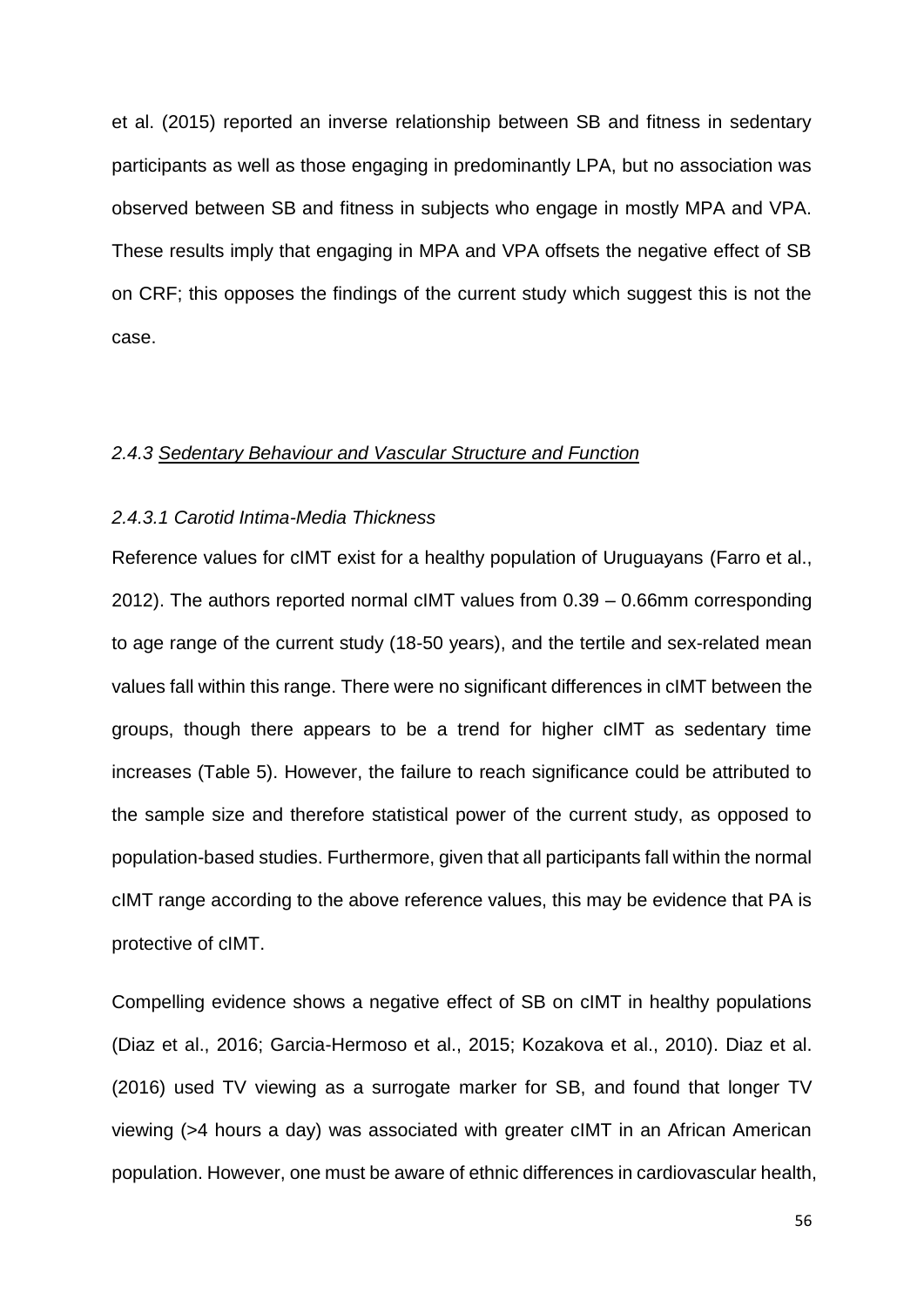as black people have shown to have thicker cIMT (D'Agostino et al., 1996), thus tend to have a higher prevalence of CVD risk (Manolio et al., 2008). Furthermore, Parsons et al. (2016) investigated age-related relationships between SB and cIMT in men aged 78 years from the British Regional Heart Study. The authors found that all PA, irrespective of intensity and duration, and lower SB were beneficially associated with cIMT. Interestingly, the authors reported that a decrease of 30 minutes of daily sedentary time was associated with a 0.0061mm lower cIMT. From this, it is evident that SB is a contributing factor to the development of atherosclerosis, but the above studies have used populations who are at increased CVD risk so they may observe different relationships with SB, PA and cIMT than in the current study.

### *2.4.3.2 Endothelial Function*

Findings of the present study showed no differences between groups in brachial and femoral FMD responses (Table 5), which suggests that when the PA guidelines are met, SB is not associated with diminished conduit vascular function. Although this is in line with previous data in children which also found no association between SB and endothelial function (Hopkins et al., 2012), the current findings may be surprising given that numerous recent studies have indicated that FMD declines following 3 hours of sitting (Thosar et al., 2014; Thosar et al., 2015a), and that FMD can show potentially clinically meaningful improvements when sitting time is reduced over 8 weeks (Graves et al., 2015). However numerous studies also show that if blood flow and shear stress is maintained, by using short bouts of activity (McManus et al., 2015; Restaino et al., 2015; Thosar et al., 2015a) or as recently discovered, by fidgeting (Morishima et al., 2016), then FMD is maintained. One issue with the FMD test however, is that results (as a percentage change) cannot be contextualised as reference values currently do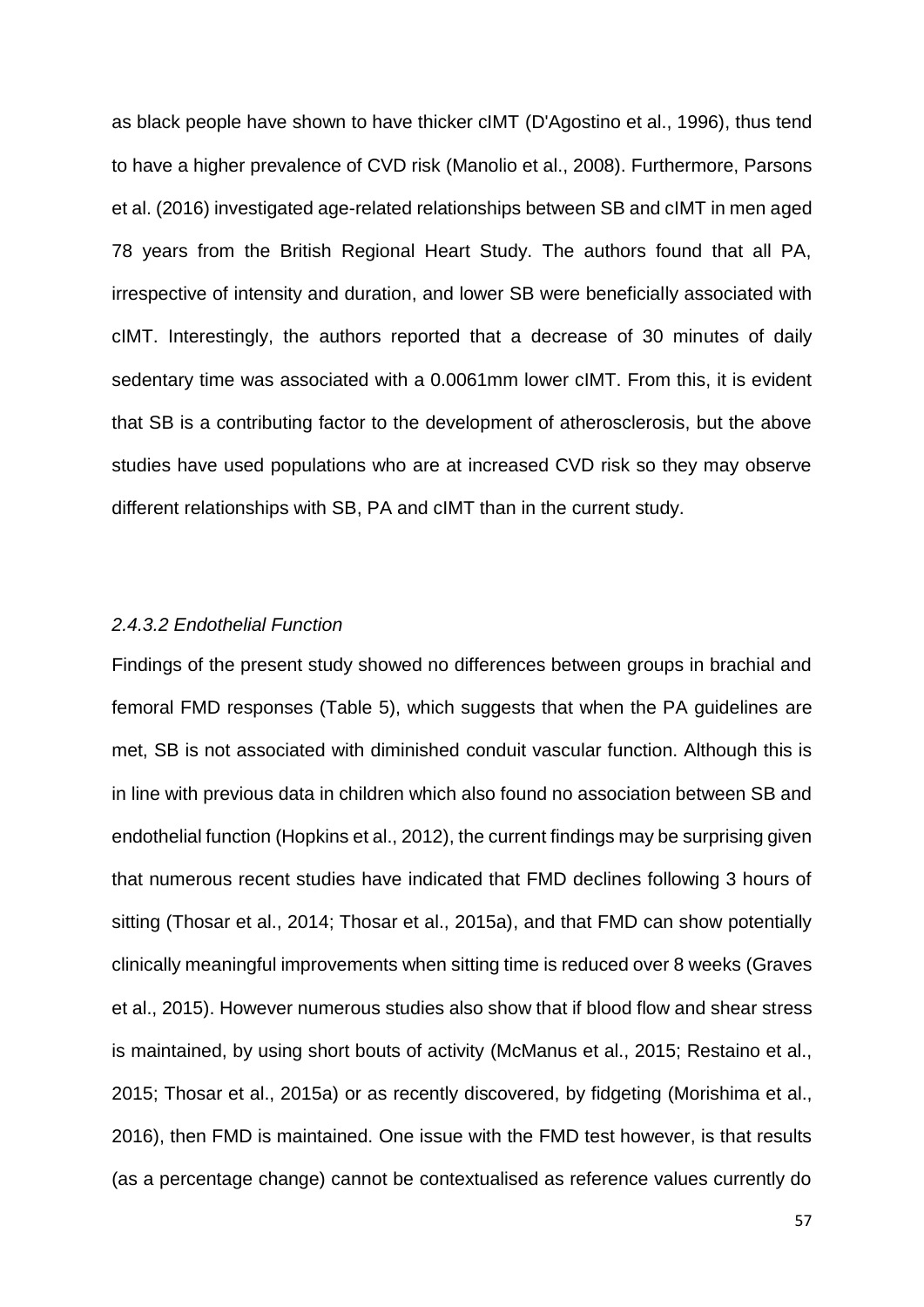not exist, having said this, FMD data across all tertiles is similar to that reported previously in healthy individuals (Juonala et al., 2008).

A mechanistic explanation of the study findings may be related to oxidative stress, which is generated by an imbalance in pro- and anti-oxidant molecules in the blood (Lessiani et al., 2016). Oxidative stress is known to induce endothelial dysfunction (Cai & Harrison, 2000) and is also associated with the development of atherosclerosis (Witztum, 1994). In mice, a sedentary lifestyle is related to increased oxidative stress, which in turn attenuates endothelial function (Laufs et al., 2005). Furthermore, Thosar et al. (2015b) found that ingesting vitamin C (an antioxidant) prevented the decline in femoral FMD observed following 3 hours of continuous sitting. With these findings in mind, the current data indicating no difference between groups for FMD may be surprising, as it would be expected that those that engage in excessive sitting to incur greater oxidative stress. However, PA has been associated with enhanced lipid peroxidation and antioxidant (superoxide dismutase; SOD and glutathione peroxidase; GSH-Px) enzyme levels (Covas et al., 2002), which together provide protection against free radical production via a scavenging system. Aerobic exercise stimulates the free radical scavenging system, including SOD and GSH-Px (Schuler et al., 2013), therefore decreasing oxidative stress by increasing the efficiency of the antioxidant system. Furthermore, PA has been discovered to result in increased eNOS mRNA in mice (Laufs et al., 2005), and similar responses occur with augmented shear stress in vivo and in cell culture models (Noris et al., 1995; Uematsu et al., 1995). From this increase in eNOS mRNA, bioavailability of NO is improved, leading to enhanced antioxidant defence and reduction in pro-oxidant molecule expression (Gliemann et al., 2014). Together, the above evidence implies that in the presence of increased SB,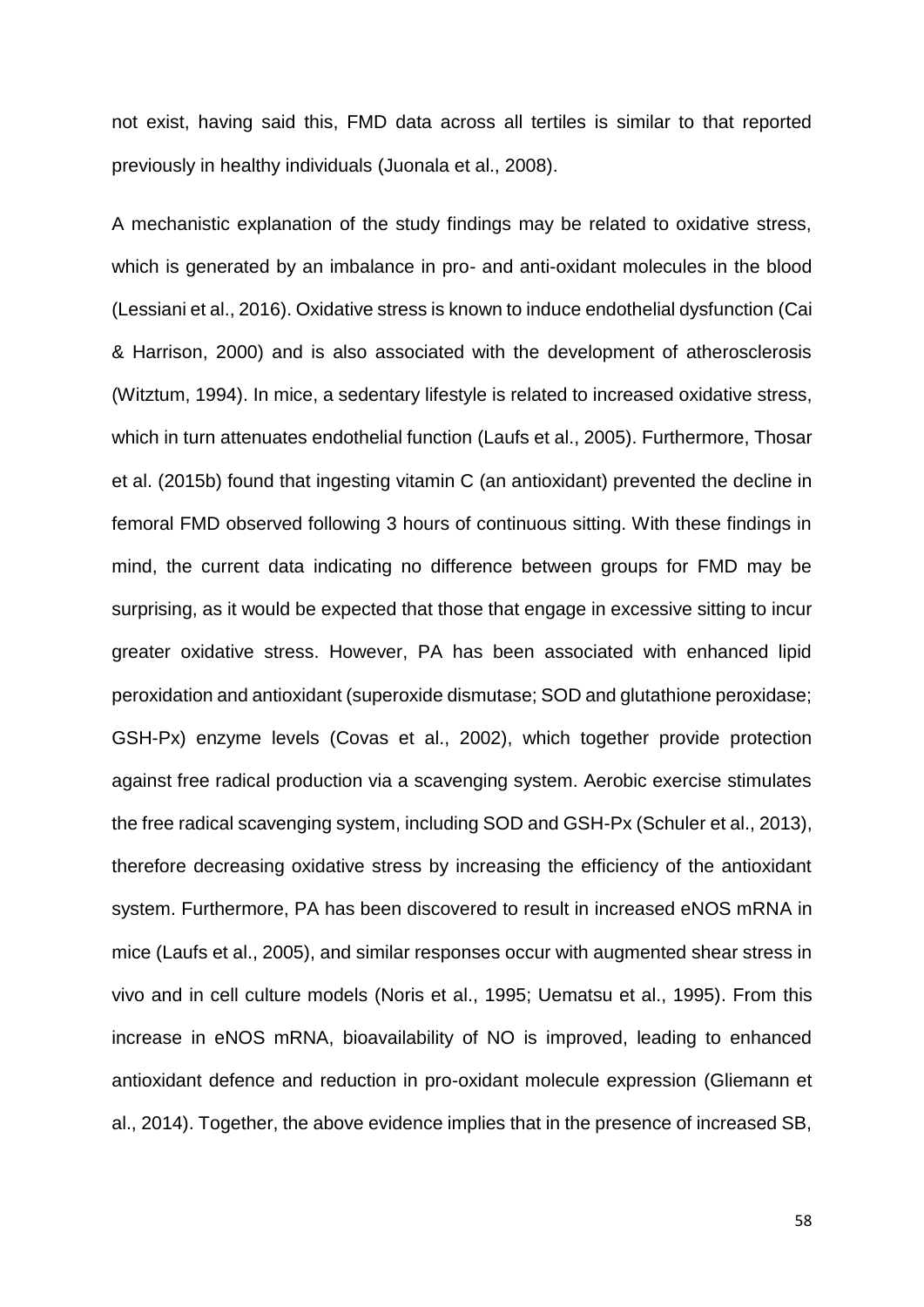and therefore oxidative stress, highly active individuals may benefit from an upregulation of the free radical scavenging system which protects endothelial function.

# *2.4.3.3 Arterial Stiffness*

Results of the current study demonstrated no relationship between SB and PWV and all participants' PWV values were around what is considered normal (Table 5; Muller et al. (2013)). Conversely however, recent research has established a positive association between SB and stiffness (Horta et al., 2015), with individuals surpassing the PA guidelines having lower PWV. Similarly, Quan et al. (2014b) reported a relationship between SB and stiffness, independent of PA. The authors had previously found an association between PA and arterial stiffness, which appeared to be mediated by resting heart rate (Quan et al., 2014a), however the association of SB with arterial stiffness was not mediated by resting heart rate, BF% or metabolic parameters, therefore the mechanisms remain unclear. The above studies comprised of a population of over 2000 and 1000 participants respectively, which could explain why the authors observed a negative effect of SB on stiffness whilst no effect was observed in the current study with lower participant numbers.

Arterial stiffness is predominantly determined by age and BP (AlGhatrif et al., 2013) and is reported to be negatively associated with CBF (Jaruchart et al., 2016). As no differences were observed in age, BP and MCAv across the groups (Table 5), this could explain why no difference in PWV was observed. However, previous research has demonstrated a relationship between stiffness and BF% (Mac Ananey et al., 2015) as well as CRF (Boreham et al., 2004; Quan et al., 2014a). Mac Ananey et al. (2015) found a significant correlation between objectively measured SB, PWV and BF% in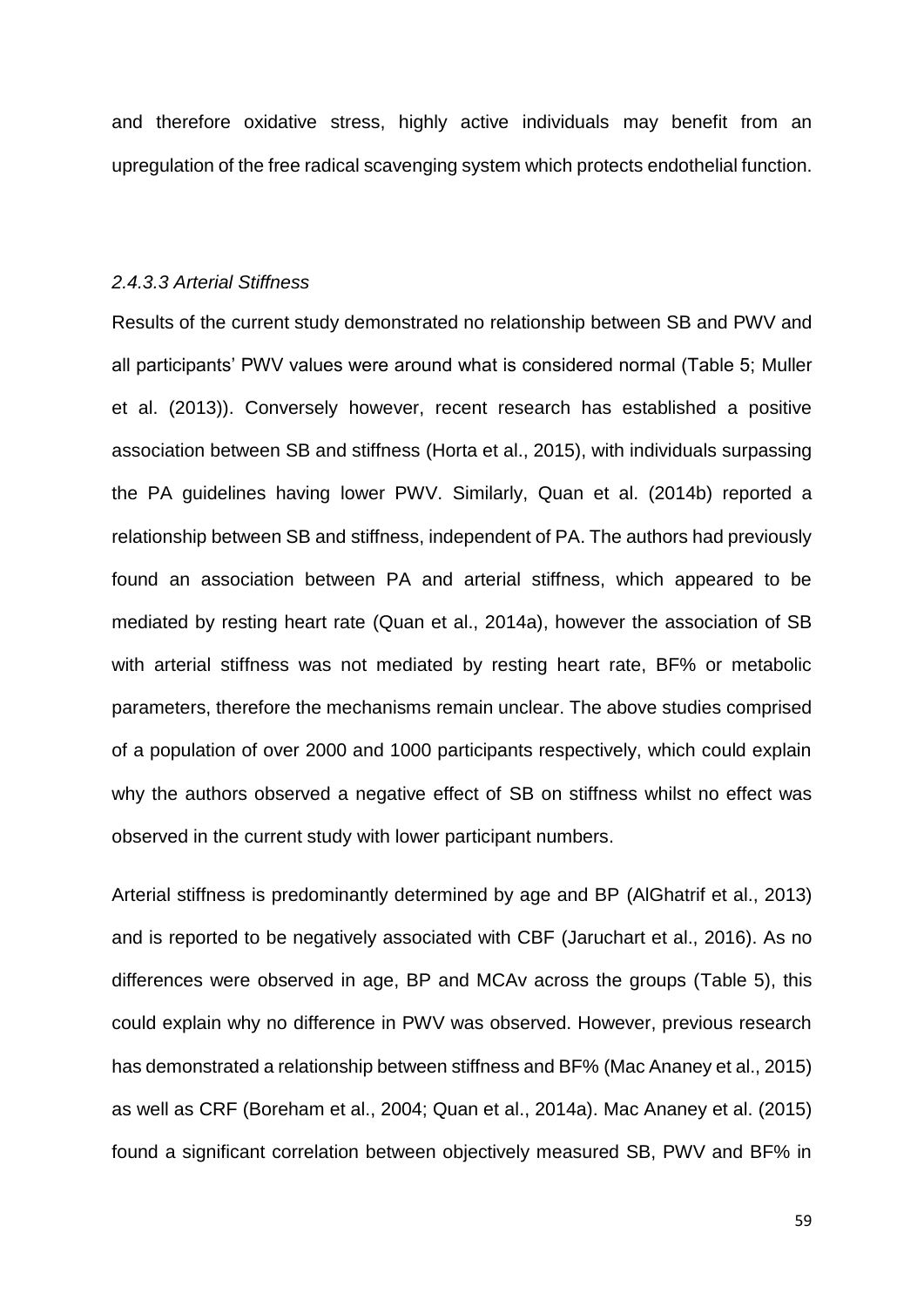healthy individuals. This suggested relationship between BF% and PWV was not evident in the present study as no difference was observed in PWV between groups, whilst there was a significant difference in BF%.

Stiffening of the artery occurs through changes in structural properties and the balance of collagen and elastin (Zieman et al., 2005). Presence of inflammatory markers such as CRP, inter-leukin-6 (IL-6) and tumor necrosis factor alpha (TNFα) and high BP can lead to overproduction of collagen and a reduction in elastin molecules, which contribute to arterial stiffening (McEniery & Wilkinson, 2005). As all of our participants were normotensive, and speculated that their antioxidant capacity is good, this may prevent changes in stiffness.

### *2.4.3.4 Cerebral Blood Flow*

Findings from the present study suggest there is no association between sedentary time and MCAv (Table 5) in an already active population. However, although scant, findings from previous research have contrasted the results of the current study. Ainslie et al. (2008) were the first authors to discover that CBF was lower in inactive subjects, compared to those engaging in regular aerobic exercise. Similarly, MCAv was found to be attenuated in sedentary (defined by no formal recreational activity reported) compared to trained individuals irrespective of age (Bailey et al., 2013). These studies suggest that PA is important, and given that participants in the current study were all active, this may protect MCAv. This is a novel finding, in a highly active population, SB is not associated with reduced CBF. However the relationship between moderately active and inactive participants CBF and SB is still unknown.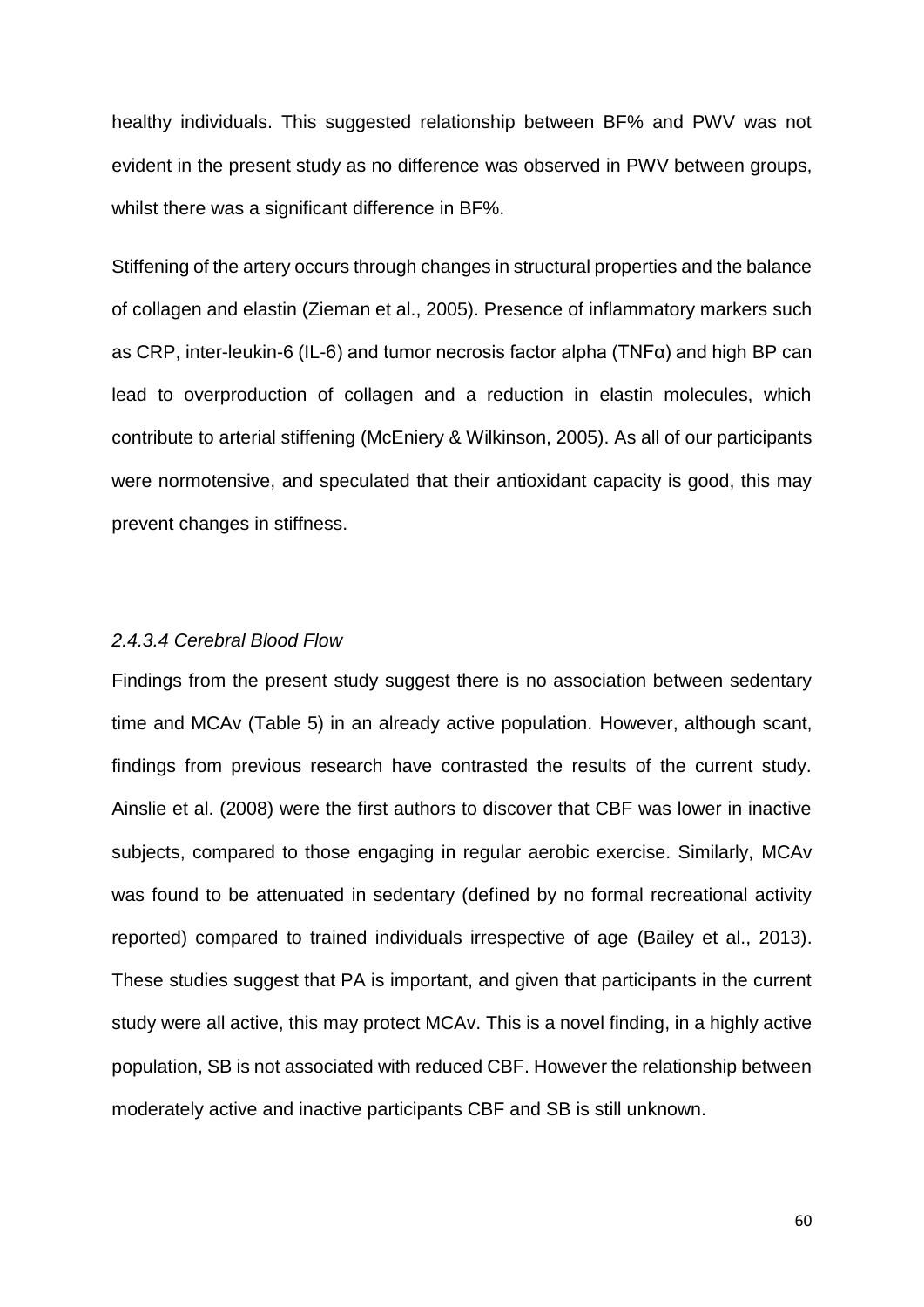#### *2.4.4 Sedentary Behaviour and Autonomic Function*

No differences were observed between groups for BP response and CAR% during CPT (Table 5). Currently however, further evidence is lacking regarding the relationship between SB and autonomic function as measured by the CPT, nevertheless some insight into PA effects exist. A combination of low PA, high baseline SBP and BMI has previously been found to be associated with greater BP response to CPT (Zhang et al., 2013). On the other hand, as previously discussed, Bond et al. (2001) found similar BP CPT responses between active and inactive subjects, suggesting that PA status may not contribute to the BP response to the CPT. However, the authors did not define subjects as active or inactive by the PA guidelines; the authors used questionnaire responses and defined active and inactive as performing aerobic exercise for 20 - 30 minutes three times per week and less than one day a week respectively. Therefore, it remains unclear whether meeting the PA guidelines would have an effect on BP response.

Carotid artery reactivity is not a novel research method, but is seldom utilised to assess CPT responsiveness. In healthy individuals, the "normal" response of the carotid artery during the CPT is dilation, whereas constriction is associated with the presence of coronary risk factors (Rubenfire et al., 2000). The raw data from the present study indicate that only 5 out of 21 participants experienced vasoconstriction of the carotid artery, of which 2 participants were in LoSIT group and 3 in HiSIT. Interestingly, posthoc analysis revealed that all participants who demonstrated carotid artery vasoconstriction in response to the CPT had a brachial FMD response <4%. These results suggest that FMD <4% causes a CAR% constriction response. Furthermore, Rubenfire et al. (2000) found a correlation between CAR% and cIMT, which suggests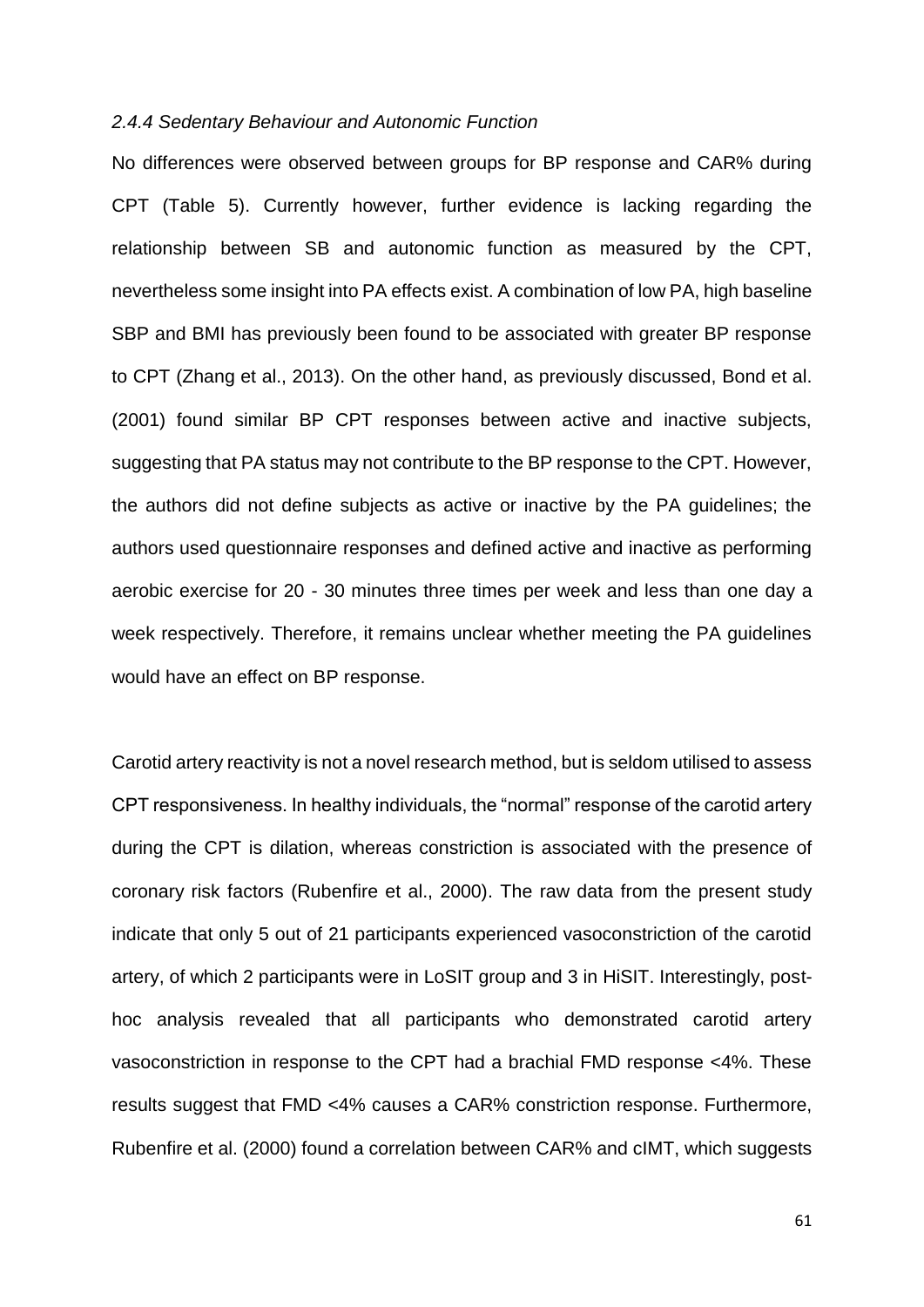that wall thickness contributes to endothelial function and stiffness, limiting the ability of the artery to dilate.

## *2.4.5 Sex Differences*

Unsurprisingly, sex-specific differences were observed in waist:hip ratio, BF%, VO2peak and MCAv, whereby females demonstrated lower waist:hip ratio and VO<sub>2peak</sub> and greater BF% and MCAv than males (Table 2). There were no differences in PA and sedentary time between sexes (Table 3), suggesting other factors are the underlying cause of the observed differences. The female sex hormone oestrogen is associated with distribution of- and total BF% (Karastergiou et al., 2012), and MCAv (Shamma et al., 1992). Females tend to store fat peripherally such as in the limbs and hips, whereas males store fat centrally (Geer & Shen, 2009), and this determines the difference in waist:hip ratio as observed in the present study. MCAv has also been reported to be greater in female children (Vavilala et al., 2005) and adults alike (Bakker et al., 2004). However, there does not appear to be any association between oestrogen and fitness (Campbell et al., 2005), though it has been hypothesised that sex differences in fitness are likely attributed to a difference in muscle mass and haemoglobin concentration (Armstrong & Welsman, 1994) between males and females. Haemoglobin is important in the transport of oxygen in the blood, therefore increased concentration would improve oxygen transport and delivery during exercise, leading to enhanced VO2peak.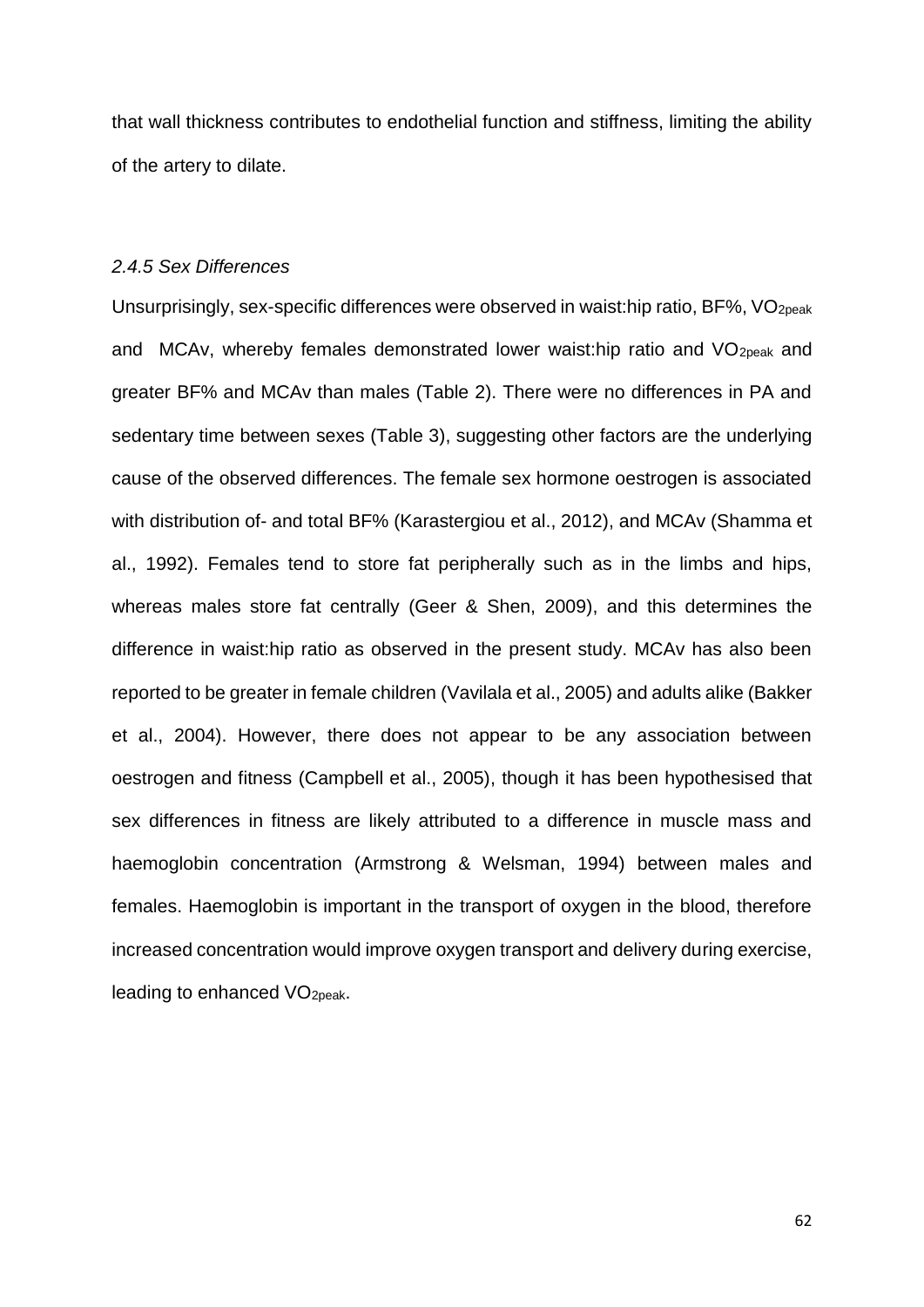#### *2.4.6 Strengths and Limitations*

Firstly, a major strength of the current study is that PA was measured objectively via accelerometry, which eliminates social desirability bias associated with self-report measures. Furthermore, the combination of ActiGraph and ActivPAL enhanced the reliability of sedentary data, because the ActivPAL is most reliable method for measuring SB (Grant et al., 2006) as the device provides posture data to distinguish between sitting and standing behaviour, which is important in research of this nature. Variation in PA was accounted for by all participants meeting the guidelines, and employing this gives an insight into whether PA and SB are independent of each other. Moreover, the current study involved collecting a broad range of cardiovascular risk factor data, using gold standard measures, to assess and explore various mechanistic pathways, however blood samples to assess inflammatory markers would have provided further confirmative evidence regarding oxidative stress.

One limitation of the current study is sample size, so the data has low statistical power, which means that differences may have been missed between some variables. If the sample size was greater, more data may have reached statistical significance. Also, there was not an even distribution of age, as the majority of participants were aged 18 – 35 years, and only 3 out of 26 subjects were over 40 years old. However all participants were defined as active by meeting the PA guidelines, and data indicates that maintenance of activity with aging prevents decline in vascular function (Black et al., 2009). Additionally, the study could have been strengthened by the inclusion of an inactive reference group to compare the effect of SB on cardiovascular biomarkers. Finally, methodological issues are regularly raised regarding the use of bioelectrical impedance to assess BF% as opposed to the gold standard dual energy x-ray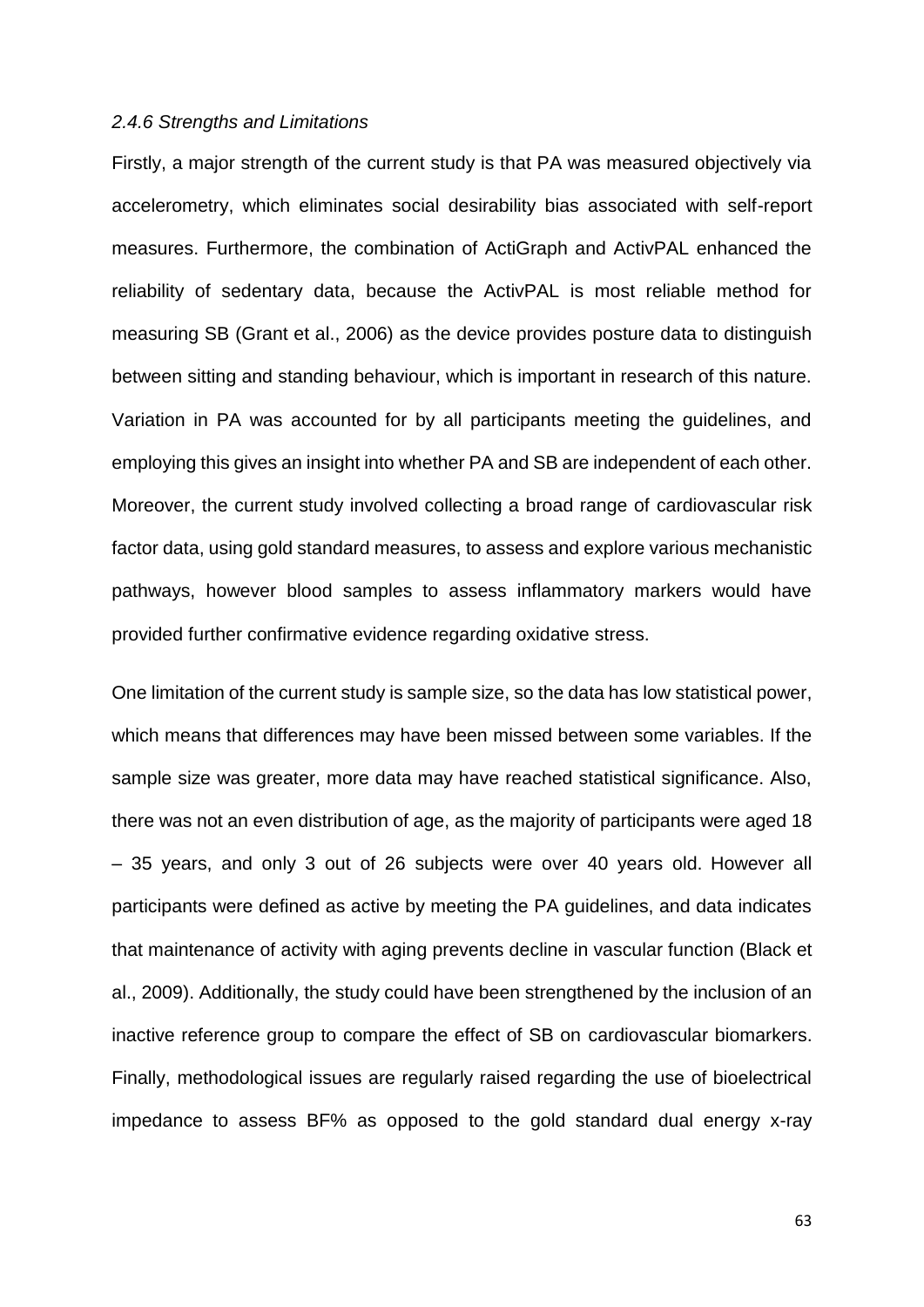absorptiometry. This simple and quick method has been shown to be valid in estimating total body water, and with normal hydration, fat free mass (Ellis et al., 1999).

## *2.4.7 Implications and Future Directions*

The current research has potentially important public health implications, as engaging in high amounts of SB whilst meeting the PA guidelines (an active couch potato) is detrimental to CRF and body composition, both of which are well recognised CVD risk factors. These results support the case for SB guidelines to be introduced in addition to the current PA recommendations. In addition, our findings also indicate that body composition and fitness appear to have independent relationships with SB and PA. However independent relationships do not appear to exist between SB and markers of vascular and autonomic health, suggesting that high levels of activity can offset any detrimental effects of SB.

Future research should firstly endeavour to investigate the relationships between the CVD markers and SB across a range of PA levels, and also investigate the mechanistic pathways relating SB to cardiovascular biomarkers, including inflammatory markers and blood metabolites to gain a better understanding of oxidative stress and cardiometabolic outcomes and their interaction. Current research considering CBF and SB is scarce, and exploration of functional measures of the cerebrovasculature such as cerebrovascular reactivity and autoregulation is a novel area to explore in the future. The SB data of the present study shows that workplace sedentary time is the biggest contributor to total sedentary time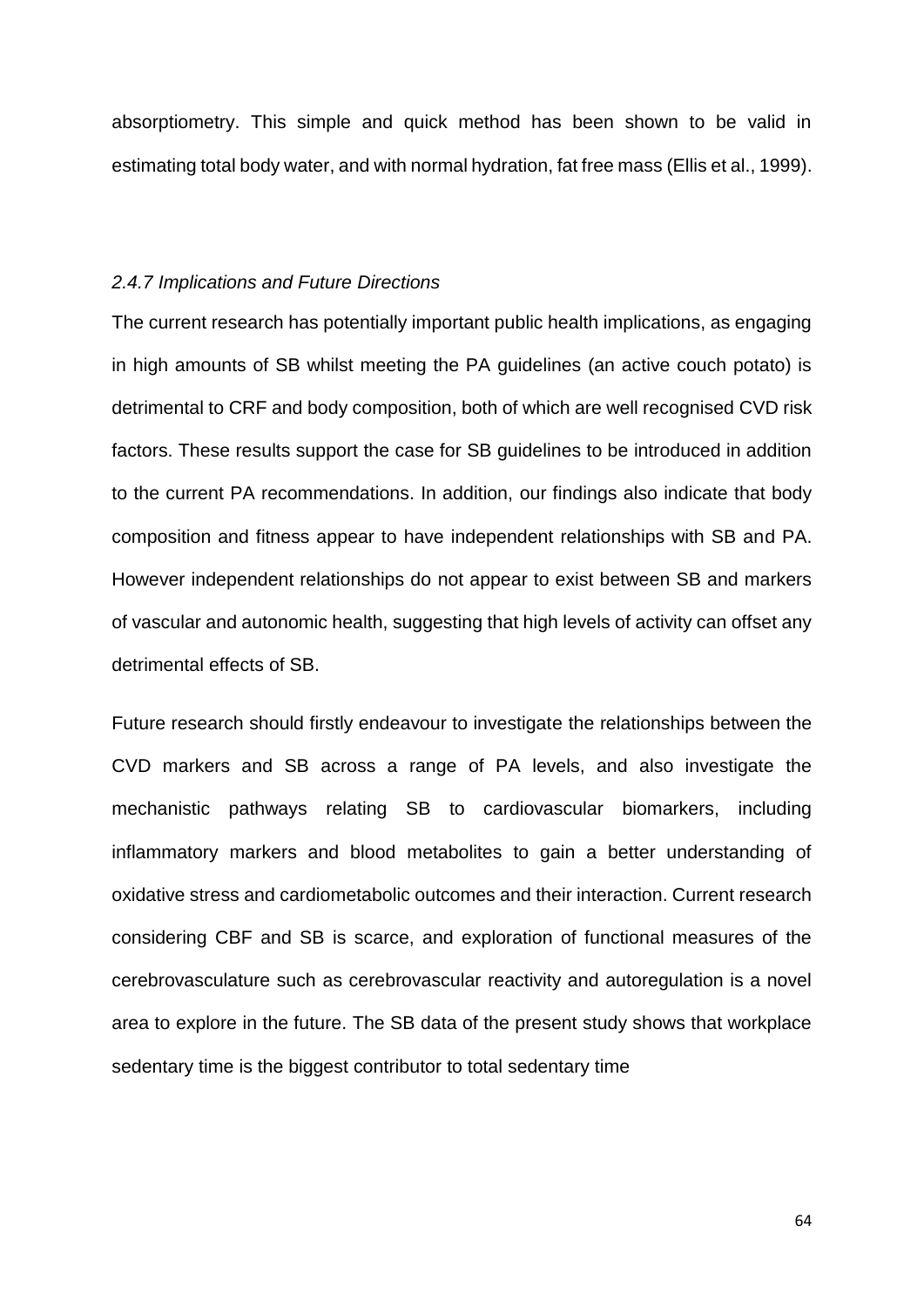Furthermore, an investigation into sedentary bouts and activity breaks, similar to the "breaker vs prolonger" first established by (Healy et al., 2008a), is required to establish whether the distribution of sedentary time rather than total SB is related to vascular structure and function and autonomic function measures.

### *2.4.8 Conclusion*

In conclusion, in an active population of healthy adults, greater time spent in SB appears to be negatively associated with CRF and body composition including hip circumference and BF%. Engaging in >150 minutes of MVPA or >75 minutes of VPA per week appears to be protective of the vasculature and cardiovascular autoregulation. Further research is required to establish potential underlying mechanisms of this relationship.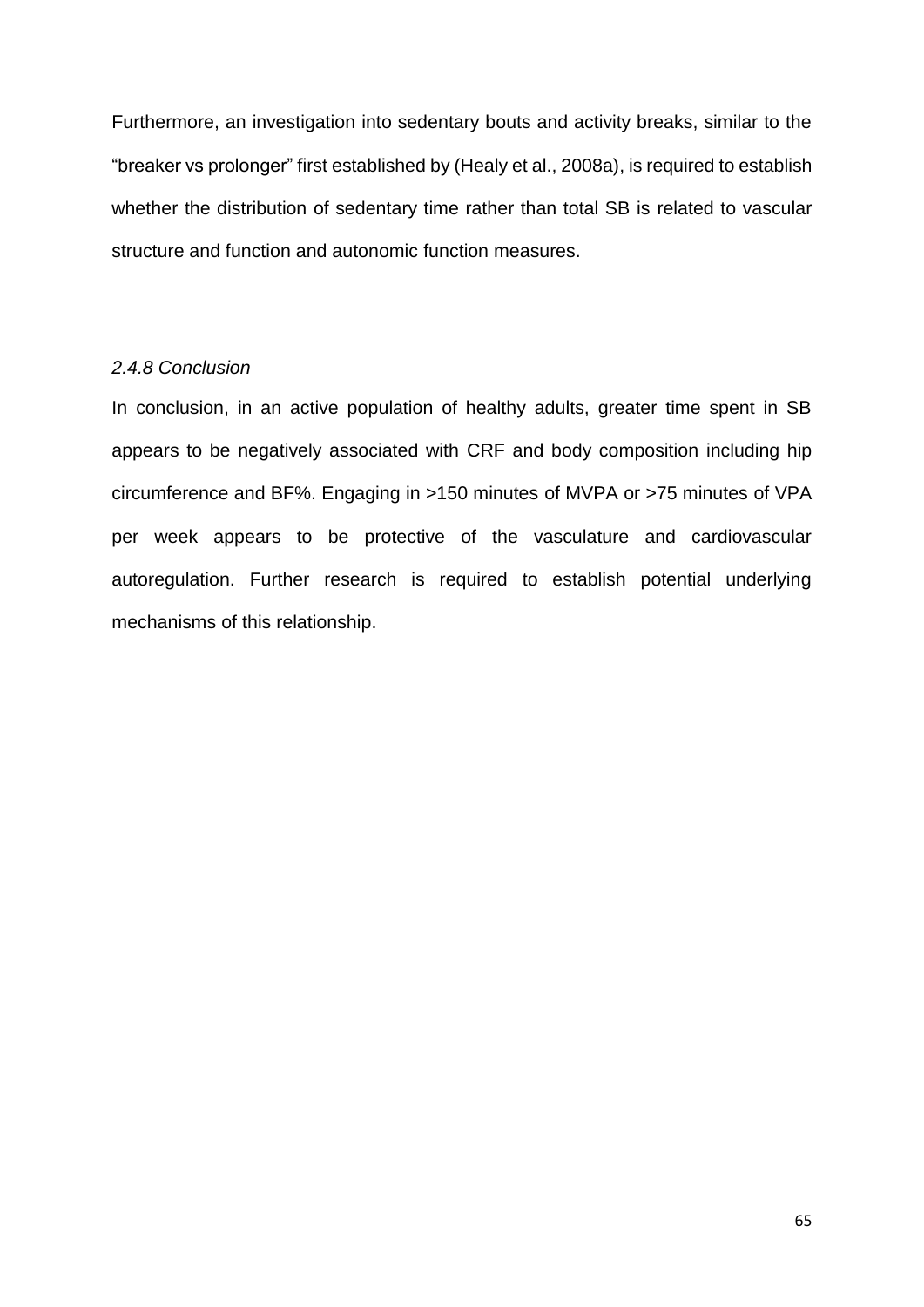# **References**

- Aadland, E. & Ylvisaker, E. (2015). Reliability of the Actigraph GT3X+ Accelerometer in Adults under Free-Living Conditions. *PLoS One,* 10**,** e0134606.
- Ainslie, P. N.,Cotter, J. D.,George, K. P.,Lucas, S.,Murrell, C.,Shave, R.,Thomas, K. N.,Williams, M. J. & Atkinson, G. (2008). Elevation in cerebral blood flow velocity with aerobic fitness throughout healthy human ageing. *The Journal of Physiology,* 586**,** 4005-10.
- Ainslie, P. N. & Duffin, J. (2009). Integration of cerebrovascular CO2 reactivity and chemoreflex control of breathing: mechanisms of regulation, measurement, and interpretation. *American Journal of Physiology-Regulatory Integrative and Comparative Physiology,* 296**,** R1473- R1495.
- Alghatrif, M.,Strait, J. B.,Morrell, C. H.,Canepa, M.,Wright, J.,Elango, P.,Scuteri, A.,Najjar, S. S.,Ferrucci, L. & Lakatta, E. G. (2013). Longitudinal trajectories of arterial stiffness and the role of blood pressure: the Baltimore Longitudinal Study of Aging. *Hypertension,* 62**,** 934-41.
- Anderson, T. J. (2007). Prognostic significance of brachial flow-mediated vasodilation. *Circulation,* 115**,** 2373-5.
- Andersson, C.,Lyass, A.,Larson, M. G.,Spartano, N. L.,Vita, J. A.,Benjamin, E. J.,Murabito, J. M.,Esliger, D. W.,Blease, S. J.,Hamburg, N. M.,Mitchell, G. F. & Vasan, R. S. (2015). Physical activity measured by accelerometry and its associations with cardiac structure and vascular function in young and middle-aged adults. *Journal of the American Heart Association,* 4.
- Armstrong, N. & Welsman, J. R. (1994). Assessment and interpretation of aerobic fitness in children and adolescents. *Exercise and Sport Sciences Reviews,* 22**,** 435-76.
- Bailey, D. M.,Marley, C. J.,Brugniaux, J. V.,Hodson, D.,New, K. J.,Ogoh, S. & Ainslie, P. N. (2013). Elevated aerobic fitness sustained throughout the adult lifespan is associated with improved cerebral hemodynamics. *Stroke,* 44**,** 3235-8.
- Bakker, S. L.,De Leeuw, F. E.,Den Heijer, T.,Koudstaal, P. J.,Hofman, A. & Breteler, M. M. (2004). Cerebral haemodynamics in the elderly: the Rotterdam study. *Neuroepidemiology,* 23**,** 178- 84.
- Bakrania, K.,Edwardson, C. L.,Bodicoat, D. H.,Esliger, D. W.,Gill, J. M.,Kazi, A.,Velayudhan, L.,Sinclair, A. J.,Sattar, N.,Biddle, S. J.,Khunti, K.,Davies, M. & Yates, T. (2016). Associations of mutually exclusive categories of physical activity and sedentary time with markers of cardiometabolic health in English adults: a cross-sectional analysis of the Health Survey for England. *BMC Public Health,* 16**,** 25.
- Bennie, J. A.,Pedisic, Z.,Van Uffelen, J. G.,Gale, J.,Banting, L. K.,Vergeer, I.,Stamatakis, E.,Bauman, A. E. & Biddle, S. J. (2016). The descriptive epidemiology of total physical activity, musclestrengthening exercises and sedentary behaviour among Australian adults--results from the National Nutrition and Physical Activity Survey. *BMC Public Health,* 16**,** 73.
- Bertoni, A. G.,Whitt-Glover, M. C.,Chung, H.,Le, K. Y.,Barr, R. G.,Mahesh, M.,Jenny, N. S.,Burke, G. L. & Jacobs, D. R. (2009). The association between physical activity and subclinical atherosclerosis: the Multi-Ethnic Study of Atherosclerosis. *American Journal of Epidemiology,* 169**,** 444-54.
- Biswas, A.,Oh, P. I.,Faulkner, G. E.,Bajaj, R. R.,Silver, M. A.,Mitchell, M. S. & Alter, D. A. (2015). Sedentary time and its association with risk for disease incidence, mortality, and hospitalization in adults: a systematic review and meta-analysis. *Annals of Internal Medicine,* 162**,** 123-32.
- Blacher, J.,Pannier, B.,Guerin, A. P.,Marchais, S. J.,Safar, M. E. & London, G. M. (1998). Carotid arterial stiffness as a predictor of cardiovascular and all-cause mortality in end-stage renal disease. *Hypertension,* 32**,** 570-4.
- Black, M. A.,Cable, N. T.,Thijssen, D. H. & Green, D. J. (2009). Impact of age, sex, and exercise on brachial artery flow-mediated dilatation. *American Journal of Physiology – Heart and Circulatory Physiology,* 297**,** H1109-16.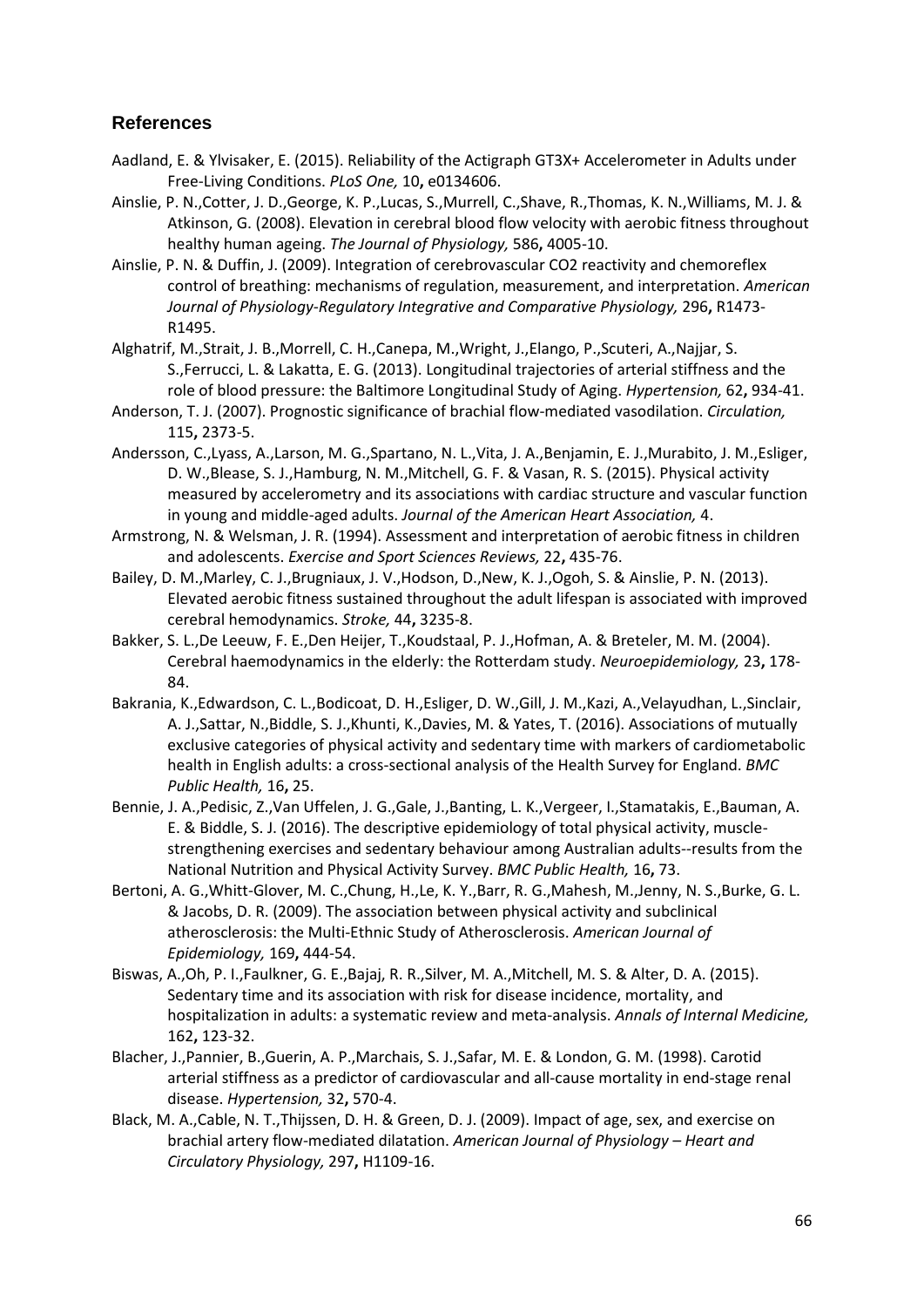- Bloodsworth, A.,O'donnell, V. B. & Freeman, B. A. (2000). Nitric oxide regulation of free radical- and enzyme-mediated lipid and lipoprotein oxidation. *Arteriosclerosis, Thrombosis and Vascular Biology,* 20**,** 1707-15.
- Bond, V., Jr.,Adams, R. G.,Vaccaro, P.,Blakely, R.,Franks, B. D.,Williams, D.,Obisesan, T. O. & Millis, R. (2001). Physical activity and blood pressure responsiveness to the cold pressor test in normotensive young adult African-American males. *Ethnicity and Disease,* 11**,** 217-23.
- Bonetti, P. O.,Lerman, L. O. & Lerman, A. (2003). Endothelial dysfunction: a marker of atherosclerotic risk. *Arteriosclerosis, Thrombosis and Vascular Biology,* 23**,** 168-75.
- Boreham, C. A.,Ferreira, I.,Twisk, J. W.,Gallagher, A. M.,Savage, M. J. & Murray, L. J. (2004). Cardiorespiratory fitness, physical activity, and arterial stiffness: the Northern Ireland Young Hearts Project. *Hypertension,* 44**,** 721-6.
- Borg, G. (1970). Perceived exertion as an indicator of somatic stress. *Scandinavian Journal of Rehabilitation Medicine,* 2**,** 92-8.
- Bots, M. L.,Hoes, A. W.,Hofman, A.,Witteman, J. C. & Grobbee, D. E. (1999). Cross-sectionally assessed carotid intima-media thickness relates to long-term risk of stroke, coronary heart disease and death as estimated by available risk functions. *Journal of Internal Medicine,* 245**,** 269-76.
- Brown, A. D.,Mcmorris, C. A.,Longman, R. S.,Leigh, R.,Hill, M. D.,Friedenreich, C. M. & Poulin, M. J. (2010). Effects of cardiorespiratory fitness and cerebral blood flow on cognitive outcomes in older women. *Neurobiology of Aging,* 31**,** 2047-57.
- Bruno, R. M.,Ghiadoni, L.,Seravalle, G.,Dell'oro, R.,Taddei, S. & Grassi, G. (2012). Sympathetic regulation of vascular function in health and disease. *Frontiers in Physiology,* 3**,** 284.
- Byrne, A. & Byrne, D. G. (1993). The effect of exercise on depression, anxiety and other mood states: a review. *Journal of Psychosomatic Research,* 37**,** 565-74.
- Cahill, P. A. & Redmond, E. M. (2016). Vascular endothelium Gatekeeper of vessel health. *Atherosclerosis,* 248**,** 97-109.
- Cai, H. & Harrison, D. G. (2000). Endothelial dysfunction in cardiovascular diseases: the role of oxidant stress. *Circulation Research,* 87**,** 840-4.
- Calhoun, D. A.,Mutinga, M. L.,Collins, A. S.,Wyss, J. M. & Oparil, S. (1993). Normotensive blacks have heightened sympathetic response to cold pressor test. *Hypertension,* 22**,** 801-5.
- Campbell, K. L.,Westerlind, K. C.,Harber, V. J.,Friedenreich, C. M. & Courneya, K. S. (2005). Associations between aerobic fitness and estrogen metabolites in premenopausal women. *Medicine and Science in Sports and Exercise,* 37**,** 585-92.
- Carson, V.,Wong, S. L.,Winkler, E.,Healy, G. N.,Colley, R. C. & Tremblay, M. S. (2014). Patterns of sedentary time and cardiometabolic risk among Canadian adults. *Preventive Medicine,* 65**,** 23-7.
- Caspersen, C. J.,Powell, K. E. & Christenson, G. M. (1985). Physical activity, exercise, and physical fitness: definitions and distinctions for health-related research. *Public Health Reports,* 100**,** 126-31.
- Chambless, L. E.,Heiss, G.,Folsom, A. R.,Rosamond, W.,Szklo, M.,Sharrett, A. R. & Clegg, L. X. (1997). Association of coronary heart disease incidence with carotid arterial wall thickness and major risk factors: the Atherosclerosis Risk in Communities (ARIC) Study, 1987-1993. *American Jounral of Epidemiology,* 146**,** 483-94.
- Chau, J. Y.,Grunseit, A.,Midthjell, K.,Holmen, J.,Holmen, T. L.,Bauman, A. E. & Van Der Ploeg, H. P. (2013a). Sedentary behaviour and risk of mortality from all-causes and cardiometabolic diseases in adults: evidence from the HUNT3 population cohort. *British Journal of Sports Medicine,* 49**,** 737-42.
- Chau, J. Y.,Grunseit, A.,Midthjell, K.,Holmen, J.,Holmen, T. L.,Bauman, A. E. & Van Der Ploeg, H. P. (2014). Cross-sectional associations of total sitting and leisure screen time with cardiometabolic risk in adults. Results from the HUNT Study, Norway. *Journal of Science and Medicine in Sport,* 17**,** 78-84.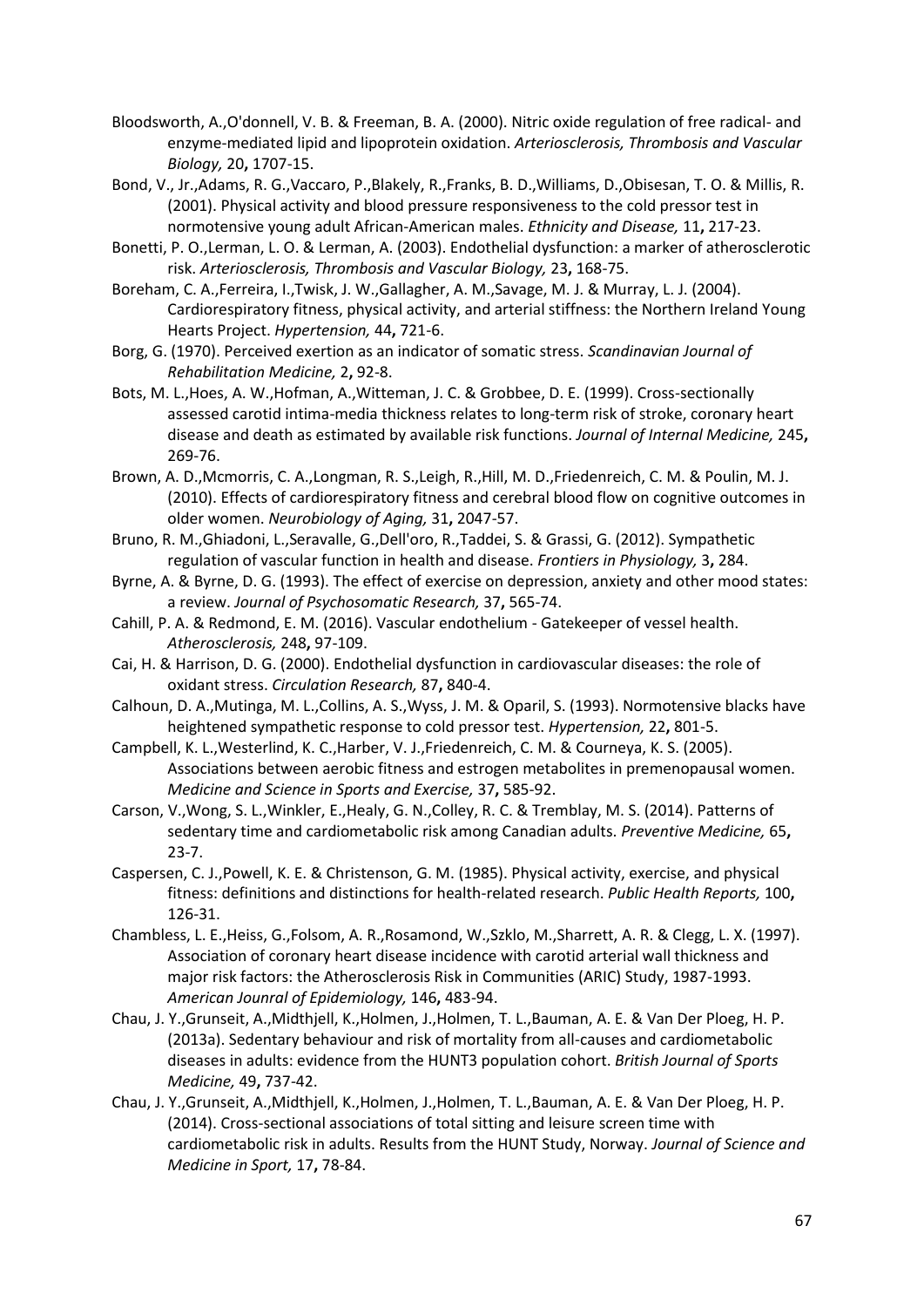- Chau, J. Y.,Grunseit, A. C.,Chey, T.,Stamatakis, E.,Brown, W. J.,Matthews, C. E.,Bauman, A. E. & Van Der Ploeg, H. P. (2013b). Daily sitting time and all-cause mortality: a meta-analysis. *PLoS One,* 8**,** e80000.
- Choi, L.,Liu, Z.,Matthews, C. E. & Buchowski, M. S. (2011). Validation of accelerometer wear and nonwear time classification algorithm. *Medicine and Science in Sports and Exercise,* 43**,** 357- 64.
- Chomistek, A. K.,Manson, J. E.,Stefanick, M. L.,Lu, B.,Sands-Lincoln, M.,Going, S. B.,Garcia, L.,Allison, M. A.,Sims, S. T.,Lamonte, M. J.,Johnson, K. C. & Eaton, C. B. (2013). Relationship of sedentary behavior and physical activity to incident cardiovascular disease: results from the Women's Health Initiative. *Journal of the American College of Cardiology,* 61**,** 2346-54.
- Convertino, V. A. (1997). Cardiovascular consequences of bed rest: effect on maximal oxygen uptake. *Medicine and Science in Sports and Exercise,* 29**,** 191-6.
- Covas, M. I.,Elosua, R.,Fito, M.,Alcantara, M.,Coca, L. & Marrugat, J. (2002). Relationship between physical activity and oxidative stress biomarkers in women. *Medicine and Science in Sports and Exercise,* 34**,** 814-9.
- Crichton, G. E. & Alkerwi, A. (2014). Association of sedentary behavior time with ideal cardiovascular health: the ORISCAV-LUX study. *PLoS One,* 9**,** e99829.
- D'agostino, R. B., Jr.,Burke, G.,O'leary, D.,Rewers, M.,Selby, J.,Savage, P. J.,Saad, M. F.,Bergman, R. N.,Howard, G.,Wagenknecht, L. & Haffner, S. M. (1996). Ethnic differences in carotid wall thickness. The Insulin Resistance Atherosclerosis Study. *Stroke,* 27**,** 1744-9.
- Davison, K.,Bircher, S.,Hill, A.,Coates, A. M.,Howe, P. R. & Buckley, J. D. (2010). Relationships between Obesity, Cardiorespiratory Fitness, and Cardiovascular Function. *Journal of Obesity,* 2010**,** 191253.
- Deanfield, J. E.,Halcox, J. P. & Rabelink, T. J. (2007). Endothelial function and dysfunction: testing and clinical relevance. *Circulation,* 115**,** 1285-95.
- Defina, L. F.,Willis, B. L.,Radford, N. B.,Gao, A.,Leonard, D.,Haskell, W. L.,Weiner, M. F. & Berry, J. D. (2013). The association between midlife cardiorespiratory fitness levels and later-life dementia: a cohort study. *Annals of Internal Medicine,* 158**,** 162-8.
- Department of Health (2004). At least five a week: Evidence on the impact of physical activity and its relationship to health. A report from the Chief Medical Officer. 17.
- Diaz, K. M.,Booth, J. N., 3rd,Seals, S. R.,Hooker, S. P.,Sims, M.,Dubbert, P. M.,Muntner, P. & Shimbo, D. (2016). Sedentary behavior and subclinical atherosclerosis in African Americans: crosssectional analysis of the Jackson heart study. *International Journal of Behavioural Nutrition and Physical Activity,* 13**,** 31.
- Du, H.,Bennett, D.,Li, L.,Whitlock, G.,Guo, Y.,Collins, R.,Chen, J.,Bian, Z.,Hong, L. S.,Feng, S.,Chen, X.,Chen, L.,Zhou, R.,Mao, E.,Peto, R.,Chen, Z. & China Kadoorie Biobank Collaborative, G. (2013). Physical activity and sedentary leisure time and their associations with BMI, waist circumference, and percentage body fat in 0.5 million adults: the China Kadoorie Biobank study. *American Journal of Clinical Nutrition,* 97**,** 487-96.
- Dunstan, D. W.,Barr, E. L.,Healy, G. N.,Salmon, J.,Shaw, J. E.,Balkau, B.,Magliano, D. J.,Cameron, A. J.,Zimmet, P. Z. & Owen, N. (2010). Television viewing time and mortality: the Australian Diabetes, Obesity and Lifestyle Study (AusDiab). *Circulation,* 121**,** 384-91.
- Duren, C. M.,Cress, M. E. & Mccully, K. K. (2008). The influence of physical activity and yoga on central arterial stiffness. *Dynamic Medicine,* 7**,** 1-8.
- Ellis, K. J.,Bell, S. J.,Chertow, G. M.,Chumlea, W. C.,Knox, T. A.,Kotler, D. P.,Lukaski, H. C. & Schoeller, D. A. (1999). Bioelectrical impedance methods in clinical research: a follow-up to the NIH Technology Assessment Conference. *Nutrition,* 15**,** 874-80.
- Eriksen, L.,Gronbaek, M.,Helge, J. W. & Tolstrup, J. S. (2015). Cardiorespiratory fitness in 16 025 adults aged 18-91 years and associations with physical activity and sitting time. *Scandanavian Journal of Medicine and Science in Sports*.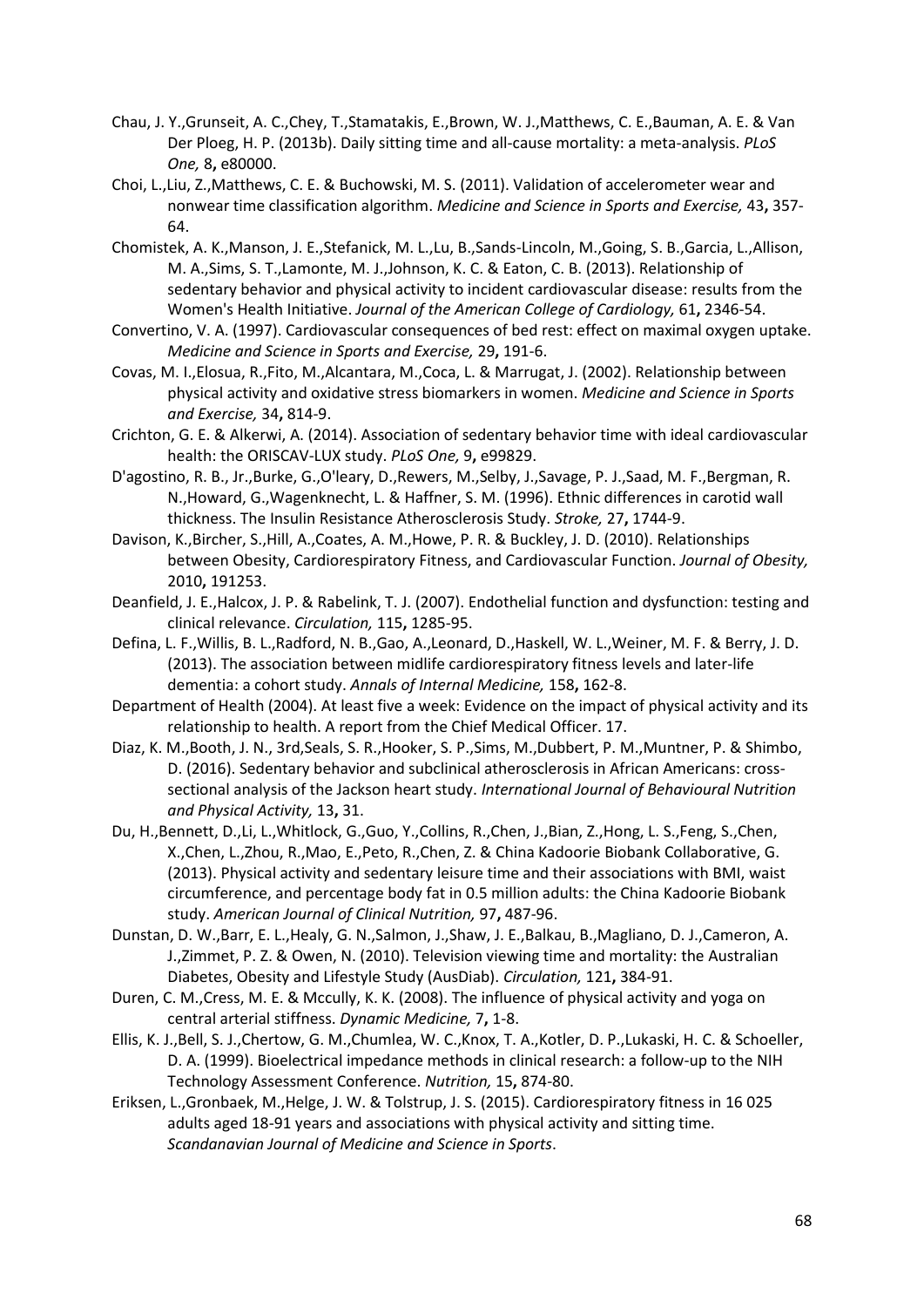- Farro, I.,Bia, D.,Zocalo, Y.,Torrado, J.,Farro, F.,Florio, L.,Lluberas, R. & Armentano, R. L. (2012). Agingrelated changes and reference values for the carotid intima-media thickness in a Uruguayan population. *Conference Proceedings: Engineering in Medicine and Biology Society,* 2012**,** 5622-5.
- Garcia-Hermoso, A.,Martinez-Vizcaino, V.,Recio-Rodriguez, J. I.,Sanchez-Lopez, M.,Gomez-Marcos, M. A.,Garcia-Ortiz, L. & Group, E. (2015). Sedentary behaviour patterns and carotid intimamedia thickness in Spanish healthy adult population. *Atherosclerosis,* 239**,** 571-6.
- Garcia-Ortiz, L.,Recio-Rodriguez, J. I.,Schmidt-Trucksass, A.,Puigdomenech-Puig, E.,Martinez-Vizcaino, V.,Fernandez-Alonso, C.,Rubio-Galan, J.,Agudo-Conde, C.,Patino-Alonso, M. C.,Rodriguez-Sanchez, E.,Gomez-Marcos, M. A. & Group, E. (2014). Relationship between objectively measured physical activity and cardiovascular aging in the general population- the EVIDENT trial. *Atherosclerosis,* 233**,** 434-40.
- Geer, E. B. & Shen, W. (2009). Gender differences in insulin resistance, body composition, and energy balance. *Gender Medicine,* 6 Suppl 1**,** 60-75.
- Gertz, K.,Priller, J.,Kronenberg, G.,Fink, K. B.,Winter, B.,Schrock, H.,Ji, S.,Milosevic, M.,Harms, C.,Bohm, M.,Dirnagl, U.,Laufs, U. & Endres, M. (2006). Physical activity improves long-term stroke outcome via endothelial nitric oxide synthase-dependent augmentation of neovascularization and cerebral blood flow. *Circulation Research,* 99**,** 1132-40.
- Giannoglou, G. D. C., Y.S.; Zamboulis, C.; Parcharidis, G.E.; Mikhailidis, D.P.; Louridas, G.E. (2008). Elevated heart rate and atherosclerosis: An overview of the pathogenetic mechanisms. *International Journal of Cardiology,* 126**,** 302 - 312.
- Giller, C. A.,Hatab, M. R. & Giller, A. M. (1998). Estimation of vessel flow and diameter during cerebral vasospasm using transcranial Doppler indices. *Neurosurgery,* 42**,** 1076-81; discussion 1081-2.
- Gliemann, L.,Nyberg, M. & Hellsten, Y. (2014). Nitric oxide and reactive oxygen species in limb vascular function: what is the effect of physical activity? *Free Radical Research,* 48**,** 71-83.
- Golubic, R.,Wijndaele, K.,Sharp, S. J.,Simmons, R. K.,Griffin, S. J.,Wareham, N. J.,Ekelund, U.,Brage, S. & Proactive Study, G. (2015). Physical activity, sedentary time and gain in overall and central body fat: 7-year follow-up of the ProActive trial cohort. *International Journal of Obesity,* 39**,** 142-8.
- Gomez-Marcos, M. A.,Recio-Rodriguez, J. I.,Patino-Alonso, M. C.,Agudo-Conde, C.,Lasaosa-Medina, L.,Rodriguez-Sanchez, E.,Maderuelo-Fernandez, J. A.,Garcia-Ortiz, L. & Group, E. (2014). Relationship between objectively measured physical activity and vascular structure and function in adults. *Atherosclerosis,* 234**,** 366-72.
- Gore, S. A.,Foster, J. A.,Dilillo, V. G.,Kirk, K. & Smith West, D. (2003). Television viewing and snacking. *Eating Behaviours,* 4**,** 399-405.
- Grant, P. M.,Ryan, C. G.,Tigbe, W. W. & Granat, M. H. (2006). The validation of a novel activity monitor in the measurement of posture and motion during everyday activities. *British Journal of Sports Medicine,* 40**,** 992-7.
- Graves, L. E.,Murphy, R. C.,Shepherd, S. O.,Cabot, J. & Hopkins, N. (2015). Evaluation of sit-stand workstations in an office setting: a randomised controlled trial. *BMC Public Health,* 15**,** 1-14.
- Green, D. J.,Maiorana, A.,O'driscoll, G. & Taylor, R. (2004). Effect of exercise training on endothelium-derived nitric oxide function in humans. *Journal of Physiology,* 561**,** 1-25.
- Green, D. J.,O'driscoll, G.,Joyner, M. J. & Cable, N. T. (2008). Exercise and cardiovascular risk reduction: time to update the rationale for exercise? *Journal of Applied Physiology,* 105**,** 766- 8.
- Green, D. J.,Walsh, J. H.,Maiorana, A.,Best, M. J.,Taylor, R. R. & O'driscoll, J. G. (2003). Exerciseinduced improvement in endothelial dysfunction is not mediated by changes in CV risk factors: pooled analysis of diverse patient populations. *American Journal of Physiology Heart and Circulatory Physiology,* 285**,** H2679-87.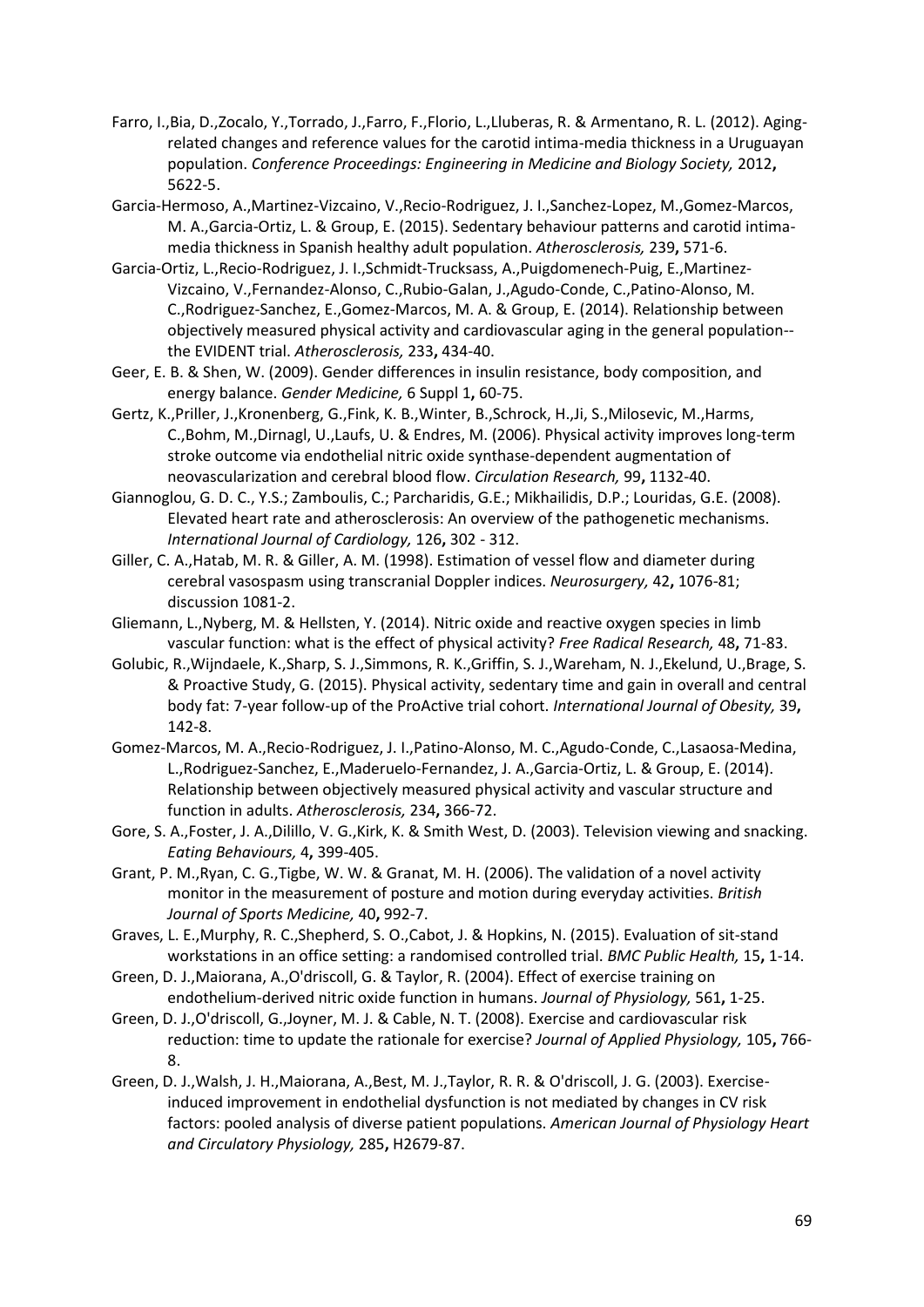- Gruhn, N.,Larsen, F. S.,Boesgaard, S.,Knudsen, G. M.,Mortensen, S. A.,Thomsen, G. & Aldershvile, J. (2001). Cerebral blood flow in patients with chronic heart failure before and after heart transplantation. *Stroke,* 32**,** 2530-3.
- Hagg, U.,Wandt, B.,Bergstrom, G.,Volkmann, R. & Gan, L. M. (2005). Physical exercise capacity is associated with coronary and peripheral vascular function in healthy young adults. *American Journal of Physiology – Heart and Circulatory Physiology,* 289**,** H1627-34.
- Hallal, P. C.,Victora, C. G.,Wells, J. C. & Lima, R. C. (2003). Physical inactivity: prevalence and associated variables in Brazilian adults. *Medicine and Science in Sports & Exercise,* 35**,** 1894- 900.
- Healy, G. N.,Dunstan, D. W.,Salmon, J.,Cerin, E.,Shaw, J. E.,Zimmet, P. Z. & Owen, N. (2008a). Breaks in sedentary time: beneficial associations with metabolic risk. *Diabetes Care,* 31**,** 661-6.
- Healy, G. N.,Dunstan, D. W.,Salmon, J.,Shaw, J. E.,Zimmet, P. Z. & Owen, N. (2008b). Television time and continuous metabolic risk in physically active adults. *Medicine and Science in Sports & Exercise,* 40**,** 639-45.
- Hitosugi, M.,Niwa, M. & Takatsu, A. (2000). Rheologic changes in venous blood during prolonged sitting. *Thrombosis Research,* 100**,** 409-12.
- Hobbs, M.,Pearson, N.,Foster, P. J. & Biddle, S. J. (2015). Sedentary behaviour and diet across the lifespan: an updated systematic review. *British Journal of Sports Medicine,* 49**,** 1179-88.
- Hoevenaar-Blom, M. P.,Spijkerman, A. M.,Kromhout, D.,Van Den Berg, J. F. & Verschuren, W. M. (2011). Sleep duration and sleep quality in relation to 12-year cardiovascular disease incidence: the MORGEN study. *Sleep,* 34**,** 1487-92.
- Hoevenaar-Blom, M. P.,Spijkerman, A. M.,Kromhout, D. & Verschuren, W. M. (2014). Sufficient sleep duration contributes to lower cardiovascular disease risk in addition to four traditional lifestyle factors: the MORGEN study. *European Journal of Preventive Cardiology,* 21**,** 1367- 75.
- Hopkins, N.,Stratton, G.,Ridgers, N. D.,Graves, L. E.,Cable, N. T. & Green, D. J. (2012). Lack of relationship between sedentary behaviour and vascular function in children. *European Journal of Applied Physiology,* 112**,** 617-22.
- Horta, B. L.,Schaan, B. D.,Bielemann, R. M.,Vianna, C. A.,Gigante, D. P.,Barros, F. C.,Ekelund, U. & Hallal, P. C. (2015). Objectively measured physical activity and sedentary-time are associated with arterial stiffness in Brazilian young adults. *Atherosclerosis,* 243**,** 148-54.
- Hu, G.,Tuomilehto, J.,Borodulin, K. & Jousilahti, P. (2007). The joint associations of occupational, commuting, and leisure-time physical activity, and the Framingham risk score on the 10-year risk of coronary heart disease. *European Heart Journal,* 28**,** 492-8.
- Jaruchart, T.,Suwanwela, N. C.,Tanaka, H. & Suksom, D. (2016). Arterial stiffness is associated with age-related differences in cerebrovascular conductance. *Experimental Gerontology,* 73**,** 59- 64.
- Jebb, S. A.,Cole, T. J.,Doman, D.,Murgatroyd, P. R. & Prentice, A. M. (2000). Evaluation of the novel Tanita body-fat analyser to measure body composition by comparison with a fourcompartment model. *British Journal of Nutrition,* 83**,** 115 - 122.
- Johnson, C. P.,Baugh, R.,Wilson, C. A. & Burns, J. (2001). Age related changes in the tunica media of the vertebral artery: implications for the assessment of vessels injured by trauma. *Journal of Clinical Pathology,* 54**,** 139-45.
- Joyner, M. J. & Green, D. J. (2009). Exercise protects the cardiovascular system: effects beyond traditional risk factors. *Journal of Physiology,* 587**,** 5551-8.
- Juonala, M.,Kahonen, M.,Laitinen, T.,Hutri-Kahonen, N.,Jokinen, E.,Taittonen, L.,Pietikainen, M.,Helenius, H.,Viikari, J. S. & Raitakari, O. T. (2008). Effect of age and sex on carotid intimamedia thickness, elasticity and brachial endothelial function in healthy adults: the cardiovascular risk in Young Finns Study. *Eur Heart J,* 29**,** 1198-206.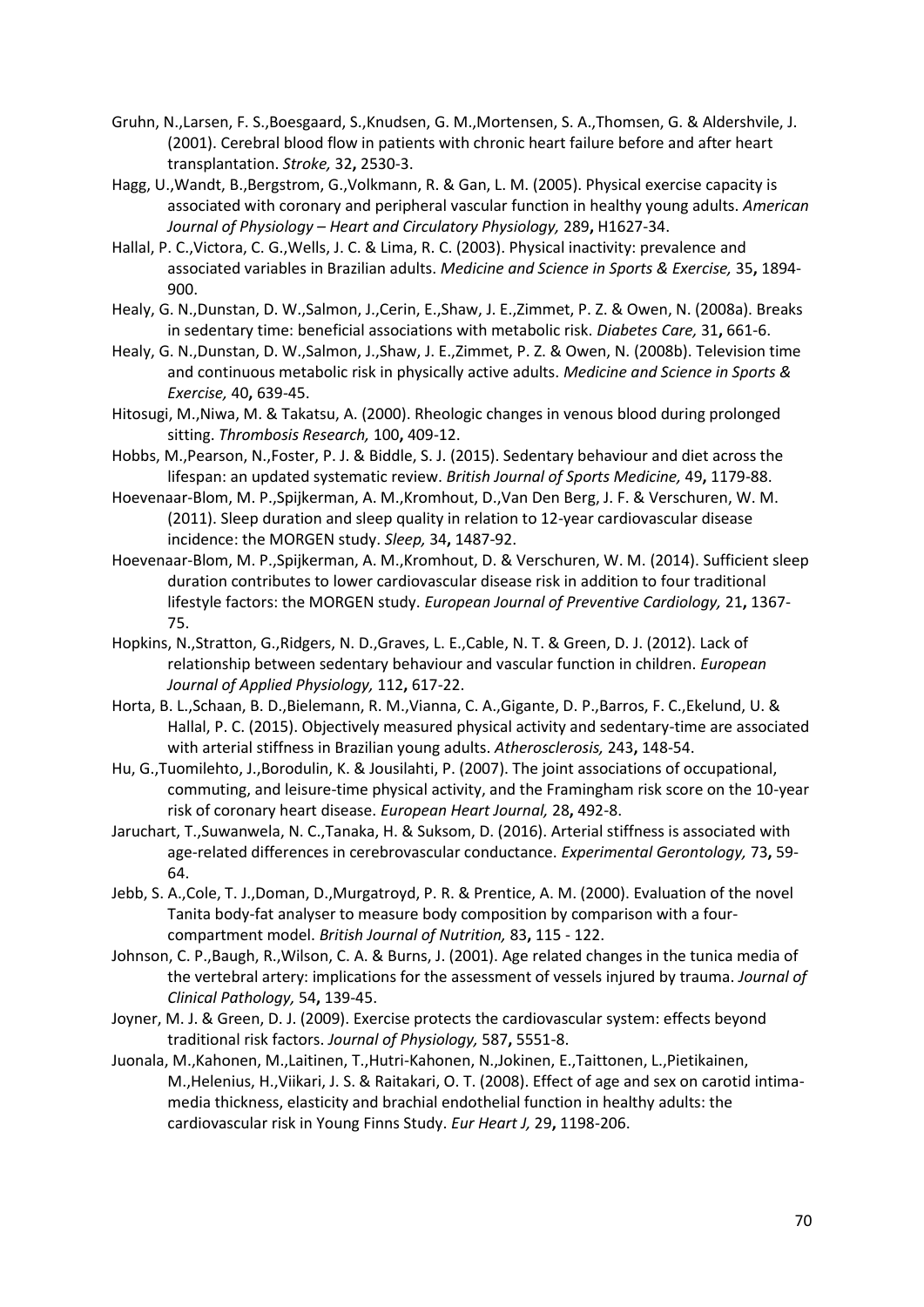- Juonala, M.,Viikari, J. S.,Laitinen, T.,Marniemi, J.,Helenius, H.,Ronnemaa, T. & Raitakari, O. T. (2004). Interrelations between brachial endothelial function and carotid intima-media thickness in young adults: the cardiovascular risk in young Finns study. *Circulation,* 110**,** 2918-23.
- Kadoya, M.,Koyama, H.,Kurajoh, M.,Kanzaki, A.,Kakutani-Hatayama, M.,Okazaki, H.,Shoji, T.,Moriwaki, Y.,Yamamoto, T.,Emoto, M.,Inaba, M. & Namba, M. (2015). Sleep, cardiac autonomic function, and carotid atherosclerosis in patients with cardiovascular risks: HSCAA study. *Atherosclerosis,* 238**,** 409-14.
- Karastergiou, K.,Smith, S. R.,Greenberg, A. S. & Fried, S. K. (2012). Sex differences in human adipose tissues - the biology of pear shape. *Biology of Sex Differences,* 3**,** 13.
- Kasagi, F.,Akahoshi, M. & Shimaoka, K. (1995). Relation between cold pressor test and development of hypertension based on 28-year follow-up. *Hypertension,* 25**,** 71-6.
- Koivistoinen, T.,Virtanen, M.,Hutri-Kahonen, N.,Lehtimaki, T.,Jula, A.,Juonala, M.,Moilanen, L.,Aatola, H.,Hyttinen, J.,Viikari, J. S.,Raitakari, O. T. & Kahonen, M. (2012). Arterial pulse wave velocity in relation to carotid intima-media thickness, brachial flow-mediated dilation and carotid artery distensibility: the Cardiovascular Risk in Young Finns Study and the Health 2000 Survey. *Atherosclerosis,* 220**,** 387-93.
- Kozakova, M.,Palombo, C.,Morizzo, C.,Nolan, J. J.,Konrad, T.,Balkau, B. & Investigators, R. (2010). Effect of sedentary behaviour and vigorous physical activity on segment-specific carotid wall thickness and its progression in a healthy population. *European Heart Journal,* 31**,** 1511-9.
- Kyle, U. G.,Gremion, G.,Genton, L.,Slosman, D. O.,Golay, A. & Pichard, C. (2001). Physical activity and fat-free and fat mass by bioelectrical impedance in 3853 adults. *Medicine and Science in Sports and Exercise,* 33**,** 576-84.
- Lakatta, E. G. & Levy, D. (2003). Arterial and cardiac aging: major shareholders in cardiovascular disease enterprises: Part I: aging arteries: a "set up" for vascular disease. *Circulation,* 107**,** 139-46.
- Lakka, T. A.,Laaksonen, D. E.,Lakka, H. M.,Mannikko, N.,Niskanen, L. K.,Rauramaa, R. & Salonen, J. T. (2003). Sedentary lifestyle, poor cardiorespiratory fitness, and the metabolic syndrome. *Medicine and Science in Sports and Exercise,* 35**,** 1279-86.
- Lassen, N. A. (1959). Cerebral blood flow and oxygen consumption in man. *Physiology Reviews,* 39**,** 183-238.
- Laufs, U.,Wassmann, S.,Czech, T.,Munzel, T.,Eisenhauer, M.,Bohm, M. & Nickenig, G. (2005). Physical inactivity increases oxidative stress, endothelial dysfunction, and atherosclerosis. *Arteriosclerosis, Thrombosis and Vascular Biology,* 25**,** 809-14.
- Laughlin, M. H. (2004). Joseph B. Wolfe Memorial lecture. Physical activity in prevention and treatment of coronary disease: the battle line is in exercise vascular cell biology. *Medicine and Science in Sports & Exercise,* 36**,** 352-62.
- Lee, I. M.,Shiroma, E. J.,Lobelo, F.,Puska, P.,Blair, S. N.,Katzmarzyk, P. T. & Lancet Physical Activity Series Working, G. (2012). Effect of physical inactivity on major non-communicable diseases worldwide: an analysis of burden of disease and life expectancy. *Lancet,* 380**,** 219-29.
- Lee, I. M. & Skerrett, P. J. (2001). Physical activity and all-cause mortality: what is the dose-response relation? *Medicine and Science in Sports & Exercise,* 33**,** S459-71; discussion S493-4.
- Lenard, Z.,Studinger, P.,Mersich, B.,Pavlik, G. & Kollai, M. (2005). Cardiovagal autonomic function in sedentary and trained offspring of hypertensive parents. *Journal of Physiology,* 565**,** 1031-8.
- Lessiani, G.,Santilli, F.,Boccatonda, A.,Iodice, P.,Liani, R.,Tripaldi, R.,Saggini, R. & Davi, G. (2016). Arterial stiffness and sedentary lifestyle: Role of oxidative stress. *Vascular Pharmacology,* 79**,** 1-5.
- Liu, S. H.,Wang, J. J.,Cheng, D. C.,Su, C. H. & Lin, T. H. (2016). Assessment of the endothelial function with changed volume of brachial artery by menstrual cycle. *Biomed Eng Online,* 15**,** 106.
- Lorenz, M. W.,Markus, H. S.,Bots, M. L.,Rosvall, M. & Sitzer, M. (2007). Prediction of clinical cardiovascular events with carotid intima-media thickness: a systematic review and metaanalysis. *Circulation,* 115**,** 459-67.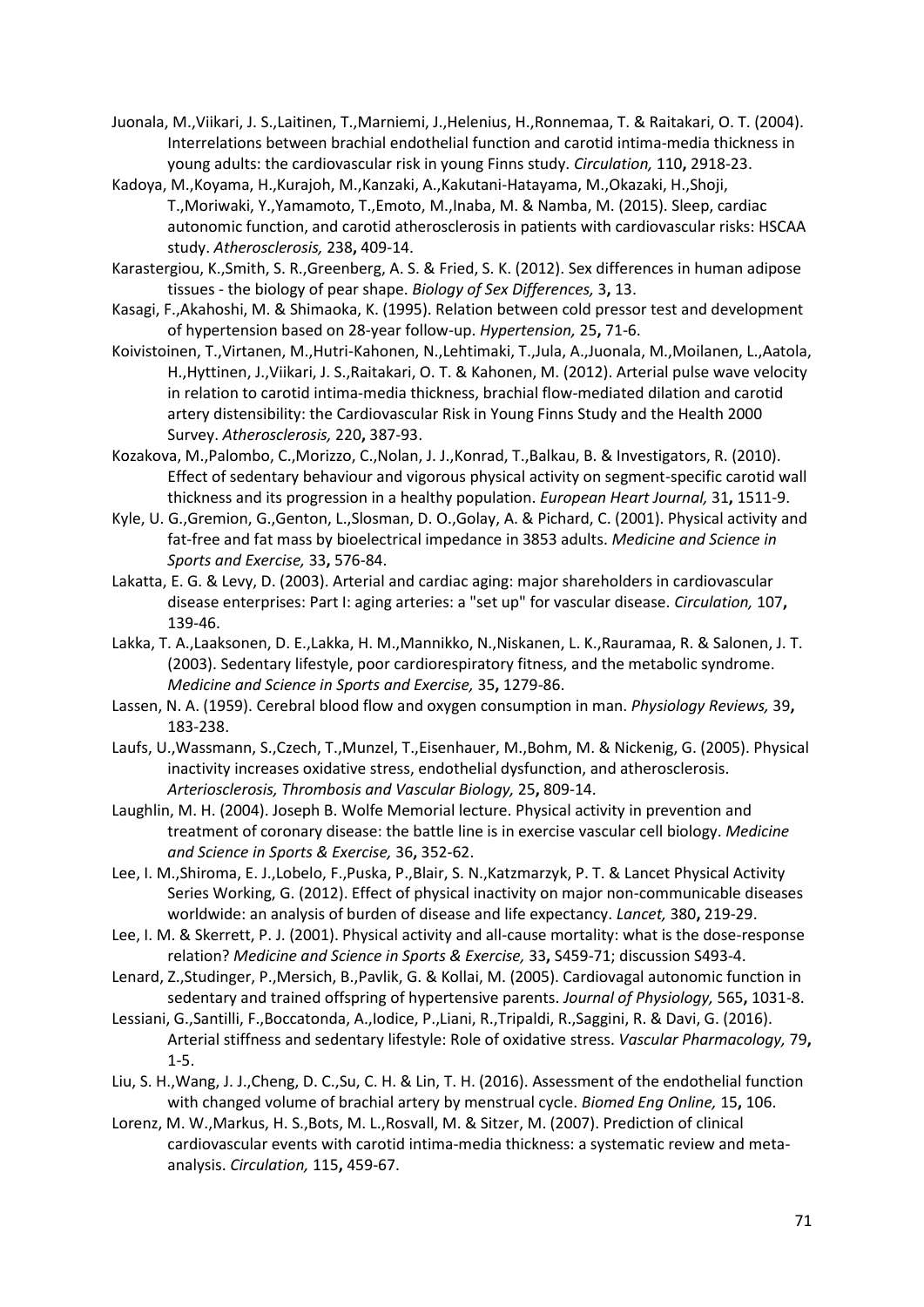- Mac Ananey, O.,Mcloughlin, B.,Leonard, A.,Maher, L.,Gaffney, P.,Boran, G. & Maher, V. (2015). Inverse Relationship Between Physical Activity, Adiposity, and Arterial Stiffness in Healthy Middle-Aged Subjects. *J Phys Act Health,* 12**,** 1576-81.
- Magyar, M. T.,Szikszai, Z.,Balla, J.,Valikovics, A.,Kappelmayer, J.,Imre, S.,Balla, G.,Jeney, V.,Csiba, L. & Bereczki, D. (2003). Early-onset carotid atherosclerosis is associated with increased intimamedia thickness and elevated serum levels of inflammatory markers. *Stroke,* 34**,** 58-63.
- Mahabadi, A. A.,Massaro, J. M.,Rosito, G. A.,Levy, D.,Murabito, J. M.,Wolf, P. A.,O'donnell, C. J.,Fox, C. S. & Hoffmann, U. (2009). Association of pericardial fat, intrathoracic fat, and visceral abdominal fat with cardiovascular disease burden: the Framingham Heart Study. *European Heart Journal,* 30**,** 850-6.
- Malek, A. M.,Alper, S. L. & Izumo, S. (1999). Hemodynamic shear stress and its role in atherosclerosis. *Journal of the American Medical Association,* 282**,** 2035-42.
- Manolio, T. A.,Arnold, A. M.,Post, W.,Bertoni, A. G.,Schreiner, P. J.,Sacco, R. L.,Saad, M. F.,Detrano, R. L. & Szklo, M. (2008). Ethnic differences in the relationship of carotid atherosclerosis to coronary calcification: the Multi-Ethnic Study of Atherosclerosis. *Atherosclerosis,* 197**,** 132-8.
- Marina, N.,Teschemacher, A. G.,Kasparov, S. & Gourine, A. V. (2016). Glia, sympathetic activity and cardiovascular disease. *Experimental Physiology,* 101**,** 565-76.
- Martinez-Gomez, D.,Ortega, F. B.,Ruiz, J. R.,Vicente-Rodriguez, G.,Veiga, O. L.,Widhalm, K.,Manios, Y.,Beghin, L.,Valtuena, J.,Kafatos, A.,Molnar, D.,Moreno, L. A.,Marcos, A.,Castillo, M. J.,Sjostrom, M. & Group, H. S. (2011). Excessive sedentary time and low cardiorespiratory fitness in European adolescents: the HELENA study. *Archives of Disease in Childhood,* 96**,** 240-6.
- Mceniery, C. M. & Wilkinson, I. B. (2005). Large artery stiffness and inflammation. *Journal of Human Hypertension,* 19**,** 507-9.
- Mcmanus, A. M.,Ainslie, P. N.,Green, D. J.,Simair, R. G.,Smith, K. & Lewis, N. (2015). Impact of prolonged sitting on vascular function in young girls. *Experimental Physiology,* 100**,** 1379-87.
- Menkes, M. S.,Matthews, K. A.,Krantz, D. S.,Lundberg, U.,Mead, L. A.,Qaqish, B.,Liang, K. Y.,Thomas, C. B. & Pearson, T. A. (1989). Cardiovascular reactivity to the cold pressor test as a predictor of hypertension. *Hypertension,* 14**,** 524-30.
- Minder, C. M.,Shaya, G. E.,Michos, E. D.,Keenan, T. E.,Blumenthal, R. S.,Nasir, K.,Carvalho, J. A.,Conceicao, R. D.,Santos, R. D. & Blaha, M. J. (2014). Relation between self-reported physical activity level, fitness, and cardiometabolic risk. *American Journal of Cardiology,* 113**,** 637-43.
- Monahan, K. D.,Dinenno, F. A.,Seals, D. R.,Clevenger, C. M.,Desouza, C. A. & Tanaka, H. (2001). Ageassociated changes in cardiovagal baroreflex sensitivity are related to central arterial compliance. *American Journal of Physiology – Heart and Circulatory Physiology,* 281**,** 284-9.
- Moore, S. C.,Patel, A. V.,Matthews, C. E.,Berrington De Gonzalez, A.,Park, Y.,Katki, H. A.,Linet, M. S.,Weiderpass, E.,Visvanathan, K.,Helzlsouer, K. J.,Thun, M.,Gapstur, S. M.,Hartge, P. & Lee, I. M. (2012). Leisure time physical activity of moderate to vigorous intensity and mortality: a large pooled cohort analysis. *PLoS Med,* 9**,** 1-14.
- Mora, S.,Cook, N.,Buring, J. E.,Ridker, P. M. & Lee, I. M. (2007). Physical activity and reduced risk of cardiovascular events: potential mediating mechanisms. *Circulation,* 116**,** 2110-8.
- Morishima, T.,Restaino, R. M.,Walsh, L. K.,Kanaley, J. A.,Fadel, P. J. & Padilla, J. (2016). Prolonged sitting-induced leg endothelial dysfunction is prevented by fidgeting. *American Journal of Physiology Heart and Circulatory Physiology,* 311**,** H177-82.
- Morris, J. N.,Heady, J. A.,Raffle, P. A.,Roberts, C. G. & Parks, J. W. (1953). Coronary heart-disease and physical activity of work. *Lancet,* 265**,** 1111-20.
- Mourot, L.,Bouhaddi, M. & Regnard, J. (2009). Effects of the cold pressor test on cardiac autonomic control in normal subjects. *Physiological Research,* 58**,** 83-91.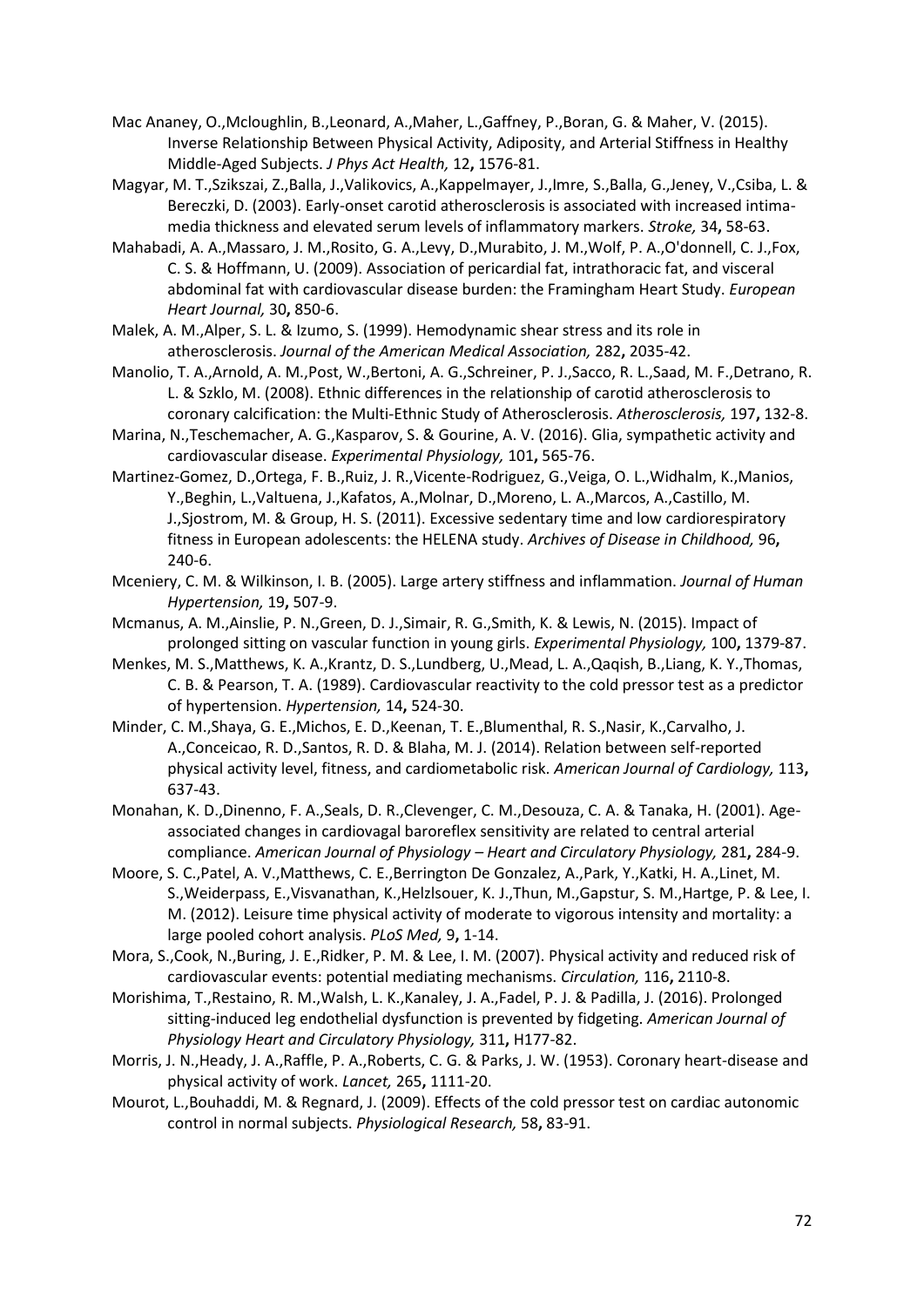- Muller, J.,Oberhoffer, R.,Barta, C.,Hulpke-Wette, M. & Hager, A. (2013). Oscillometric carotid to femoral pulse wave velocity estimated with the Vicorder device. *Journal of Clinincal Hypertension,* 15**,** 176-9.
- Muller, M.,Van Der Graaf, Y.,Visseren, F. L.,Mali, W. P.,Geerlings, M. I. & Group, S. S. (2012). Hypertension and longitudinal changes in cerebral blood flow: the SMART-MR study. *Annals of Neurology,* 71**,** 825-33.
- Nordstrom, C. K.,Dwyer, K. M.,Merz, C. N.,Shircore, A. & Dwyer, J. H. (2003). Leisure time physical activity and early atherosclerosis: the Los Angeles Atherosclerosis Study. *The American Journal of Medicine,* 115**,** 19-25.
- Noris, M.,Morigi, M.,Donadelli, R.,Aiello, S.,Foppolo, M.,Todeschini, M.,Orisio, S.,Remuzzi, G. & Remuzzi, A. (1995). Nitric oxide synthesis by cultured endothelial cells is modulated by flow conditions. *Circulation Research,* 76**,** 536-43.
- Nurnberger, J.,Keflioglu-Scheiber, A.,Opazo Saez, A. M.,Wenzel, R. R.,Philipp, T. & Schafers, R. F. (2002). Augmentation index is associated with cardiovascular risk. *Journal of Hypertension,* 20**,** 2407-14.
- O'leary, D. H.,Polak, J. F.,Kronmal, R. A.,Manolio, T. A.,Burke, G. L. & Wolfson, S. K., Jr. (1999). Carotid-artery intima and media thickness as a risk factor for myocardial infarction and stroke in older adults. Cardiovascular Health Study Collaborative Research Group. *The New England Journal of Medicine,* 340**,** 14-22.
- Ostergaard, J. N.,Gronbaek, M.,Angquist, L.,Schnohr, P.,Sorensen, T. I. & Heitmann, B. L. (2013). Combined influence of leisure-time physical activity and hip circumference on all-cause mortality. *Obesity,* 21**,** E78-85.
- Owen, N.,Healy, G. N.,Matthews, C. E. & Dunstan, D. W. (2010). Too much sitting: the population health science of sedentary behavior. *Exercise and Sport Sciences Reviews,* 38**,** 105-13.
- Palatini, P.,Puato, M.,Rattazzi, M. & Pauletto, P. (2011). Effect of regular physical activity on carotid intima-media thickness. Results from a 6-year prospective study in the early stage of hypertension. *Blood Pressure,* 20**,** 37-44.
- Parsons, T. J.,Sartini, C.,Ellins, E. A.,Halcox, J. P.,Smith, K. E.,Ash, S.,Lennon, L. T.,Wannamethee, S. G.,Lee, I. M.,Whincup, P. H. & Jefferis, B. J. (2016). Objectively measured physical activity, sedentary time and subclinical vascular disease: Cross-sectional study in older British men. *Preventive Medicine,* 89**,** 194-9.
- Pase, M. P.,Grima, N. A.,Stough, C. K.,Scholey, A. & Pipingas, A. (2012). Cardiovascular disease risk and cerebral blood flow velocity. *Stroke,* 43**,** 2803-5.
- Paul, T. K.,Chen, W.,Srinivasan, S. R.,Rice, J.,Toprak, A.,He, J. & Berenson, G. S. (2010). Framingham risk score is associated with femoral artery intima-media thickness in asymptomatic young adults (the Bogalusa heart study). *Atherosclerosis,* 213**,** 627-31.
- Pearson, N.,Braithwaite, R. E.,Biddle, S. J.,Van Sluijs, E. M. & Atkin, A. J. (2014). Associations between sedentary behaviour and physical activity in children and adolescents: a meta-analysis. *Obesity Reviews,* 15**,** 666-75.
- Quan, H. L.,Blizzard, C. L.,Sharman, J. E.,Magnussen, C. G.,Dwyer, T.,Raitakari, O.,Cheung, M. & Venn, A. J. (2014a). Resting heart rate and the association of physical fitness with carotid artery stiffness. *American Journal of Hypertension,* 27**,** 65-71.
- Quan, H. L.,Blizzard, C. L.,Sharman, J. E.,Magnussen, C. G.,Dwyer, T. & Venn, A. J. (2014b). The crosssectional association of sitting time with carotid artery stiffness in young adults. *BMJ Open,* 4**,** e004384.
- Querido, J. S. & Sheel, A. W. (2007). Regulation of cerebral blood flow during exercise. *Sports Medicine,* 37**,** 765-82.
- Rao, D. P.,Orpana, H. & Krewski, D. (2016). Physical activity and non-movement behaviours: their independent and combined associations with metabolic syndrome. *International Journal of Behavioural Nutritionn and Physical Activity,* 13**,** 26.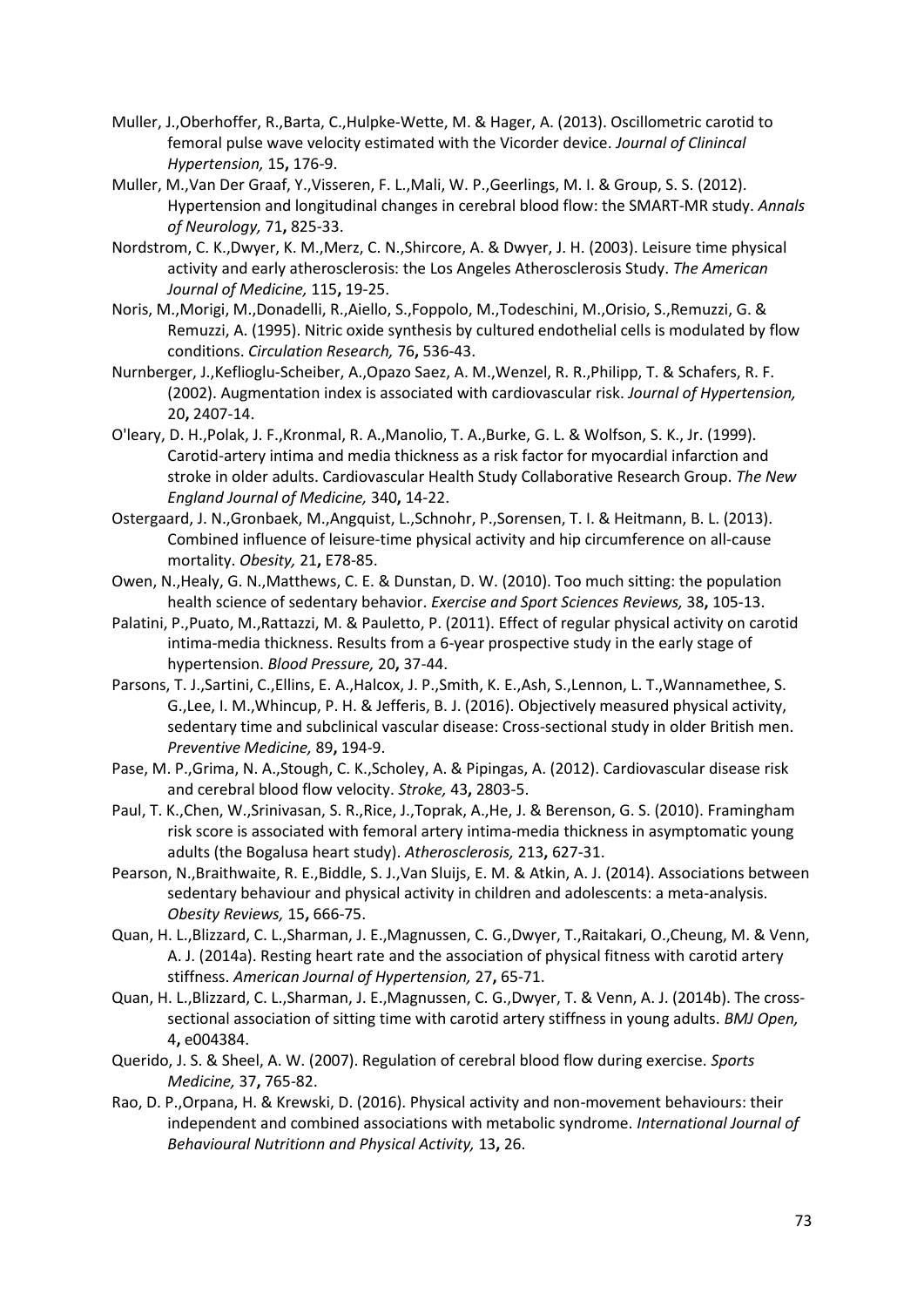- Restaino, R. M.,Holwerda, S. W.,Credeur, D. P.,Fadel, P. J. & Padilla, J. (2015). Impact of prolonged sitting on lower and upper limb micro- and macrovascular dilator function. *Experimental Physiology,* 100**,** 829-38.
- Restaino, R. M.,Walsh, L. K.,Morishima, T.,Vranish, J. R.,Martinez-Lemus, L. A.,Fadel, P. J. & Padilla, J. (2016). Endothelial dysfunction following prolonged sitting is mediated by a reduction in shear stress. *American Journal of Physiology – Heart and Circulatory Physiology,* 310**,** H648- 53.
- Rubenfire, M.,Rajagopalan, S. & Mosca, L. (2000). Carotid artery vasoreactivity in response to sympathetic stress correlates with coronary disease risk and is independent of wall thickness. *Journal of the American College of Cardiology,* 36**,** 2192-7.
- Salmon, J.,Bauman, A.,Crawford, D.,Timperio, A. & Owen, N. (2000). The association between television viewing and overweight among Australian adults participating in varying levels of leisure-time physical activity. *International Journal of Obesity and Related Metabolic Disorders,* 24**,** 600-6.
- Sasaki, J. E.,John, D. & Freedson, P. S. (2011). Validation and comparison of ActiGraph activity monitors. *Journal of Science and Medicine in Sport,* 14**,** 411-6.
- Schachinger, V.,Britten, M. B. & Zeiher, A. M. (2000). Prognostic impact of coronary vasodilator dysfunction on adverse long-term outcome of coronary heart disease. *Circulation,* 101**,** 1899-906.
- Schuler, G.,Adams, V. & Goto, Y. (2013). Role of exercise in the prevention of cardiovascular disease: results, mechanisms, and new perspectives. *European Heart Journal,* 34**,** 1790-9.
- Seguin, R.,Buchner, D. M.,Liu, J.,Allison, M.,Manini, T.,Wang, C. Y.,Manson, J. E.,Messina, C. R.,Patel, M. J.,Moreland, L.,Stefanick, M. L. & Lacroix, A. Z. (2014). Sedentary behavior and mortality in older women: the Women's Health Initiative. *American Journal of Preventive Medicine,* 46**,** 122-35.
- Shamma, F. N.,Fayad, P.,Brass, L. & Sarrel, P. (1992). Middle cerebral artery blood velocity during controlled ovarian hyperstimulation. *Fertility and Sterility,* 57**,** 1022-5.
- Shuval, K.,Finley, C. E.,Barlow, C. E.,Gabriel, K. P.,Leonard, D. & Kohl, H. W., 3rd (2014). Sedentary behavior, cardiorespiratory fitness, physical activity, and cardiometabolic risk in men: the cooper center longitudinal study. *Mayo Clinic Proceedings,* 89**,** 1052-62.
- Siasos, G.,Chrysohoou, C.,Tousoulis, D.,Oikonomou, E.,Panagiotakos, D.,Zaromitidou, M.,Zisimos, K.,Marinos, G.,Mazaris, S.,Kampaksis, M.,Papavassiliou, A. G.,Pitsavos, C. & Stefanadis, C. (2013). The impact of physical activity on endothelial function in middle-aged and elderly subjects: the Ikaria study. *The Hellenic Journal of Cardiology,* 54**,** 94-101.
- Skow, R. J.,Mackay, C. M.,Tymko, M. M.,Willie, C. K.,Smith, K. J.,Ainslie, P. N. & Day, T. A. (2013). Differential cerebrovascular CO(2) reactivity in anterior and posterior cerebral circulations. *Respiratory Physiology and Neurobiology,* 189**,** 76-86.
- Skrapari, I.,Tentolouris, N.,Perrea, D.,Bakoyiannis, C.,Papazafiropoulou, A. & Katsilambros, N. (2007). Baroreflex sensitivity in obesity: relationship with cardiac autonomic nervous system activity. *Obesity,* 15**,** 1685-93.
- Staiano, A. E.,Harrington, D. M.,Barreira, T. V. & Katzmarzyk, P. T. (2014). Sitting time and cardiometabolic risk in US adults: associations by sex, race, socioeconomic status and activity level. *British Journal of Sports Medicine,* 48**,** 213-9.
- Stamatakis, E.,Hamer, M. & Dunstan, D. W. (2011). Screen-based entertainment time, all-cause mortality, and cardiovascular events: population-based study with ongoing mortality and hospital events follow-up. *Journal of the American College of Cardiology,* 57**,** 292-9.
- Stamatakis, E.,Hirani, V. & Rennie, K. (2009). Moderate-to-vigorous physical activity and sedentary behaviours in relation to body mass index-defined and waist circumference-defined obesity. *British Journal of Nutrition,* 101**,** 765-73.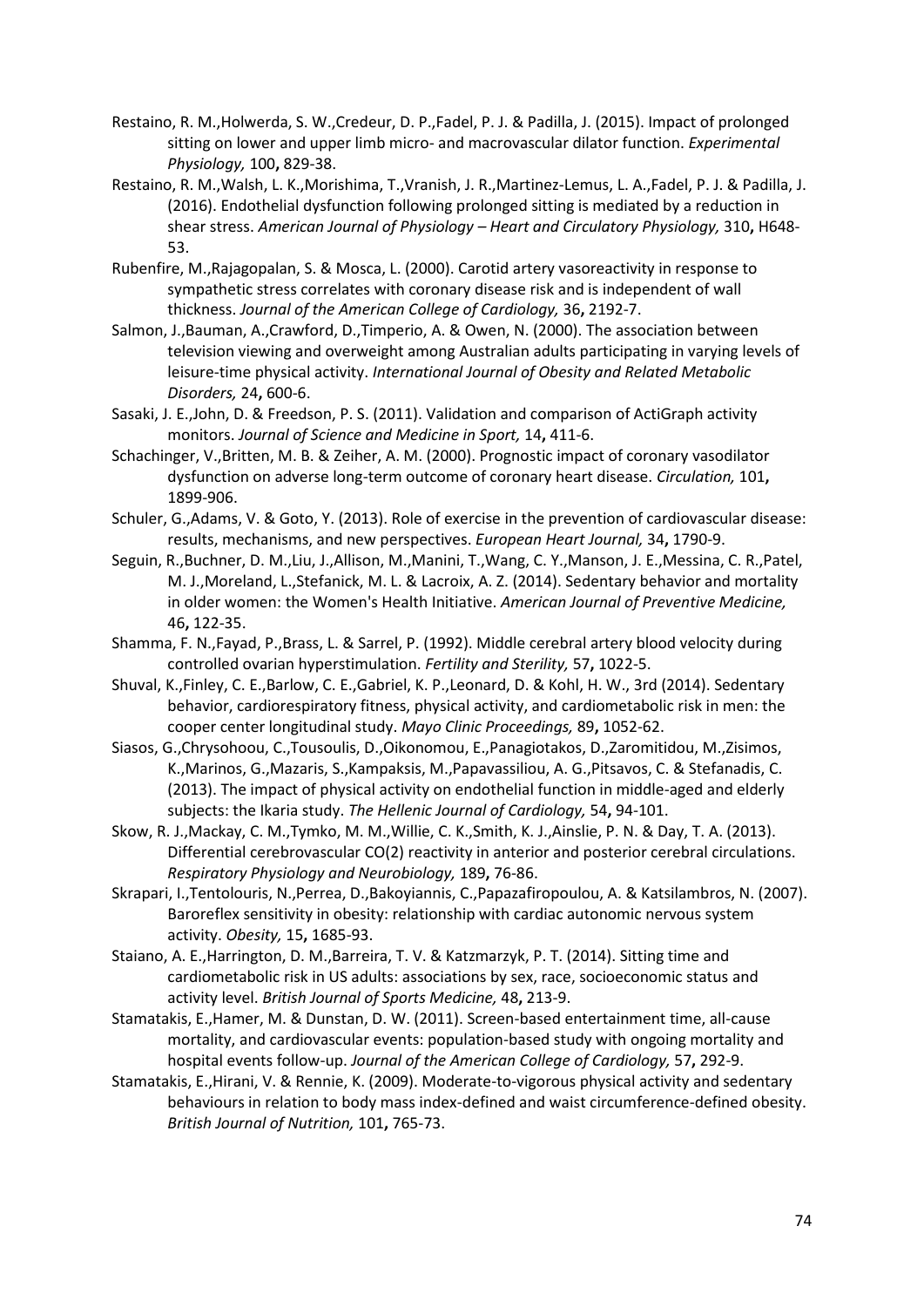- Sugiyama, T.,Healy, G. N.,Dunstan, D. W.,Salmon, J. & Owen, N. (2008). Joint associations of multiple leisure-time sedentary behaviours and physical activity with obesity in Australian adults. *International Journal of Behavioural Nutrition and Physical Activity,* 5**,** 35.
- Tanaka, H.,Dinenno, F. A.,Monahan, K. D.,Clevenger, C. M.,Desouza, C. A. & Seals, D. R. (2000). Aging, habitual exercise, and dynamic arterial compliance. *Circulation,* 102**,** 1270-5.
- Thayer, J. F. & Lane, R. D. (2007). The role of vagal function in the risk for cardiovascular disease and mortality. *Biological psychology,* 74**,** 224-42.
- Thijssen, D. H.,Black, M. A.,Pyke, K. E.,Padilla, J.,Atkinson, G.,Harris, R. A.,Parker, B.,Widlansky, M. E.,Tschakovsky, M. E. & Green, D. J. (2011a). Assessment of flow-mediated dilation in humans: a methodological and physiological guideline. *American Journal of Physiology - Heart and Circulatory Physiology,* 300**,** H2-12.
- Thijssen, D. H.,Cable, N. T. & Green, D. J. (2012). Impact of exercise training on arterial wall thickness in humans. *Clinical Science,* 122**,** 311-22.
- Thijssen, D. H.,Scholten, R. R.,Van Den Munckhof, I. C.,Benda, N.,Green, D. J. & Hopman, M. T. (2011b). Acute change in vascular tone alters intima-media thickness. *Hypertension,* 58**,** 240- 6.
- Thorp, A. A.,Owen, N.,Neuhaus, M. & Dunstan, D. W. (2011). Sedentary behaviors and subsequent health outcomes in adults a systematic review of longitudinal studies, 1996-2011. *American Journal of Preventive Medicine,* 41**,** 207-15.
- Thosar, S. S.,Bielko, S. L.,Mather, K. J.,Johnston, J. D. & Wallace, J. P. (2015a). Effect of prolonged sitting and breaks in sitting time on endothelial function. *Medicine and Science in Sports & Exercise,* 47**,** 843-9.
- Thosar, S. S.,Bielko, S. L.,Wiggins, C. C.,Klaunig, J. E.,Mather, K. J. & Wallace, J. P. (2015b). Antioxidant vitamin C prevents decline in endothelial function during sitting. *Medical Science Monitor,* 21**,** 1015-21.
- Thosar, S. S.,Bielko, S. L.,Wiggins, C. C. & Wallace, J. P. (2014). Differences in brachial and femoral artery responses to prolonged sitting. *Cardiovascular Ultrasound,* 12**,** 50.
- Thosar, S. S.,Johnson, B. D.,Johnston, J. D. & Wallace, J. P. (2012). Sitting and endothelial dysfunction: the role of shear stress. *Medical Science Monitor,* 18**,** RA173-80.
- Tinken, T. M.,Thijssen, D. H.,Hopkins, N.,Dawson, E. A.,Cable, N. T. & Green, D. J. (2010). Shear stress mediates endothelial adaptations to exercise training in humans. *Hypertension,* 55**,** 312-8.
- Tremblay, M. S. (2012). Letter to the Editor: Standardized use of the terms "sedentary" and "sedentary behaviours". *Applied Physiology, Nutrition and Metabolism,* 37**,** 540-542.
- Tremblay, M. S.,Colley, R. C.,Saunders, T. J.,Healy, G. N. & Owen, N. (2010). Physiological and health implications of a sedentary lifestyle. *Applied Physiology, Nutrition and Metabolism,* 35**,** 725- 40.
- Trost, S. G.,Mciver, K. L. & Pate, R. R. (2005). Conducting accelerometer-based activity assessments in field-based research. *Medicine and Science in Sports and Exercise,* 37**,** S531-43.
- Tucker, L. A. & Peterson, T. R. (2003). Objectively measured intensity of physical activity and adiposity in middle-aged women. *Obesity Research,* 11**,** 1581-7.
- Uematsu, M.,Ohara, Y.,Navas, J. P.,Nishida, K.,Murphy, T. J.,Alexander, R. W.,Nerem, R. M. & Harrison, D. G. (1995). Regulation of endothelial cell nitric oxide synthase mRNA expression by shear stress. *American Journal of Physiology,* 269**,** C1371-8.
- Umbreen, S.,Khan, N. & Khan, G. (2014). Association between carotid intima-media thickness and physical activity scores in middle aged Pakistani adults--a hospital based study. *Journal of Ayub Medical College Abbottobad,* 26**,** 26-8.
- Van Bortel, L. M.,Laurent, S.,Boutouyrie, P.,Chowienczyk, P.,Cruickshank, J. K.,De Backer, T.,Filipovsky, J.,Huybrechts, S.,Mattace-Raso, F. U.,Protogerou, A. D.,Schillaci, G.,Segers, P.,Vermeersch, S.,Weber, T.,Artery, S.,European Society of Hypertension Working Group on Vascular, S.,Function & European Network for Noninvasive Investigation of Large, A. (2012).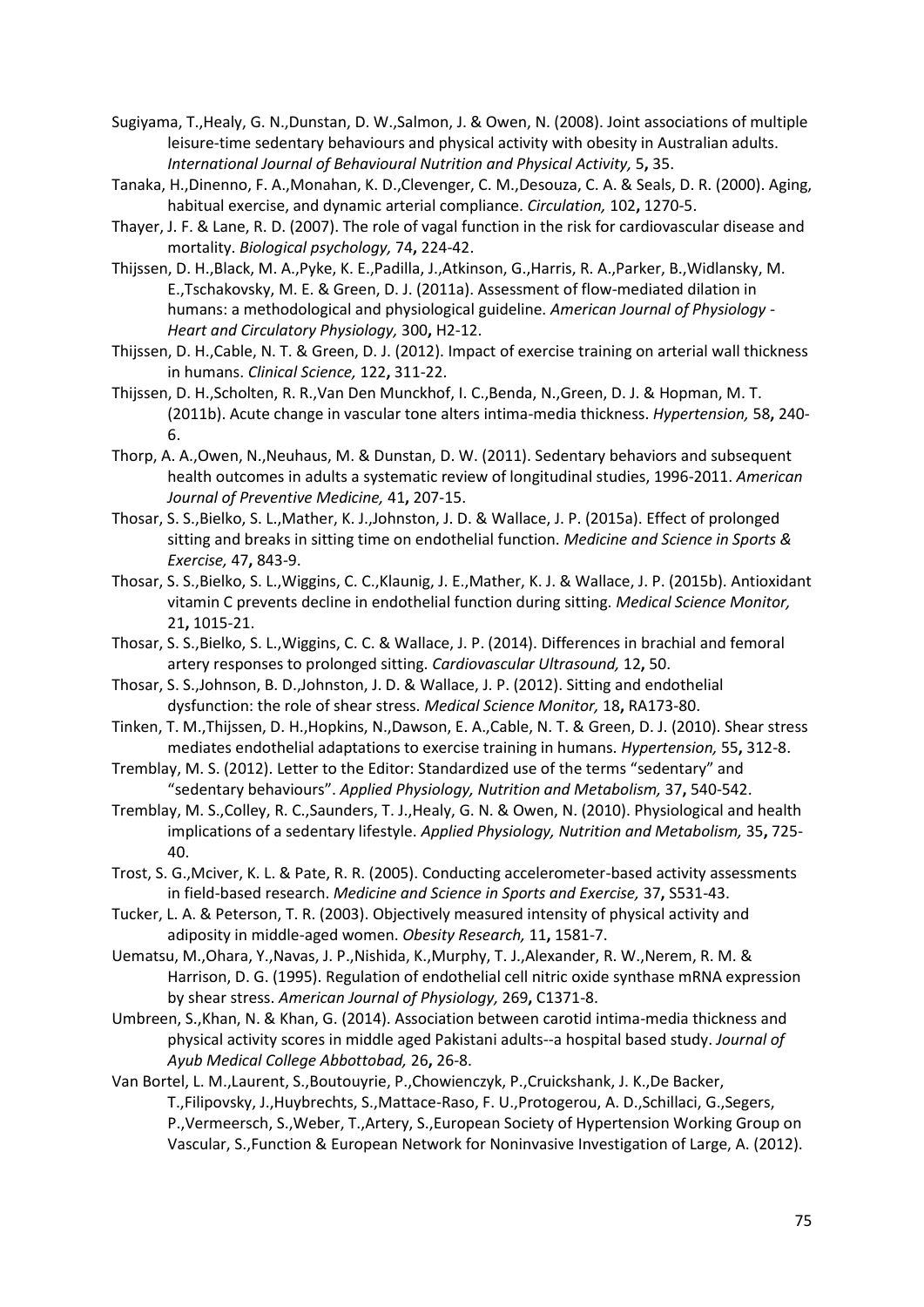Expert consensus document on the measurement of aortic stiffness in daily practice using carotid-femoral pulse wave velocity. *Journal of Hypertension,* 30**,** 445-8.

- Van Den Oord, S. C.,Sijbrands, E. J.,Ten Kate, G. L.,Van Klaveren, D.,Van Domburg, R. T.,Van Der Steen, A. F. & Schinkel, A. F. (2013). Carotid intima-media thickness for cardiovascular risk assessment: systematic review and meta-analysis. *Atherosclerosis,* 228**,** 1-11.
- Van Uffelen, J. G.,Wong, J.,Chau, J. Y.,Van Der Ploeg, H. P.,Riphagen, I.,Gilson, N. D.,Burton, N. W.,Healy, G. N.,Thorp, A. A.,Clark, B. K.,Gardiner, P. A.,Dunstan, D. W.,Bauman, A.,Owen, N. & Brown, W. J. (2010). Occupational sitting and health risks: a systematic review. *American Journal of Preventive Medicine,* 39**,** 379-88.
- Vavilala, M. S.,Kincaid, M. S.,Muangman, S. L.,Suz, P.,Rozet, I. & Lam, A. M. (2005). Gender differences in cerebral blood flow velocity and autoregulation between the anterior and posterior circulations in healthy children. *Pediatric Research,* 58**,** 574-8.
- Vita, J. A. & Keaney, J. F., Jr. (2002). Endothelial function: a barometer for cardiovascular risk? *Circulation,* 106**,** 640-2.
- Vlachopoulos, C.,Aznaouridis, K. & Stefanadis, C. (2010). Prediction of cardiovascular events and allcause mortality with arterial stiffness: a systematic review and meta-analysis. *Journal of the American College of Cardiology,* 55**,** 1318-27.
- Wada, N.,Singer, W.,Gehrking, T. L.,Sletten, D. M.,Schmelzer, J. D. & Low, P. A. (2014). Comparison of baroreflex sensitivity with a fall and rise in blood pressure induced by the Valsalva manoeuvre. *Clinical Science,* 127**,** 307-13.
- Warburton, D. E.,Nicol, C. W. & Bredin, S. S. (2006). Health benefits of physical activity: the evidence. *Canadian Medical Association Journal,* 174**,** 801-9.
- Wijndaele, K.,Brage, S.,Besson, H.,Khaw, K. T.,Sharp, S. J.,Luben, R.,Wareham, N. J. & Ekelund, U. (2011). Television viewing time independently predicts all-cause and cardiovascular mortality: the EPIC Norfolk study. *International Journal of Epidemiology,* 40**,** 150-9.
- Willie, C. K.,Colino, F. L.,Bailey, D. M.,Tzeng, Y. C.,Binsted, G.,Jones, L. W.,Haykowsky, M. J.,Bellapart, J.,Ogoh, S.,Smith, K. J.,Smirl, J. D.,Day, T. A.,Lucas, S. J.,Eller, L. K. & Ainslie, P. N. (2011). Utility of transcranial Doppler ultrasound for the integrative assessment of cerebrovascular function. *Journal of Neuroscience Methods,* 196**,** 221-37.
- Witztum, J. L. (1994). The oxidation hypothesis of atherosclerosis. *Lancet,* 344**,** 793-5.
- Wood, D. L.,Sheps, S. G.,Elveback, L. R. & Schirger, A. (1984). Cold pressor test as a predictor of hypertension. *Hypertension,* 6**,** 301-6.
- Woodman, R. J.,Playford, D. A.,Watts, G. F.,Cheetham, C.,Reed, C.,Taylor, R. R.,Puddey, I. B.,Beilin, L. J.,Burke, V.,Mori, T. A. & Green, D. (2001). Improved analysis of brachial artery ultrasound using a novel edge-detection software system. *Journal of Applied Physiology,* 91**,** 929-37.
- World Health Organisation 2010. Global recommendations on physical activity for health. World Health Organization (1997). Classification of overweight in adults according to BMI. *In: World*
- *Health Organization, editor. Obesity: Preventing and managing the global epidemic. Geneva: World Health Organization*.
- Xu, C.,Zarins, C. K.,Pannaraj, P. S.,Bassiouny, H. S. & Glagov, S. (2000). Hypercholesterolemia superimposed by experimental hypertension induces differential distribution of collagen and elastin. *Arteriosclerosis Thrombosis Vascular Biology,* 20**,** 2566-72.
- Yambe, M.,Tomiyama, H.,Hirayama, Y.,Gulniza, Z.,Takata, Y.,Koji, Y.,Motobe, K. & Yamashina, A. (2004). Arterial stiffening as a possible risk factor for both atherosclerosis and diastolic heart failure. *Hypertension Research,* 27**,** 625-31.
- Yao, F.,Liu, Y.,Liu, D.,Wu, S.,Lin, H.,Fan, R. & Li, C. (2014). Sex differences between vascular endothelial function and carotid intima-media thickness by Framingham Risk Score. *Journal of Ultrasound in Medicine,* 33**,** 281-6.
- Zhang, M.,Zhao, Q.,Mills, K. T.,Chen, J.,Li, J.,Cao, J.,Gu, D. & He, J. (2013). Factors associated with blood pressure response to the cold pressor test: the GenSalt Study. *American Journal of Hypertension,* 26**,** 1132-9.